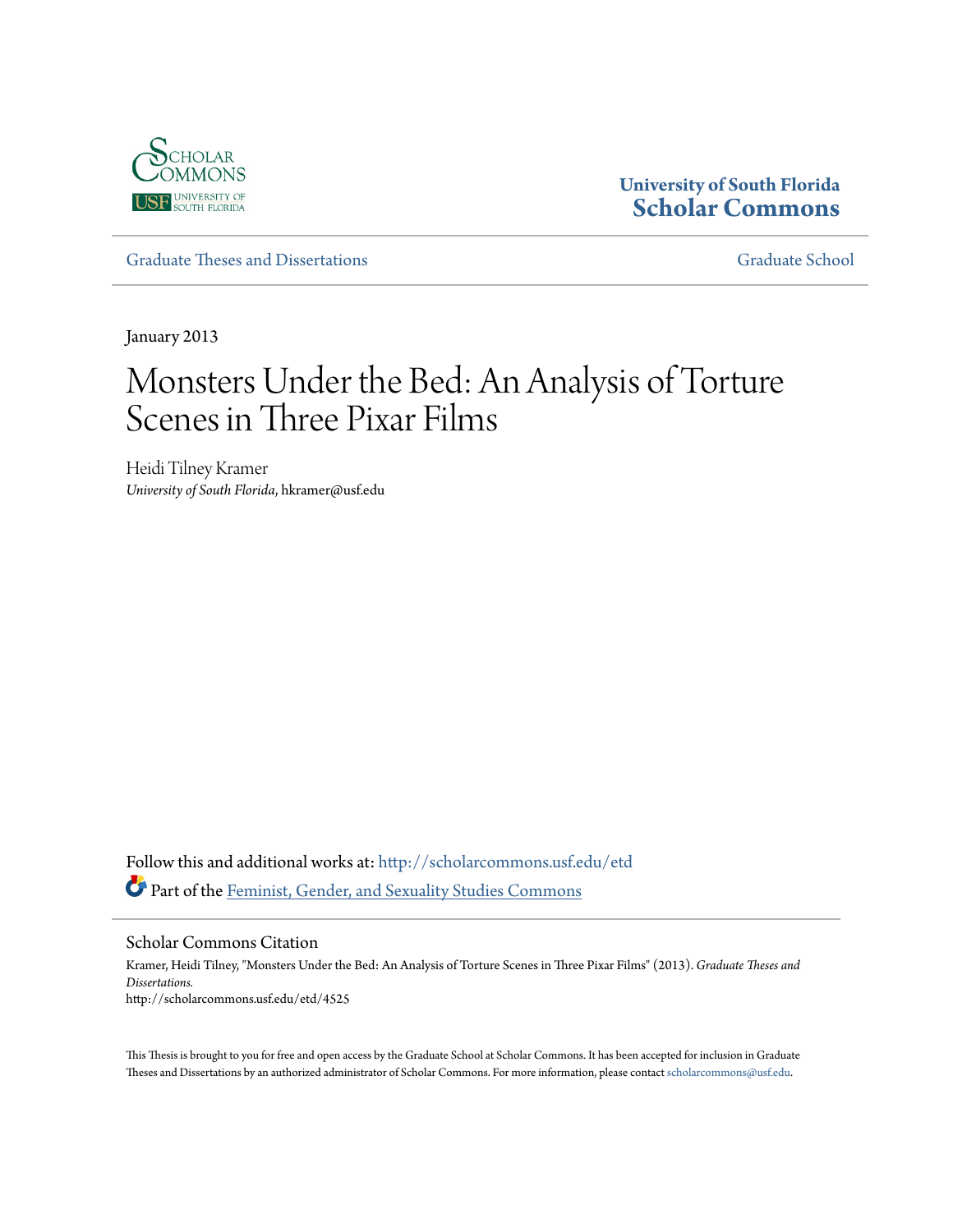#### Monsters Under the Bed: An Analysis of Torture Scenes in Three Pixar Films

by

Heidi Tilney Kramer

A thesis submitted in partial fulfillment of the requirements for the degree of Master of Arts Department of Women's and Gender Studies College of Arts and Sciences University of South Florida

Major Professor: Elizabeth Bell, Ph.D. David Payne, Ph. D. Kim Golombisky, Ph.D.

> Date of Approval: March 26, 2013

Keywords: children, animation, violence, nationalism, militarism

Copyright © 2013, Heidi Tilney Kramer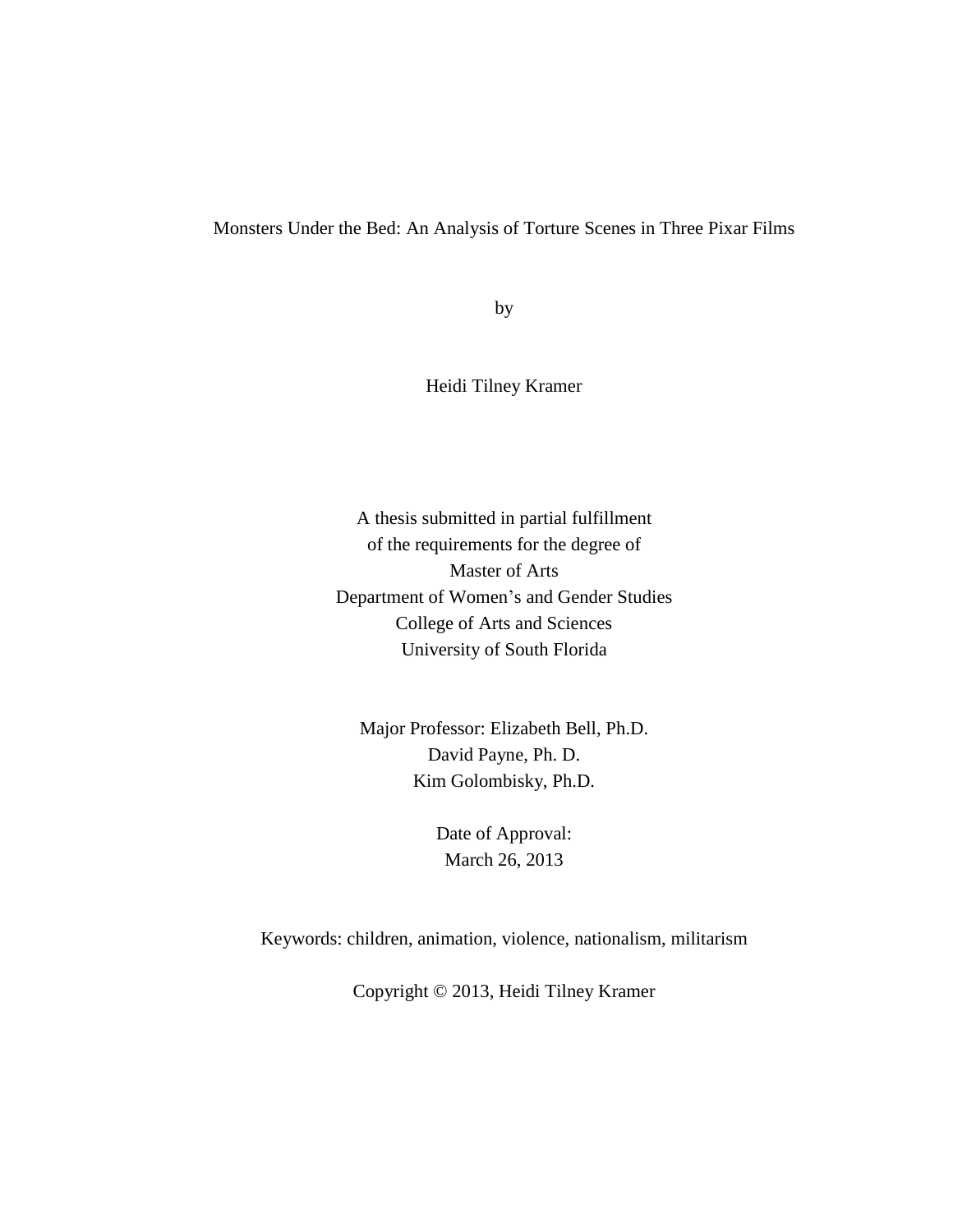# **TABLE OF CONTENTS**

| Torture as a Part of Interrogation: The Scream Extractor18 |  |
|------------------------------------------------------------|--|
| State Beatings and Control: By Any Means Necessary21       |  |
|                                                            |  |
|                                                            |  |
|                                                            |  |
|                                                            |  |
|                                                            |  |
|                                                            |  |
|                                                            |  |
|                                                            |  |
|                                                            |  |
|                                                            |  |
|                                                            |  |
|                                                            |  |
|                                                            |  |
|                                                            |  |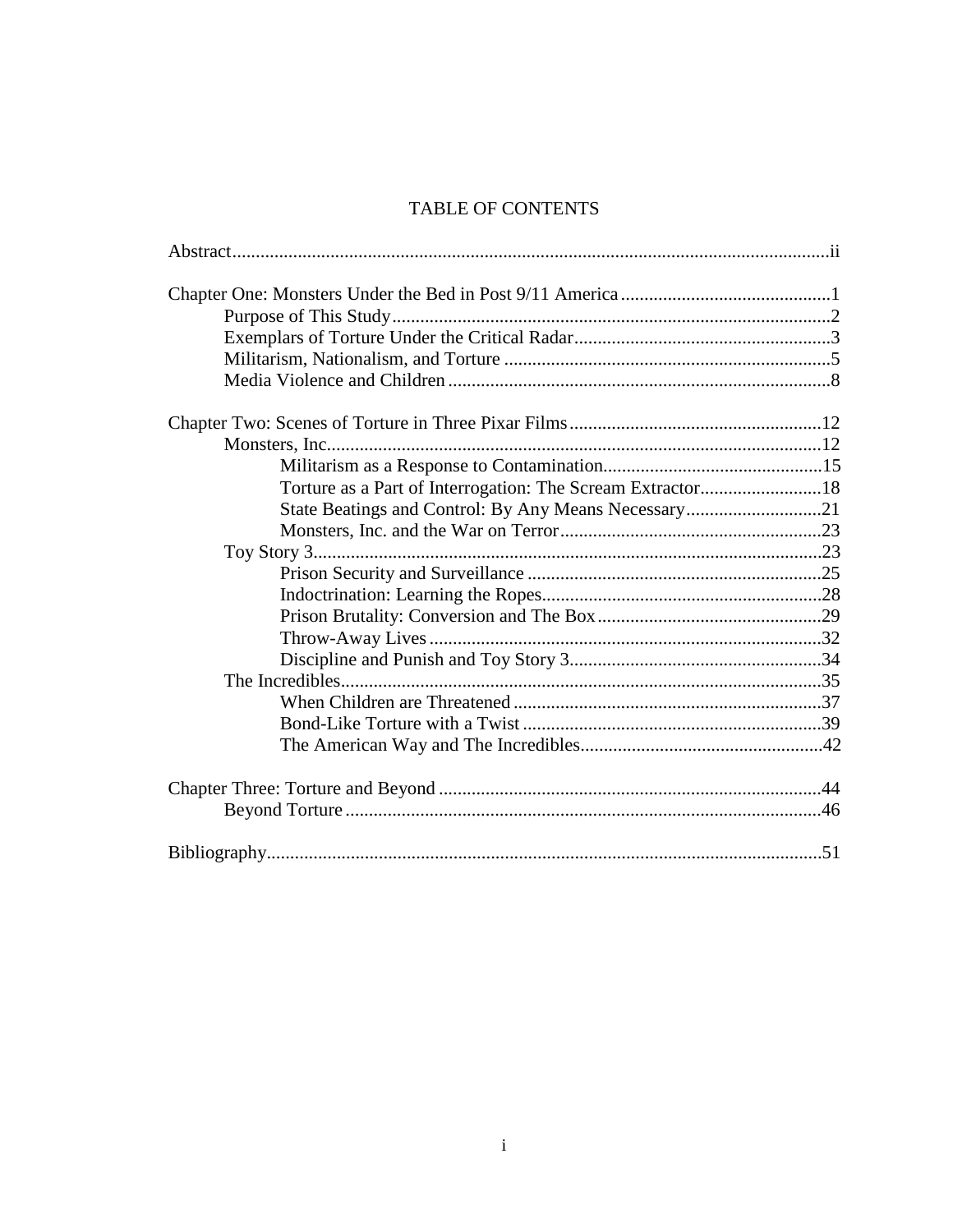# **ABSTRACT**

With background information on militarism, nationalism, and torture, this study analyzes *Monsters, Inc.*, *Toy Story 3*, and *The Incredibles*, three Pixar films released from 2001 through 2010, for the ways in which the torture scenes are framed. These frames, state control, prisons, and 60s spy thrillers, invite laughter through intertextuality, while deflecting attention from torture of central characters in the films. The implications of this analysis are: these films present torture as deserved and normative; the tortured characters stand outside the frames of recognition for humanness; and they redefine children as threats and dangers. This study concludes that these ideologies are just as potent as the themes of nationalism, militarism, and a violated sacrosanct homeland.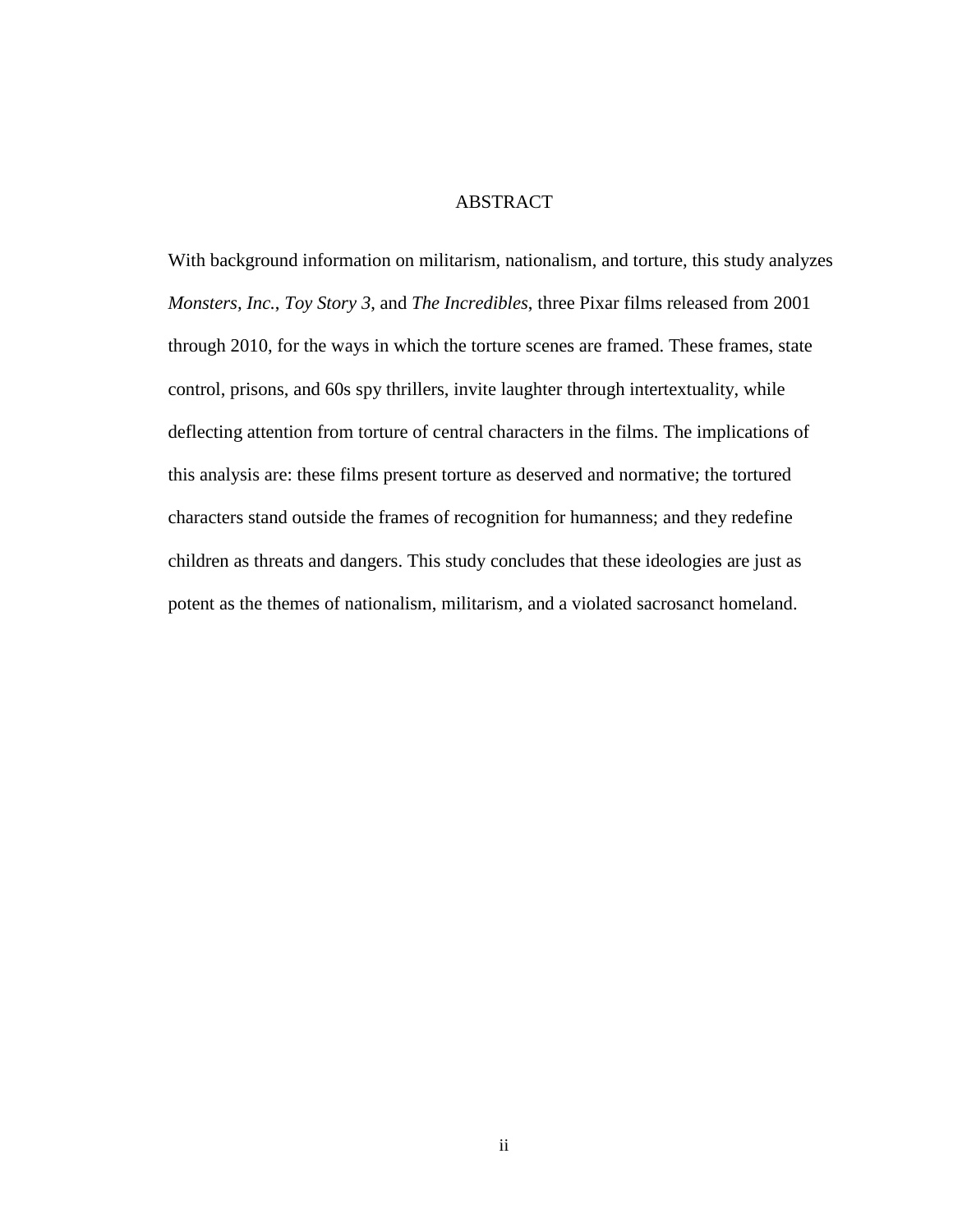## CHAPTER ONE:

#### Monsters Under the Bed in Post 9/11 America

*Monsters, Inc.*, a Pixar film released in 2001, is a film unlike any other I have seen. I became aware of its power while sitting in a darkened movie theatre with many other children and parents. Growing up with simplistic animation like "The Flintstones" made me cognizant of the technical expertise needed to make Sulley's wisps of blue hair individually whirl as he moved. I was fascinated and made a mental note to study what it took – staff artists, computers, graphic capture, etc. – to produce such magnificent effects. Pixar, an off-shoot of Disney, would change animation forever. But then it happened. Boo, a toddler, was strapped into the torture chair, and her expression of torment and desperation drew me into this topic – images of torture in children's animated films.

While "monsters under the bed" is a commonplace of childhood that frames the film *Monsters, Inc.*, I join a number of cultural scholars who are concerned that post  $9/11$ discourses of the "war on terror" in the U.S. have become a similar commonplace for Americans: that dangers lurk everywhere, that we must be ever-vigilant, that our world is both threatened and threatening. Joseph S. Tuman, in *Communicating Terror: The Rhetorical Dimensions of Terrorism*, argues that media institutions are participating in a new post-Cold War global threat: invasions of the homeland and a state of fear pervade popular discourses. For Tuman, "Terrorism is a conspiratorial style of violence calculated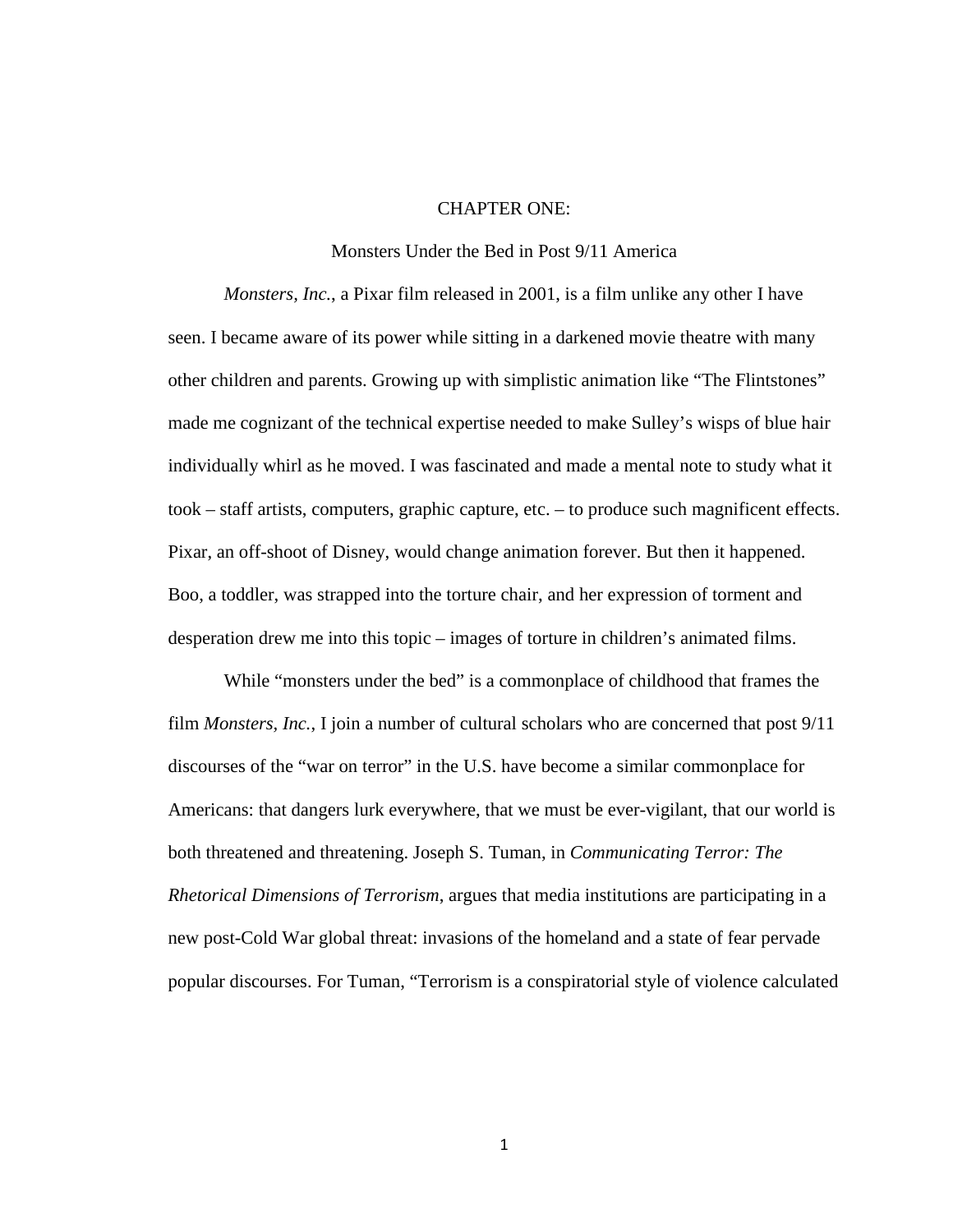to alter the attitudes and behavior of multiple audiences. It targets the few in a way that claims the attention of the many."  $\frac{1}{1}$  $\frac{1}{1}$  $\frac{1}{1}$ 

Henry Giroux writes in 2004 of specific changes—in American attitudes and behaviors—that fall under the umbrella of the "war on terror."

Some consequences of the American response to the tragic terrorist attacks have been a general tolerance for the use of preemptive violence and coercion, control of the media, the rise of repressive state power, an expanding militarization, and a thriving surveillance and security industry that is now even welcomed in public schools. And these are only some of the *known* consequences: many of the effects of the Bush administration's policies are still coming to light.  $2^{\circ}$  $2^{\circ}$ 

Each of the consequences Giroux lists are central to the action in three Pixar films, released between 2001 and 2010: *Monsters, Inc.* (2001), *The Incredibles* (2004), and *Toy Story 3* (2010). All three films take cartoon violence to a new level organized around state control, military action, and surveillance; all three films characterize children as both threats and threatening while aimed at child audiences; and all three films contain scenes of torture.

## **Purpose of This Study**

The purpose of this study is to analyze images of torture in three Pixar films, *Monsters, Inc.*, *Toy Story 3*, and *The Incredibles*. In my analysis, I will argue that torture scenes are framed in three ways: by state controlled industry for profit, by prison motifs,

<span id="page-5-0"></span> <sup>1</sup> Joseph S. Tuman. *Communicating Terror: The Rhetorical Dimensions of Terrorism, 2nd edition* (Los Angeles CA: Sage, 2010), 9.

<span id="page-5-1"></span><sup>2</sup> Henry A. Giroux and Grace Pollock. *The Mouse That Roared: Disney and the End of Innocence* (Lanham and Boulder: Rowman and Littlefield, 2010), 146.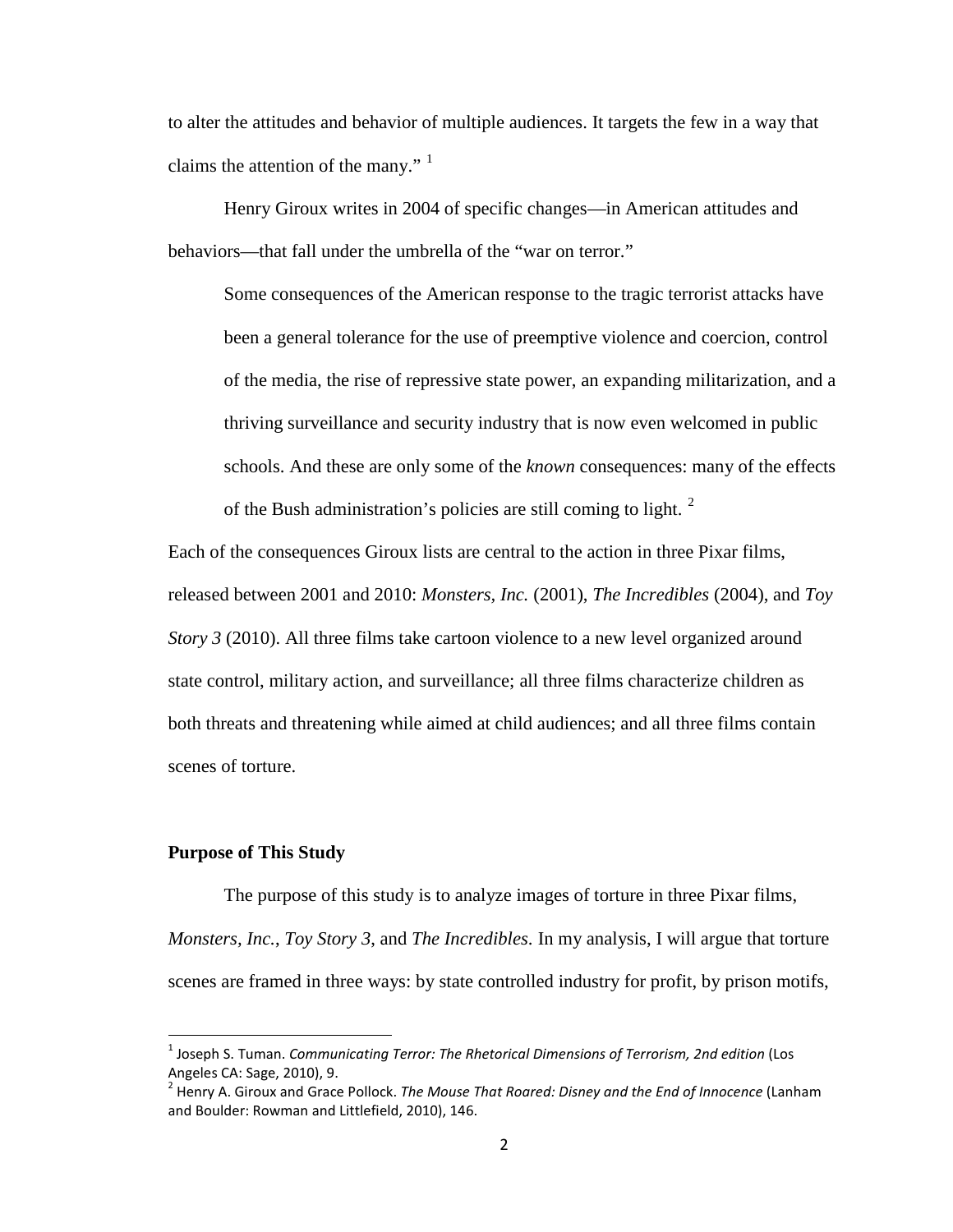and by 1960s spy thrillers. These frames, each referencing other iconic media images, direct attention away from the torture scene itself—pain, screams, victim, and victimizer—through the films' invitations to enjoy the intertextuality, to laugh at the absurdity, and to excuse the violence as "only" cartoon slap-stick. Animated portraits of a state industry for profit, nationalism, and militarism that culminate in torture "naturalize" violent tactics—making them seem normal if not inevitable. On one hand, these representations of violence are simply computer-generated images flashing on the screen and are not "real" people enduring these atrocities; on the other hand, I argue that this animated torture amid profit, militarism, and surveillance, "condoned" in post 9/11 discourses, communicates that these ideologies are acceptable.

#### **Exemplars of Torture Under the Critical Radar**

I chose these three films for several reasons. First, they are immensely popular. On Internet Movie Data Base, where users' ratings are compiled to create a numerical list of the 250 top movies of all time, *Toy Story 3* is ranked 59<sup>th</sup>; *Monsters, Inc.* is rated 218. On Amazon.com, *Toy Story 3* ranks  $29<sup>th</sup>$  among their best-selling children's films, and *Monsters, Inc.*, ranks 72<sup>nd</sup>. Second, all three films generated substantial revenue at home and aboard. *Monsters, Inc*. grossed \$548,398,421 worldwide, earning 50.9% domestically and 49.1% in foreign sales; *Toy Story 3* grossed \$1,063,171,911 worldwide, and the breakdown is 39.0% domestically and 61.0% across the border; and *The Incredibles* earned \$631,442,092 worldwide, with domestic sales accounting for 41.4% and foreign sales making up  $58.6\%$ .  $3$ 

<span id="page-6-0"></span> <sup>3</sup> Box Office Mojo[. http://www.boxofficemojo.com.](http://www.boxofficemojo.com/)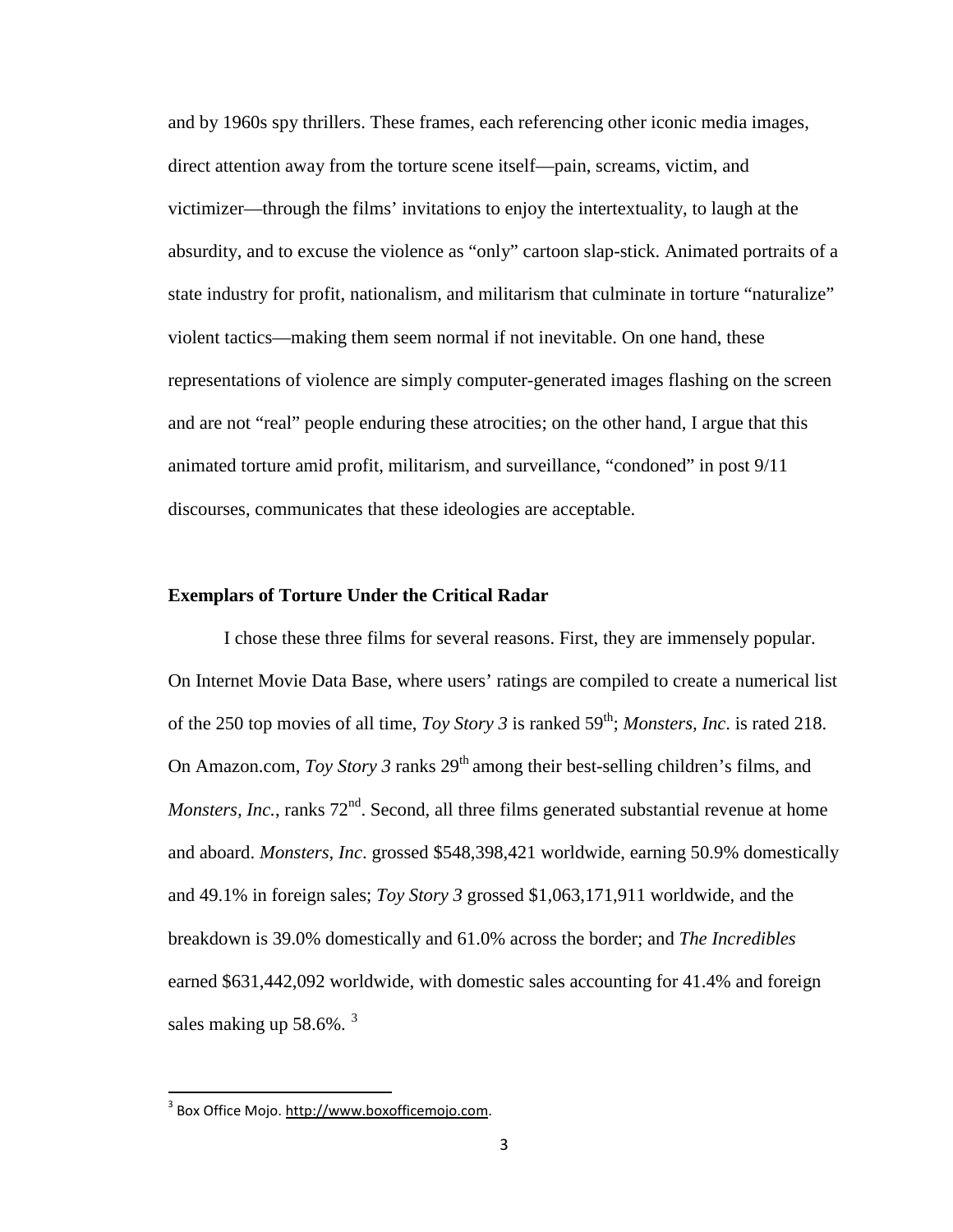Third, all three films are produced by Pixar, perhaps offering a consistency in vision across the ten year span. In terms of critical reception, all three films were greeted with ringing endorsements—of their animation, their design, and their fun. <sup>[4](#page-7-0)</sup> Indeed, both *Toy Story 3* and *Monsters, Inc.* won Academy Awards for Best Song (both written and performed by Randy Newman), and *The Incredibles* won the Academy Award for Best Achievement in Sound Editing.

While all three releases coincide with the time frame of the U.S. "war on terror," no study isolates these three films for their torture scenes. Hubka, Hovdestad, and Tonmyr examine Disney animated films from 1937-2006 for "child maltreatment," finding "a total of 26 of the 42 (62%) main child characters were maltreated at least once." <sup>[5](#page-7-1)</sup> Pixar films, however, have garnered no such attention. Marc G. Doucet analyzes the original *Toy Story*, *A Bug's Life*, and *Rescue Heroes: The Movie* for the ways in which these films produce and sustain "power/knowledge that seeks to defend contemporary forms of world order . . . through the medium of children's popular cinema." [6](#page-7-2) The final film in the *Toy Story* triology has garnered no attention for its world order. Only Henry Giroux and Grace Pollock offer a critique of *The Incredibles* for its construction of the American family post  $9/11$ . <sup>[7](#page-7-3)</sup> But they concentrate on the "specialness" of the superhero family as a metaphor for American power and might that justifies the use of force in the world.

<span id="page-7-1"></span><span id="page-7-0"></span> $4$  Some of these popular reviews will be covered in Chapter Two to introduce the analysis of each film. <sup>5</sup> David Hubka, Wendy Hovdestad, and Lil Tonmyr. "Child maltreatment in Disney animated feature films: 1937-2006." *The Social Science Journal* 46 (2009): 427.

<span id="page-7-2"></span> $6$  Marc G. Doucet. "Child's Play: The Political Imaginary of International Relations and Contemporary Popular Children's Films." *Global Society* 19, no. 3 (2005): 289.

<span id="page-7-3"></span><sup>7</sup> Henry A. Giroux and Grace Pollock. *The Mouse That Roared: Disney and the End of Innocence* (Lanham and Boulder: Rowman and Littlefield, 2010), 145-156.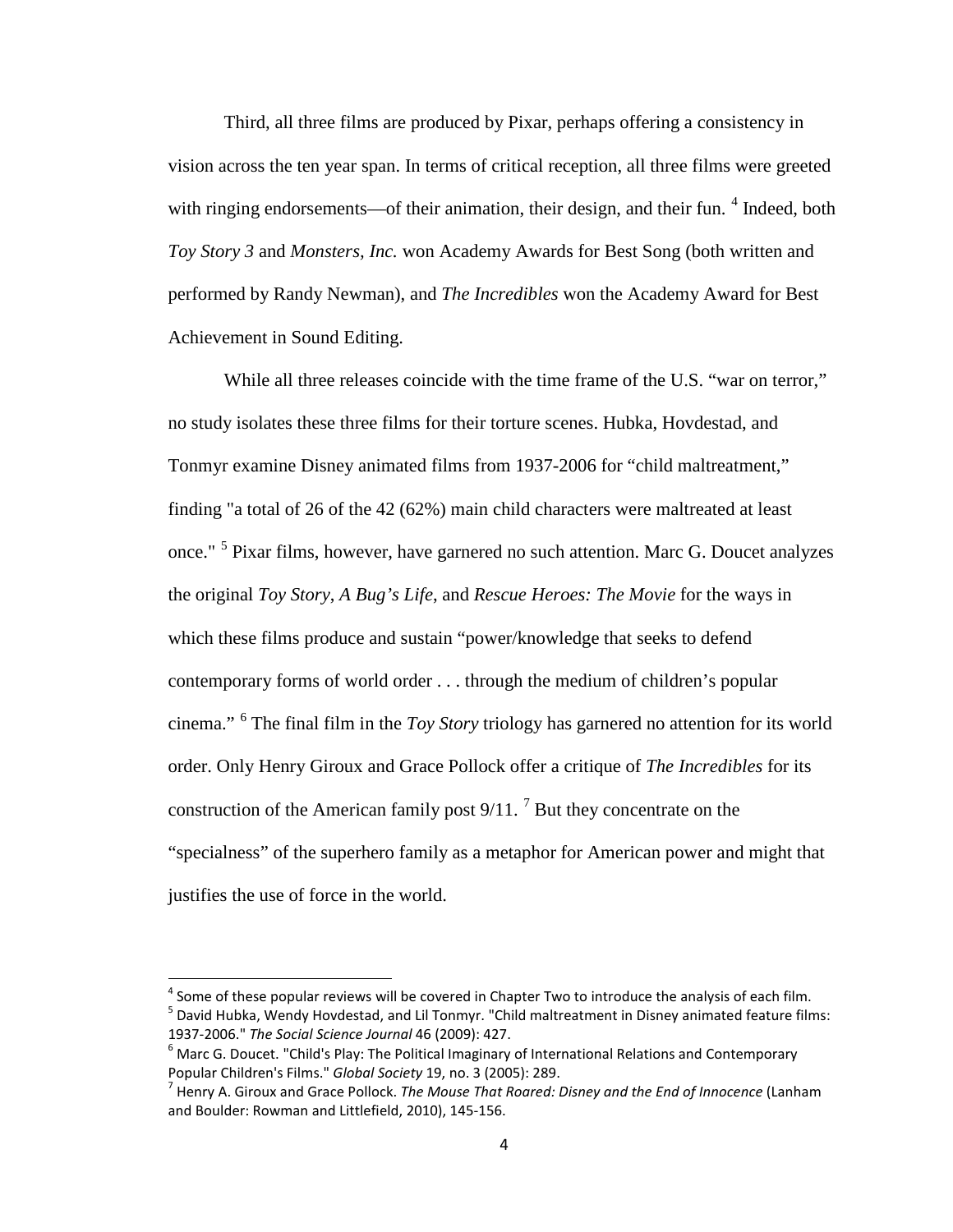No popular reviews or critical commentary of the films mentioned the torture scenes. The torture scenes in these films, then, are "under the radar" of critical commentators; this lack of attention helps to justify my argument that torture is "naturalized" in these films targeted at children. This analysis will bring torture and its framing onto the radar screen. To best understand what's at stake when torture goes unnoticed in these children's films, I offer background on the concepts of militarism, nationalism, and torture to situate my claims about post 9/11 U.S. Then I offer selective background on the scholarship of media violence and children.

## **Militarism, Nationalism, and Torture**

Catherine Lutz defines militarism as "an intensification of the labor and resources allocated to military purposes, including the shaping of other institutions in synchrony with military goals  $\dots$  [as well as] the shaping of national histories in ways that glorify and legitimate military action." <sup>[8](#page-8-0)</sup> This exaltation of military virtues and ideals has crept into popular culture at multiple levels. Henry Giroux argues that video games, clothing, "Hummers," popular film, military recruiting, even schools have become militarized zones with constant surveillance of student movement: "The not-so-hidden curriculum here is that kids cannot be trusted and that their rights are not worth protecting. At the same time, they are being educated to passively accept military sanctioned practices organized around maintaining control, surveillance, and unquestioned authority, all conditions central to a police state."<sup>[9](#page-8-1)</sup>

<span id="page-8-0"></span> $8$  Catherine Lutz. "Making war at home in the United States: Militarization and the current crisis." *American Anthropologist* 104, no. 3 (2002): 723.

<span id="page-8-1"></span><sup>9</sup> Henry A Giroux, "War on Terror: The Militarizing of Public Space and Culture in the United States." *Third Text* 18, no. 4 (2004): 213.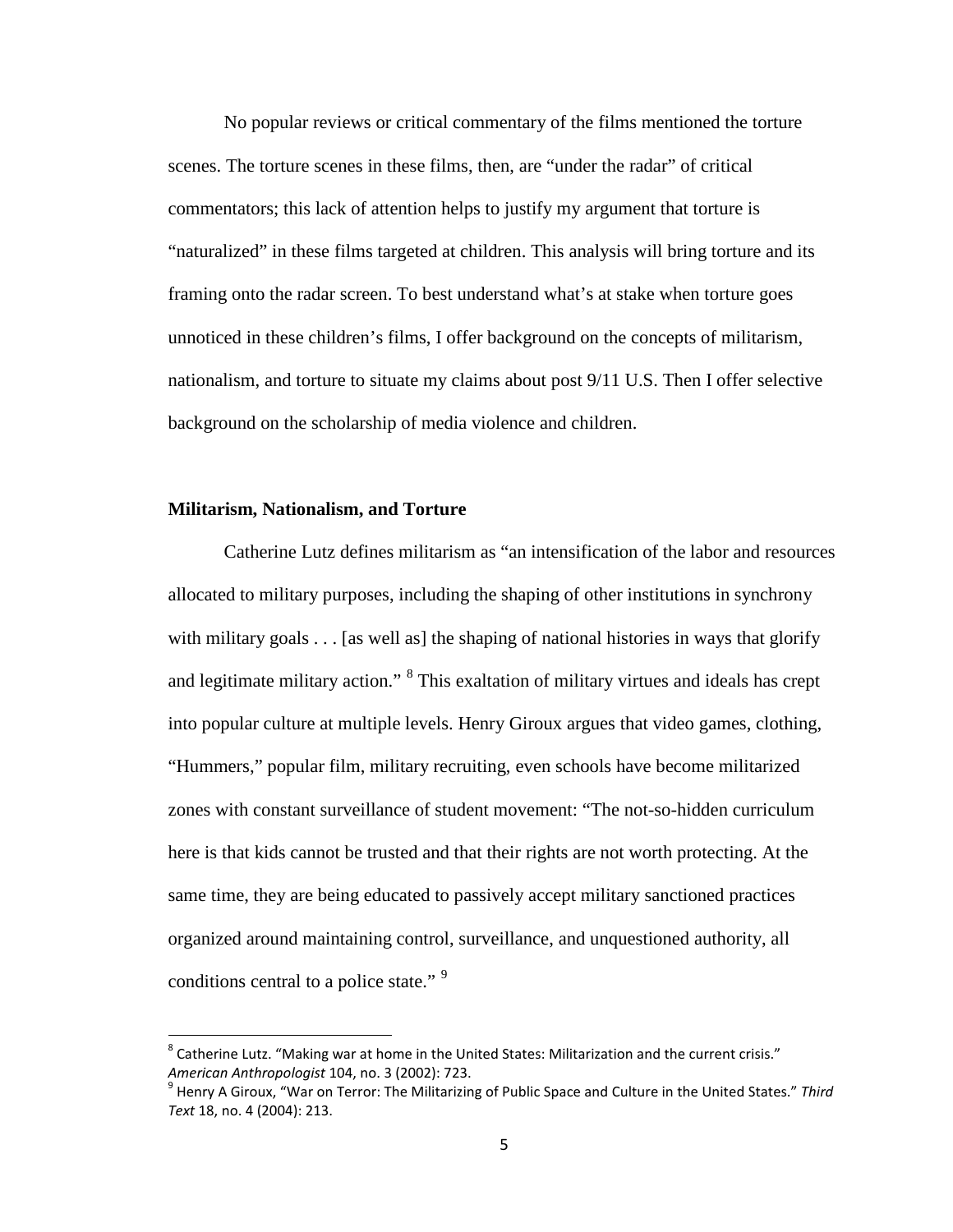Hand in hand with militarism is nationalism, and the ways in which national identification, especially during the U.S. "war on terror," encourages certain kinds of actions and sentiments that might not be tolerated in peaceful times. Qiong Li and Marilynn B. Brewer explain how these issues play out in post 9/11 America:

Of particular concern is the question of whether identification with one's country – in the form of national attachment, pride, and loyalty – is or is not necessarily associated with derogation and contempt of nations and cultures other than one's own. . . . On the downside, high levels of national identification ("hypernationalism") have been associated with authoritarianism, intolerance, and warmongering. The differentiation between the positive and negative manifestations of national identification is represented in social psychology by drawing a distinction between 'patriotism' and 'nationalism,' with the former connoting pride and love for country and the latter referring to chauvinistic arrogance and desire for dominance in international relations.<sup>[10](#page-9-0)</sup>

In understanding the internal struggles which make up a nation – economics and group dynamics, for example – and the external international component of interaction and diplomacy among nations, Li and Brewer find that the ways people are primed largely determines whether they engage in patriotism or nationalism when addressing homeland sentiment.

Homeland sentiments have come to a boiling point on the issue of torture, its use and promotion, by agencies of the U.S. The United Nations' "Convention Against Torture and Other Cruel, Inhuman or Degrading Treatment or Punishment" uses the

<span id="page-9-0"></span> $^{10}$  Qiong Li and Marilynn B. Brewer. "What Does It Mean to Be an American? Patriotism, Nationalism, and American Identity After 9/11." *Political Psychology* 25, no. 5 (2004), 728.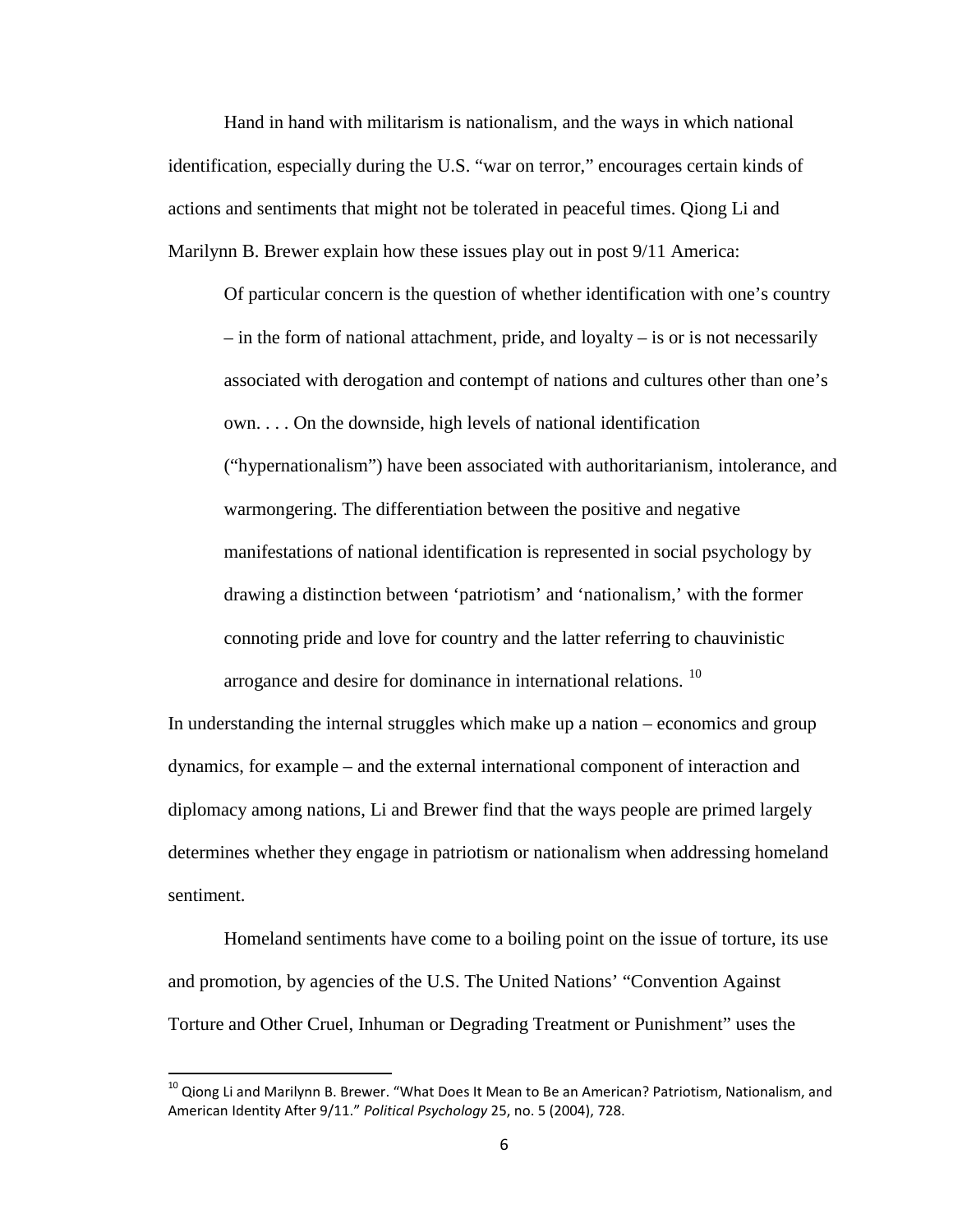following definition: "Torture means any act by which severe pain or suffering, whether physical or mental, is intentionally inflicted on a person." Amy Zegart writes in "Torture Creep" that public support for torture in the "war on terror" has grown significantly in recent years. Over a five year period (from 2007 to 2012), support grew from 27 percent of Americans feeling that torture should be allowed on prisoners to a whopping 41 percent. More than that, Americans "like specific techniques" more as well, including waterboarding, transporting a terrorist to a country known for using torture, and forcing prisoners to remain naked and chained in uncomfortable positions in cold rooms.<sup>[11](#page-10-0)</sup>

Crandall, Eidelman, Sitka and Morgan argue that spy-themed entertainment has skyrocketed over the past decade and may be linked to popular support for intelligence practices. These researchers have discovered that when torture is presented as a forty year old "longstanding practice," it not only increased acceptance, but subjects found torture to be "effective and justifiable." Conversely, when the same torture is presented as a new practice, public support wanes.  $12$  When torture or any heinous practice becomes naturalized – or is even suspected as a commonplace strategy in intelligence – people find it to be an important security measure. Ironically, some experts in the field of intelligence do not find such measures of interrogation acceptable, not simply because of ethical concerns, but because the information gathered may not be reliable since it was obtained under duress. [13](#page-10-2)

<span id="page-10-0"></span><sup>&</sup>lt;sup>11</sup> Amy Zegart. "Torture Creep: Why are more Americans accepting Bush-era policies than ever before?" Foreign Policy. September 25, 2012[. www.foreignpolicy.com/articles/2012/09/25/torture\\_creep.](http://www.foreignpolicy.com/articles/2012/09/25/torture_creep)

<span id="page-10-1"></span> $12$  Christian S. Crandall, Scott Eidelman, Linda J. Skitka, and G. Scott Morgan. "Status quo framing increases support for torture." *Social Influence* 4 (1), (2009): 1.

<span id="page-10-2"></span><sup>13</sup> Steve Coll. "'Disturbing' and 'Misleading.'" *The New York Times*. February 7, 2013. [http://www.nybooks.com.htm.](http://www.nybooks.com.htm/)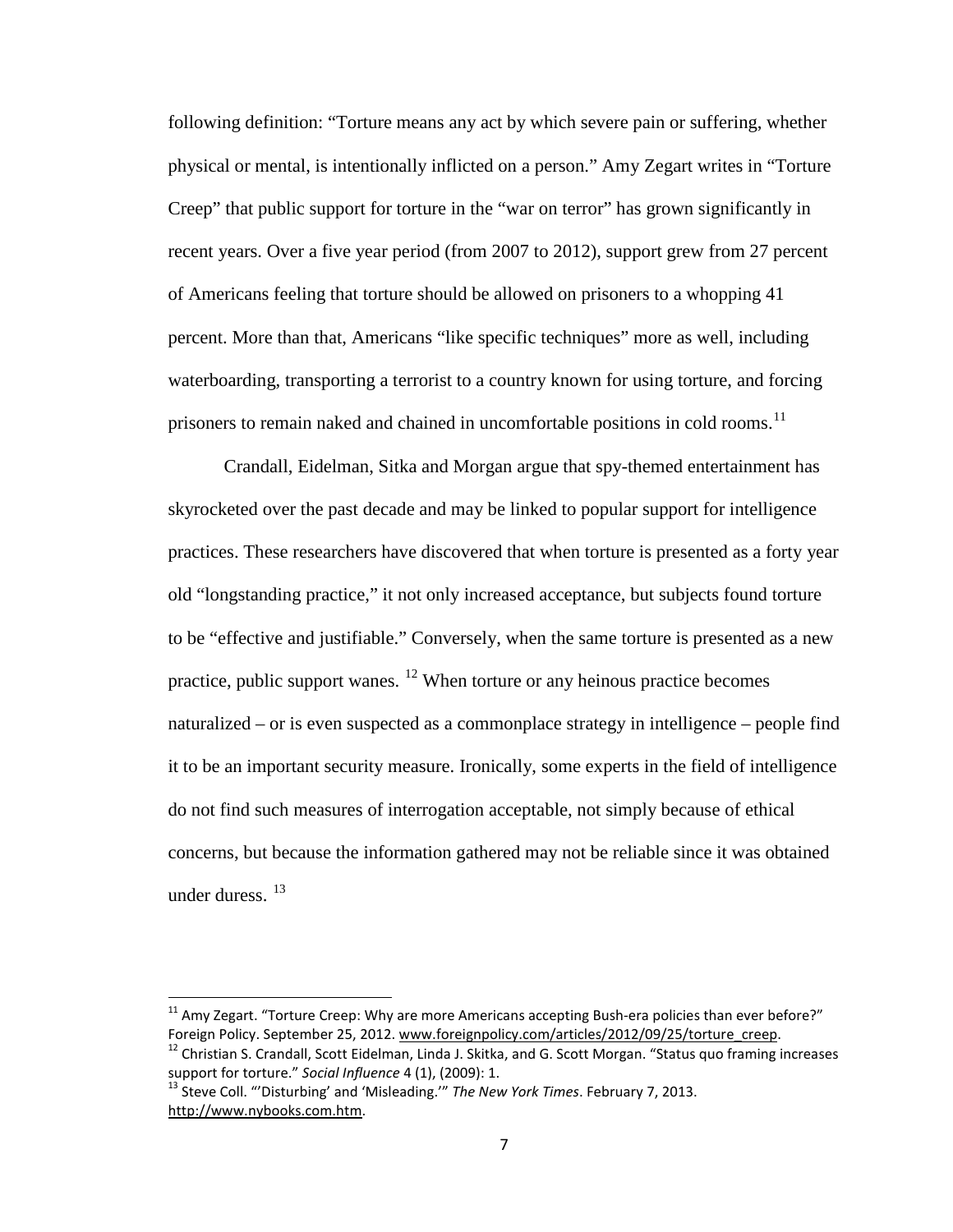Militarism, nationalism, and torture all center the plots in the three films in this analysis. If "torture creep" indicates a growing public endorsement of torture, then this endorsement cannot be separated from the larger rhetorical discourses of militarism and nationalism that have also "creeped" into post 9/11 American life. Militarism that practices surveillance, state control, and unquestioned authority partners with nationalism that justifies force and promotes warmongering. My analysis will show that these attitudes and rhetorical stances are central to these films and the torture scenes in them. When the use of torture in these films goes unnoticed, then the leap to torture as ordinary, justified, and effective is not a long one. These scenes of torture in three films aimed at children deserve attention and critique; they should also be part of the scholarly conversation about media violence and children.

#### **Media Violence and Children**

While media scholars have debated for decades the effects of media violence on children (and I will not put any of this debate to rest here), this study does utilize the conclusions of the American Academy of Pediatrics as an advocacy and professional group that is especially invested in children's well-being. According to the Committee on Public Education of the American Academy of Pediatrics, "of all featured films produced in the United States between 1937 and 1999, 100% portrayed violence, and the amount of violence *with intent to injure* has increased throughout the years" (emphasis added). <sup>[14](#page-11-0)</sup> Fumie Yokota and Kimberly M. Thompson found that from 1940 through the year 2000,

<span id="page-11-0"></span> <sup>14</sup> "Media Violence." American Academy of Pediatrics, Committee on Public Education. *Pediatrics*. 108, no. 5 (2001), 1222.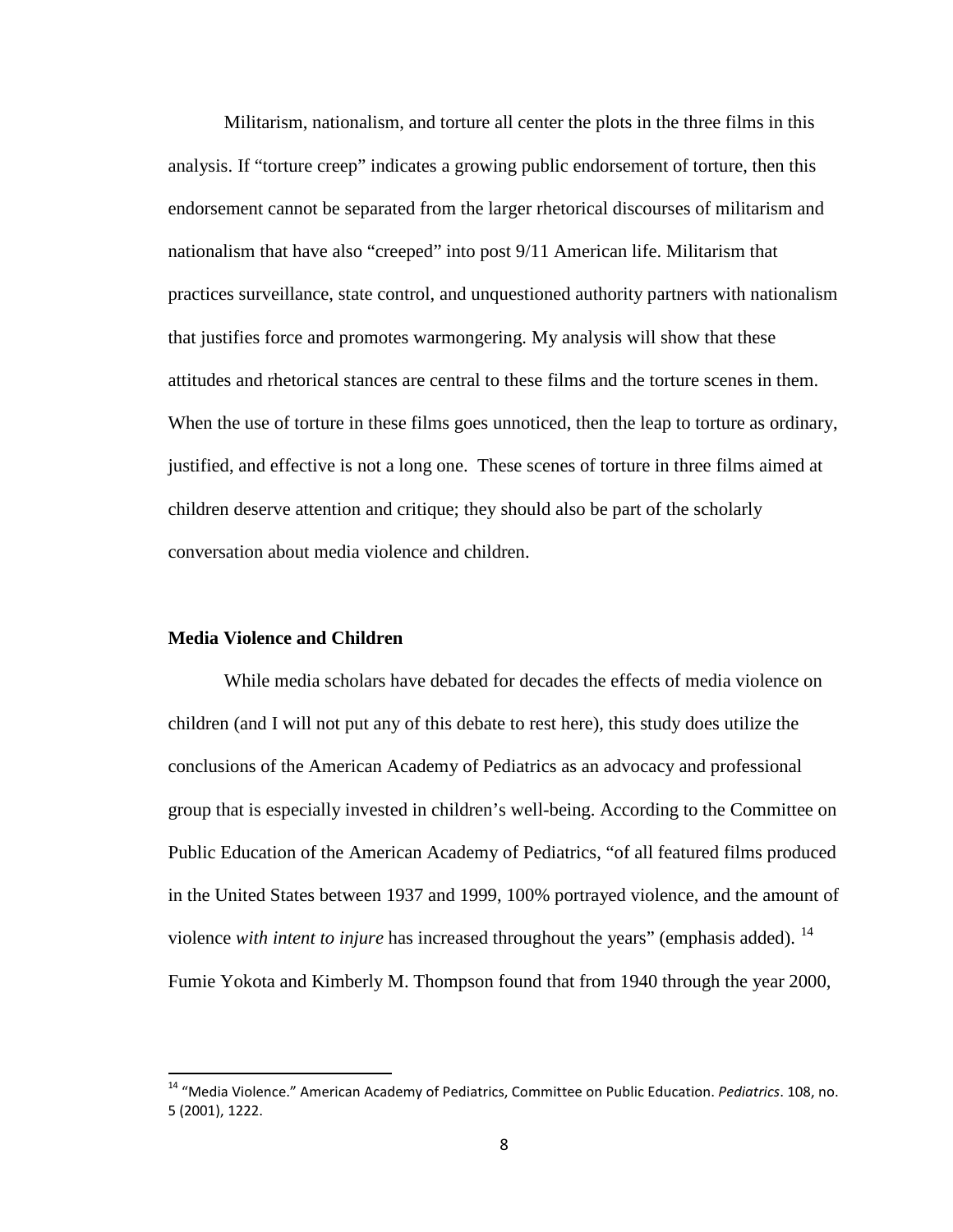there was a dramatic surge in violent content in G-rated animated films. <sup>[15](#page-12-0)</sup> Their study reviewed 74 animated G rated feature films: every film had at least one act of violence, and the average violent scene was 9.5 minutes. They warned about the false sense of security the G rating gives in signifying acceptability for all children.  $^{16}$  $^{16}$  $^{16}$ 

Richard Freed argues in *Pediatrics* that the industry rating system does not serve children well: Because "ratings developed by the media industry classify glamorized media violence as appropriate for young children – a position that is inconsistent with the scientific consensus about the negative effects of media violence and contradicts American Academy of Pediatrics media policy…media violence is glamorized by depicting it in a positive light, such as when it is rewarded or perpetrated by children's role models." [17](#page-12-2) Common Sense Media, a public advocacy group, argues that, "media violence is especially damaging to children under 8 because they cannot easily tell the difference between real life and fantasy [and] when they are exposed to media violence, kids can become more aggressive, become insensitive to violence, have more nightmares, and develop a fear of being harmed." <sup>[18](#page-12-3)</sup>

The media violence camp is not the only voice in the conversation, and many critics and scholars discount that media violence has a negative effect on child viewers. Some suggest merely a correlation but not causation between the expansion of media and an increase of real-life violence. <sup>[19](#page-12-4)</sup> Others find that cartoon violence's influence on the

<span id="page-12-0"></span> <sup>15</sup> Fumie Yokota and Kimberly M. Thompson. "Violence in G-Rated Animated Films." *JAMA* 283, no. 20 (2000): 2716.<br><sup>16</sup> Ibid., 2720.

<span id="page-12-2"></span><span id="page-12-1"></span><sup>17</sup> Richard Freed. "Pulling the Plug on Entertainment Industry Ratings." *Pediatrics* 119, no. 6 (2007): 1259.<br><sup>18</sup> "The Facts: Kid's TV Shows are Really Violent." *Common Sense Media*. Nov. 19, 2010.

<span id="page-12-4"></span><span id="page-12-3"></span>[http://www.commonsensemedia.org.](http://www.commonsensemedia.org/)<br><sup>[19](http://www.commonsensemedia.org/)</sup> Jonathan L. Freedman. *Media Violence and Its Effect on Aggression: Assessing the Scientific Evidence* (Toronto: University of Toronto Press, 2002).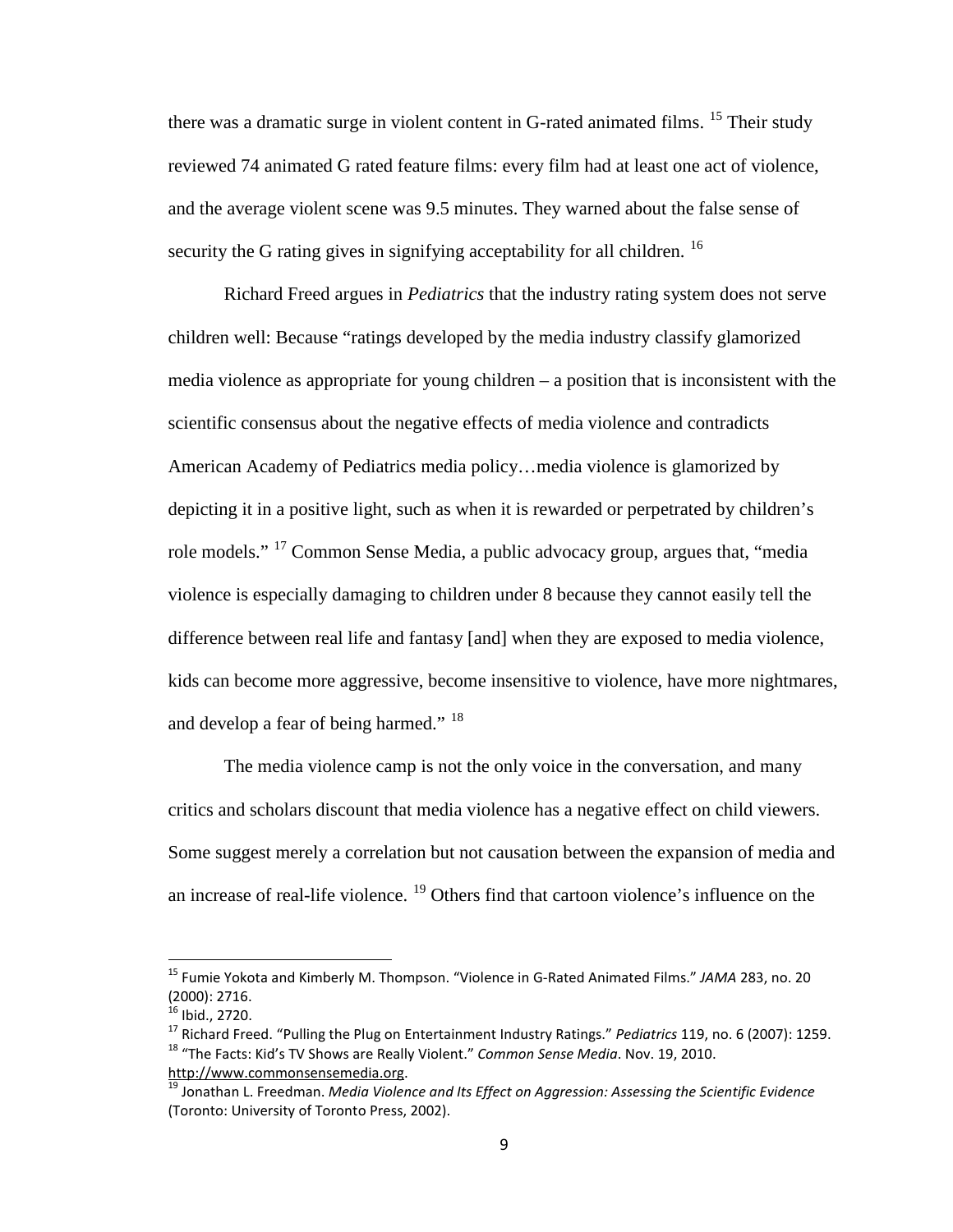behavior of children is less than previously thought. <sup>[20](#page-13-0)</sup> Finally, Kirsch conducts a broad overview of multiple forms of media violence and the ways children and adolescents are influenced, delineating between developmental stages, consumptive patterns, and other risk factors. [21](#page-13-1)

If most research agrees that there are negative effects on young viewers, but causality and "real world" effects are impossible to prove, then the safe bet on the relationship between media and violence is George Gerbner's claim that children experience "Mean World Syndrome," a condition which makes them suspicious and fearful of the world and of anything different from themselves.  $^{22}$  $^{22}$  $^{22}$  Similarly, The United Nations Educational, Scientific, and Cultural Organization (UNESCO), found that violent media "reinforces the . . . belief that most people are evil," and contributes to a fascination with violence. Aggressive media heroes connote a threefold message: "aggression is a good means to solve conflicts; aggression offers status; [and] aggression can be fun." $^{23}$  $^{23}$  $^{23}$ 

For the purpose of this study, UNESCO's conclusion is especially pertinent. When torture is presented in popular animated films as "natural," ordinary, and effective, this aggression solves problems, confers status, and is fun. As my analysis will show, these films are so much fun that attention is deflected from torture to laughter.

<span id="page-13-0"></span><sup>&</sup>lt;sup>20</sup> Fran C. Blumberg, Kristen P. Bierworth, and Allison J. Schwartz. "Does Cartoon Violence Beget

<span id="page-13-1"></span>Aggressive Behavior in Real Life? An Opposing View." *Early Childhood Education* (2008) 36: 101.<br><sup>21</sup> Steven J. Kirsch. *Children, Adolescents, and Media Violence: A Critical Look at the Research (Thousand* Oaks CA: Sage Publications, 2006).

<span id="page-13-2"></span> $22$  Scott Stossel. "The Man Who Counts the Killings." May 1997.

[http://www.theatlantic.com/past/docs/issues/97may/gerbner.html.](http://www.theatlantic.com/past/docs/issues/97may/gerbner.html)

<span id="page-13-3"></span><sup>23</sup> Jo Groebel. "The UNESCO global study on media violence." *The Major Project of Education in Latin America and the Caribbean*. Bulletin 49 (Santiago Chile, 1999), 15.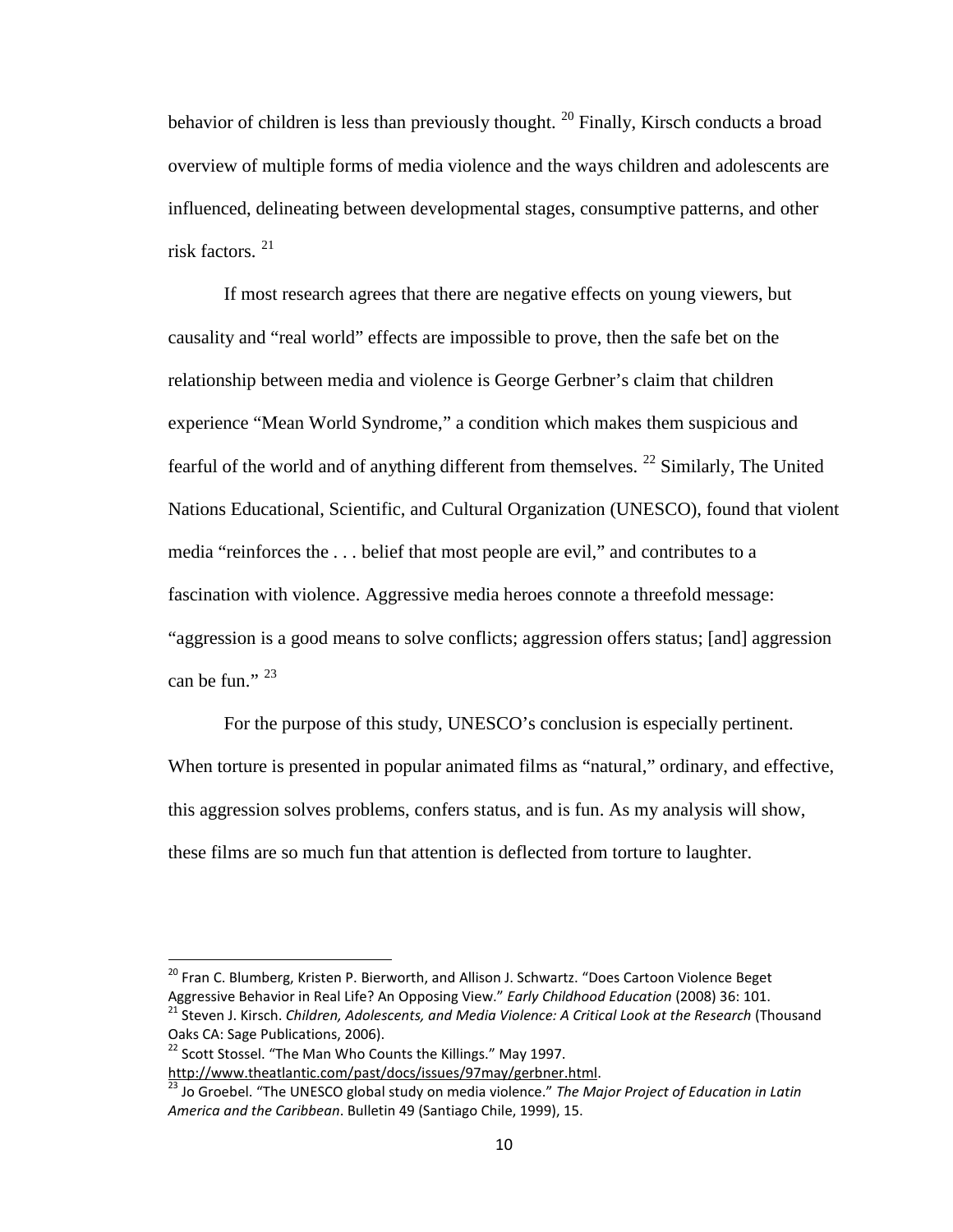This chapter has introduced my argument and provided background in militarism, nationalism, and torture which will be central to my analysis of three Pixar films. Chapter Two analyzes *Monsters, Inc.*, *Toy Story 3*, and *The Incredibles* for the ways in which the torture scenes are framed; these frames invite laughter and intertextuality, while deflecting attention from torture of central characters in the films. Chapter Three offers three implications of my analysis: these films present torture as deserved and normative; the tortured characters stand outside frames of recognition for humanness; and they redefine children as threats and dangers. These ideologies, I conclude, are just as potent as the themes of nationalism, militarism, and a violated sacrosanct homeland.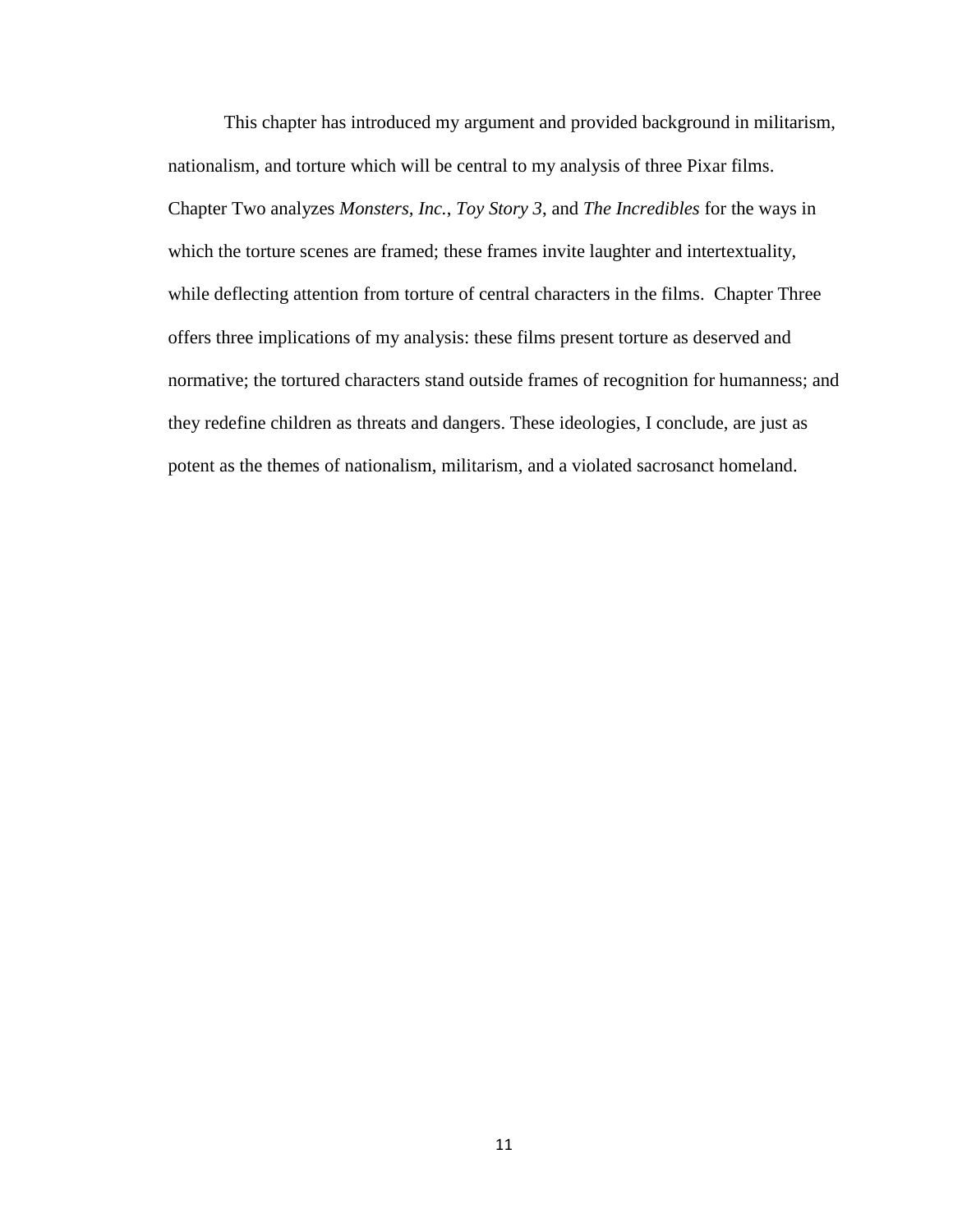# CHAPTER TWO:

#### Scenes of Torture in Three Pixar Films

#### **Monsters, Inc.**

*Monsters, Inc.* was released in the fall of 2001, just after the terrorist attacks on the World Trade Center and the Pentagon. The film enjoyed large audiences and popular acclaim as the nation drew together against an enemy which came to be seen as omnipresent and foreign. Roger Ebert in his November 2, 2001 review of the film writes:

''Monsters, Inc.'' is cheerful, high-energy fun, and like the other Pixar movies, has a running supply of gags and references aimed at grownups (I liked the restaurant named Harryhausen's, after the animation pioneer). I also enjoyed the sly way that the monster world mirrors our own, right down to production quotas and sales slogans. "We Scare," they assure us, "Because We Care." <sup>[24](#page-15-0)</sup>

While the creators of the film could not have anticipated the United States' growing crisis of distrust and xenophobia, the film is firmly rooted in an energy crisis, rhetoric familiar to Americans watching oil prices rise and oil sources dwindle amidst dread of further terrorist attacks in 2001.

Monstropolis is fueled not by oil but by children's screams which are then transformed into an energy source that powers the city. Their crisis stems from the fact that children are getting harder to scare. This notion of scaring children seems problematic; similarly, the idea that children are less scared than in past times seems to

<span id="page-15-0"></span> <sup>24</sup> Roger Ebert. "Monsters, Inc." *Chicago Sun Times*. November 2, 2001. [http://www.rogerebert.suntimes.com.htm.](http://www.rogerebert.suntimes.com.html/)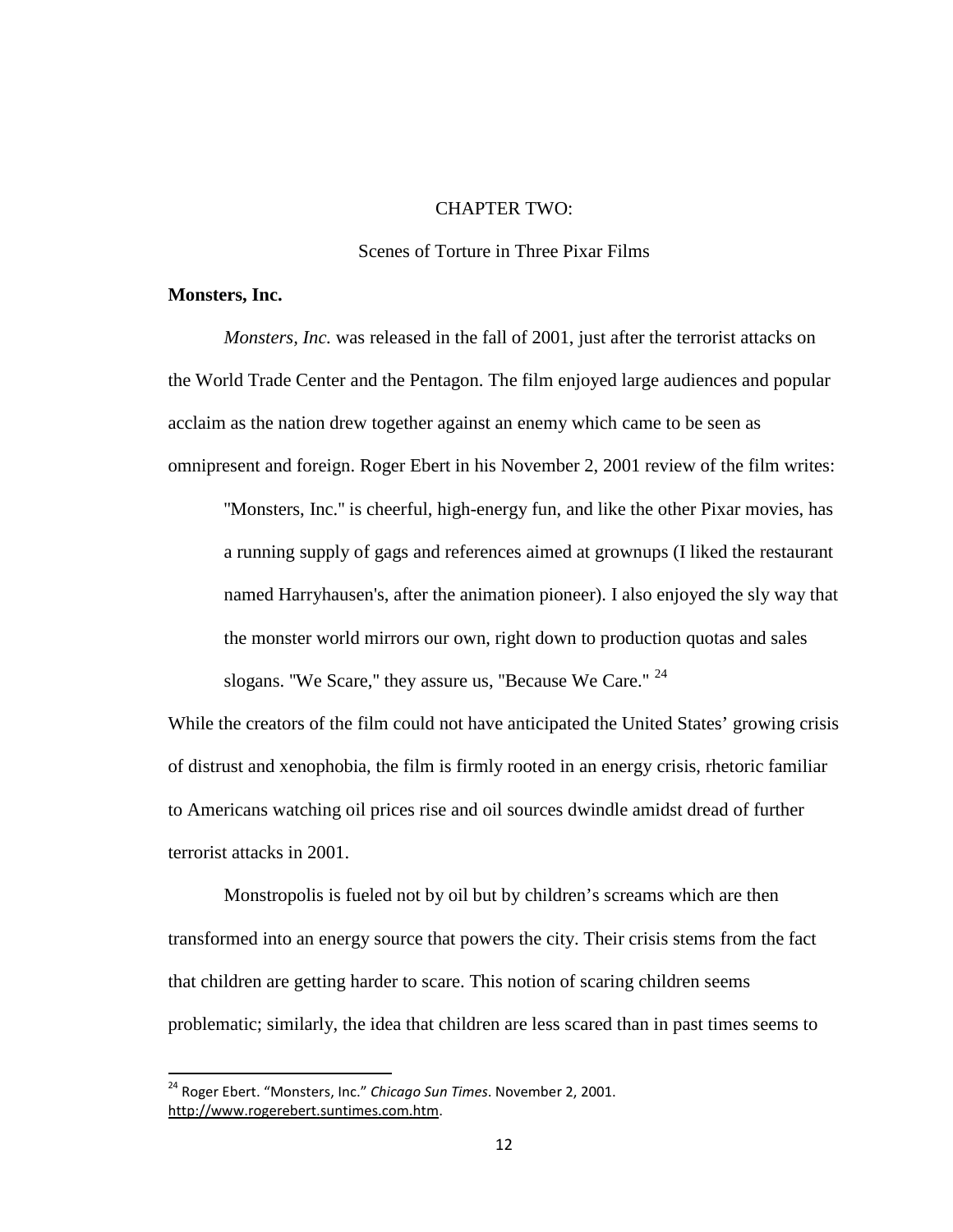imply that today's children are not as sentimental or as needful of protection. At one point, a character in the film says: "The window of innocence is shrinking." The fact that authorities are trying to make children scream – no matter what the reason – is a frightening one; as *Monsters, Inc.* washed over the population, news video of New York City also washed over us—replete with screams of terror in scenes of panic and destruction.

*Monsters, Inc.* begins by introducing the innocent personas of the furry James P. Sullivan ("Sulley") and his round, one-eyed sidekick, Mike ("Mikey") Wazowski. Theirs is a peaceful life, two monsters happily working as scream collectors in the town power facility. Scaring children makes them scream; accordingly, Sulley and Mikey wait under human children's beds or hide in their closets until the moment is right to jump out, solicit a scream, and collect it for their company. The screams are then funneled into a clean energy source. Sulley and Mikey are perfect municipal employees until a human child is accidentally caught in their world; trying to protect her and get her back where she belongs, they become caught in an institutional barricade of fear-promotion whose sole purpose is to destroy any potential threat – embodied in the physicality of the human child – to their way of life.

Tranter and Sharpe analyze *Monsters, Inc*. as an allegorical tale which frames current issues involving children, lifestyle, and the future of energy acquisition. For them the film is an opportunity to expose current child-unfriendly cities and to propose potentially positive solutions to the energy crisis. <sup>[25](#page-16-0)</sup> Links between children's films and world affairs is not new: Disney's *Aladdin* was criticized for representing the Arabic

<span id="page-16-0"></span> <sup>25</sup> Paul J. Tranter and Scott Sharpe. "Escaping Monstropolis: child-friendly cities, peak oil and *Monsters, Inc*." *Children's Geographies* 6, no. 3 (2008): 295.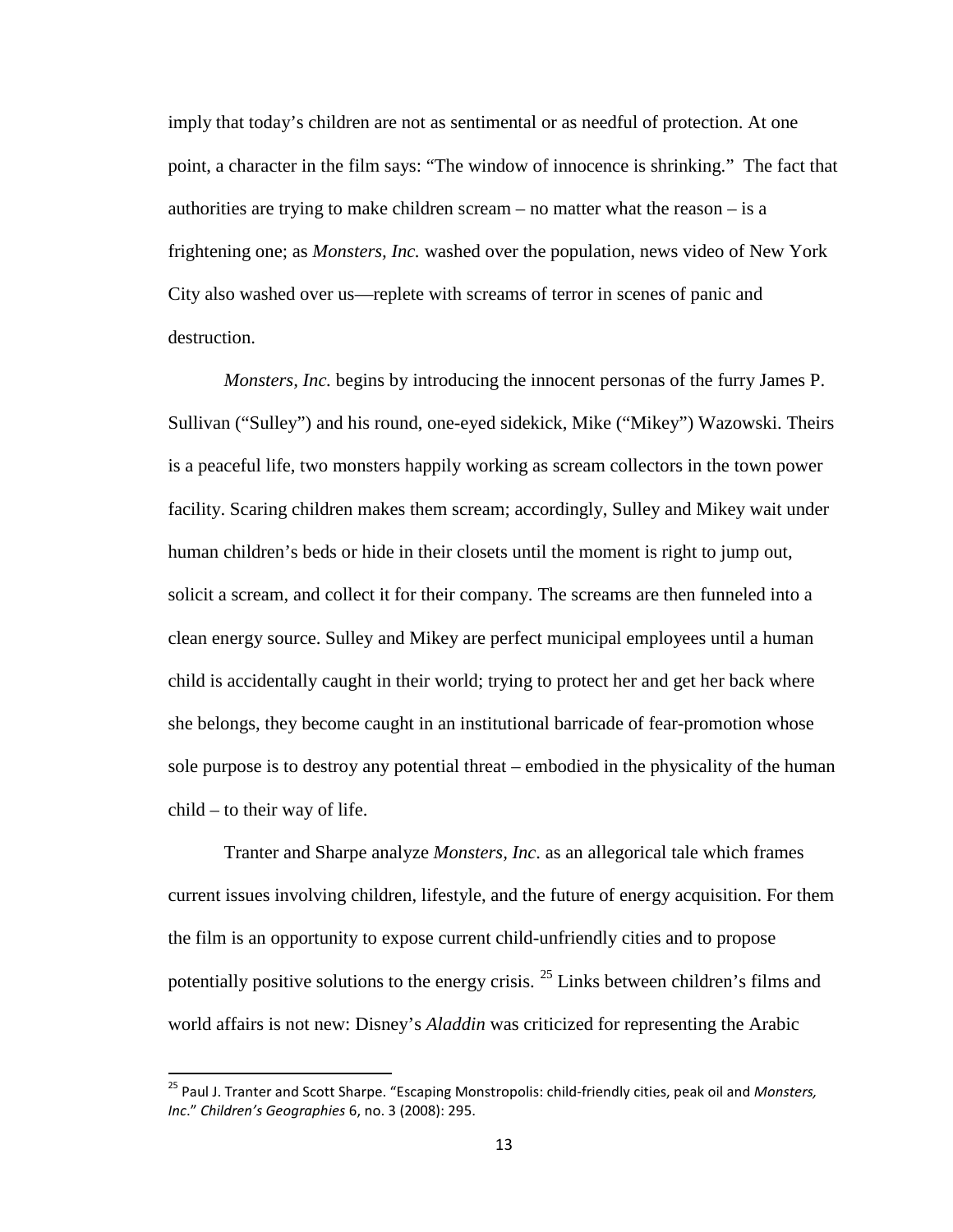community unfavorably during the Gulf War. McQuillan and Byrne find *The Lion King*, *Aladdin*, and *Mulan* "parables for U.S. policy in South Africa, the Middle East, and China." $^{26}$  $^{26}$  $^{26}$ 

I argue that *Monsters, Inc*. moves beyond a parable of energy crisis, children as resources to be exploited, and institutional malfeasance to present a world of torture within a frame of militarism and its accompanying tropes of nationalism, surveillance, and security measures. This military frame echoes Judith Butler's (2010) *Frames of War: When Is Life Grievable?* Butler examines "the ways in which visual and discursive fields are part of war recruitment and war waging…[and] how popular ascent to war is cultivated and maintained..."<sup>[27](#page-17-1)</sup> In framing war, rhetoric and the visual are employed across generations, media outlets, and even borders as the language and action of war enter into circulation and become part and parcel of the everyday and its vernacular.

It is the everyday and its vernacular that makes the torture and militarism of *Monsters, Inc*. particularly grievous as well as particularly veiled—if one isn't looking for it. For those not looking, the film is full of wonderfully absurd characters, gargoyles of different monster pieces stuck together, that create visually fascinating, if not frightening, monsters. Celia has a head of Medusa snakes; Mikey is a Cyclops; Sulley is a huge, blue, bear-like monster; Waternoose is a five-eyed, crab-like horror. Together they all undergo the typical slapstick violence of animation, and the invitation to laugh at the absurd physicalities, as well as their everyday "humanity," is a mainstay in the film's action. Sulley flirts casually: "Did you lose weight – or a limb?" Instead of "The Globe"

<span id="page-17-0"></span> <sup>26</sup> Eleanor Byrne and Martin McQuillan. *Deconstructing Disney* (Sterling VA: 1999), quoted in Paul J. Tranter and Scott Sharpe. "Escaping Monstropolis: child-friendly cities, peak oil and *Monsters, Inc*." *Children's Geographies* 6, no. 3 (2008), 296. 27 Judith Butler. *Frames of War: When Is Life Grievable?* (London: Verso, 2010), *ix*.

<span id="page-17-1"></span>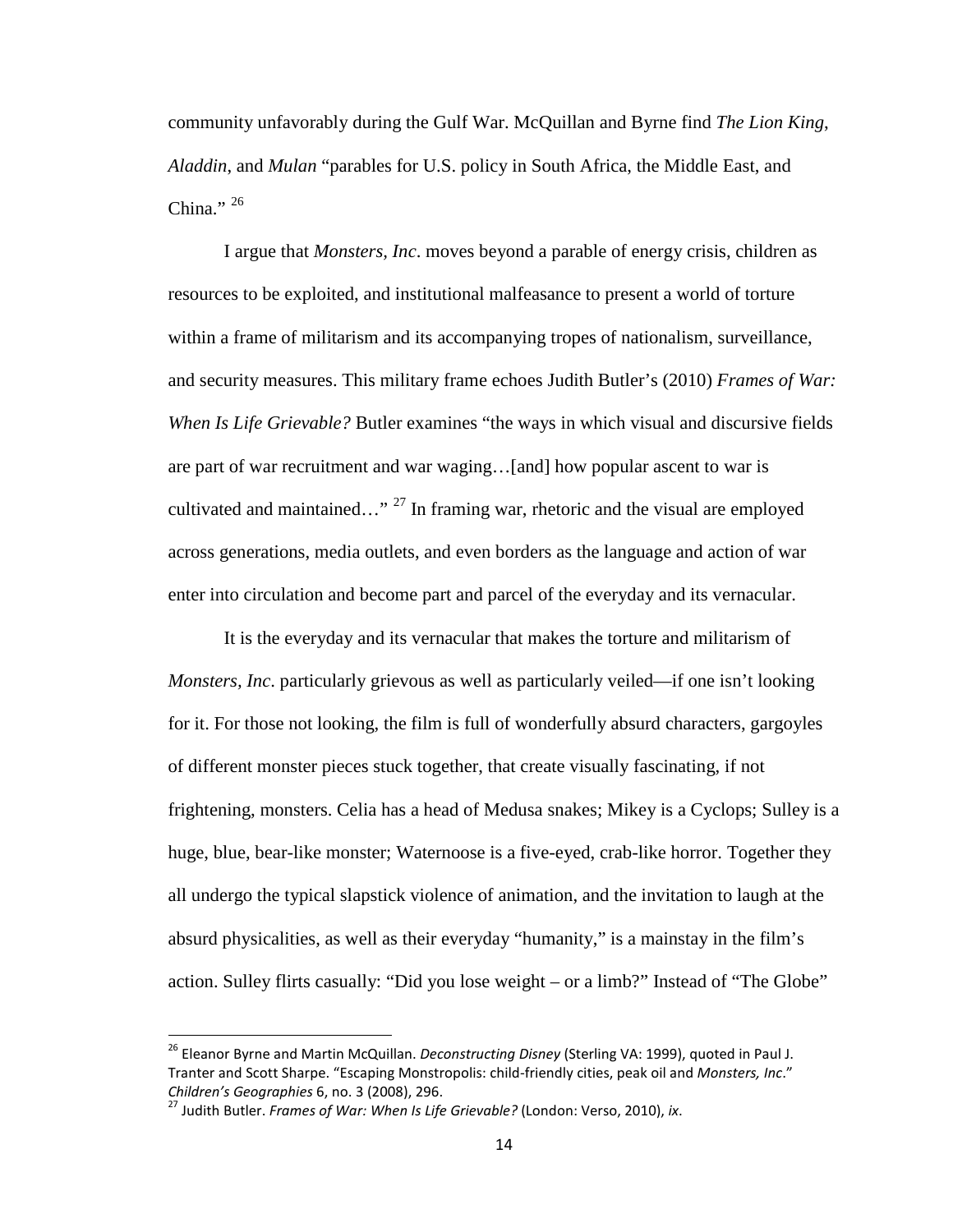newspaper, the name is "The Glob." The headline reads: "Baby born with five heads. Parents thrilled." When Celia comments that she might cut her hair, her Medusa snake locks gasp in a faint squeal of fear.

On the other hand, the laughter gives way to shock when the action is viewed through the lens of contemporary warfare and war mongering – torture, military action, surveillance, and war making – especially in the name of energy acquisition and corporate profits. Torture scenes, the aftermath of torture, and beatings, are all presented as if characters deserve this punishment. Children are represented alternately as angels (innocents involved as casualties of a battle created by a child's existence) and monsters (suspect enemies) themselves. The main child character, Boo, is consistently endangered, terrified, and seen in a war-like situation throughout the film. Below I offer examples of military tropes, nationalism, and surveillance that paint a threatening, sadistic, and violent world which echoes our own.

#### *Militarism as a Response to Contamination*

While working-class factory life is a familiar scene, *Monsters, Inc.* takes the life and times of the factory line into a distinctly military direction, emulating the training and language of combat troops. During the morning training routine, Mikey coaches Sulley through a series of "scaring children" calisthenics: "Less talk, more pain, marshmallow boy!" He also sings the following to a military training cadence: "I don't know but it's been said, I love scaring kids in bed." When the "scarers" enter the factory line to do their jobs, there is a slow-motion segment during which dramatic, musical brass fanfare plays as they walk in unison. During conditioning, and in other parts of the film, phrases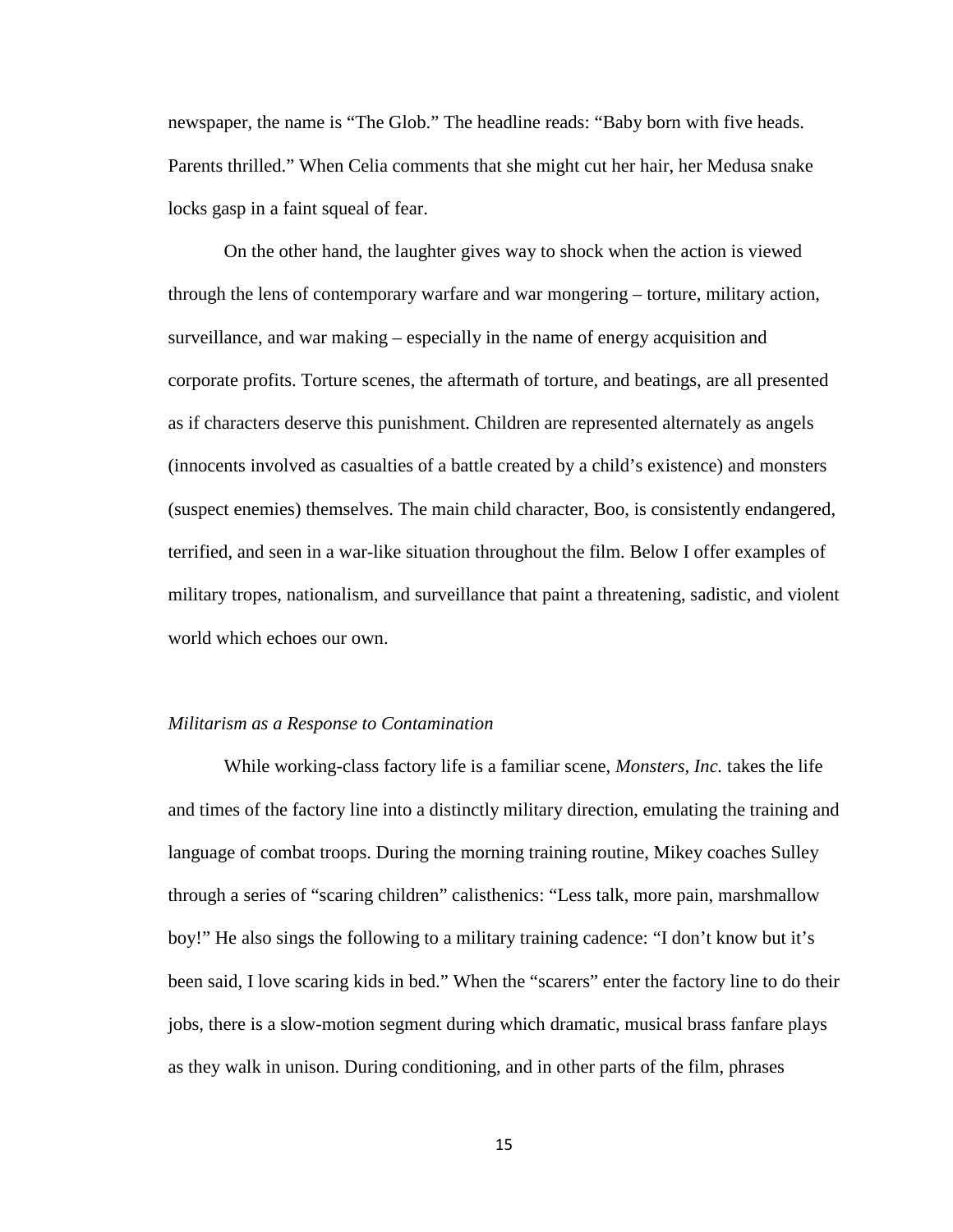familiar in going-to-war movie scenes ensue: he's a "killing machine;" "We're sitting targets;" "Halt!" and "Move! Move! Move!"

If Sulley and Mikey are combat troops, they are also subjected to hazardous duty, threatened first by contamination and second by procedures for decontamination familiar from films like the 1979 *The China Syndrome* and 1983 *Silkwood*. The monster George has emerged from a child's room with a sock on his back. The ensuing decontamination procedure is harrowing. "2319! We have a 2319!" Someone runs to the emergency button (red with a child symbol on it) and presses it. An alarm blares and a male computer voice over the P.A. announces "Red alert" repeatedly. A sign in the background reads: "WARNING – Contamination alert."

There is a close-up of a security camera as it moves and narrows in on the suspect. A female voice over the P.A. says, "George Sanderson. Please remain motionless." Behind him is a screen which shows his back and, through a weapon-like scope, the sock is targeted. The voice says, "Prepare for decontamination." George starts screaming, "Get it off! Get it off!" Jerry, another monster, says "Duck and cover, people!"

The SWAT (Special Weapons and Tactics)-like team then rappels down ropes through the ceiling windows. C.D.A. (Child Detection Agency) helicopters are hovering near the building. An A.P.C. squad car pulls up, and a C.D.A. agent says, "Move! Move! Move!" as they jump from the vehicle and run to the building. They state, "Coming through, please. Stand aside." One of the C.D.A. agents says, "Clear the contaminated area." A monster screams. A C.D.A. agent, mimicking police radio talk, issues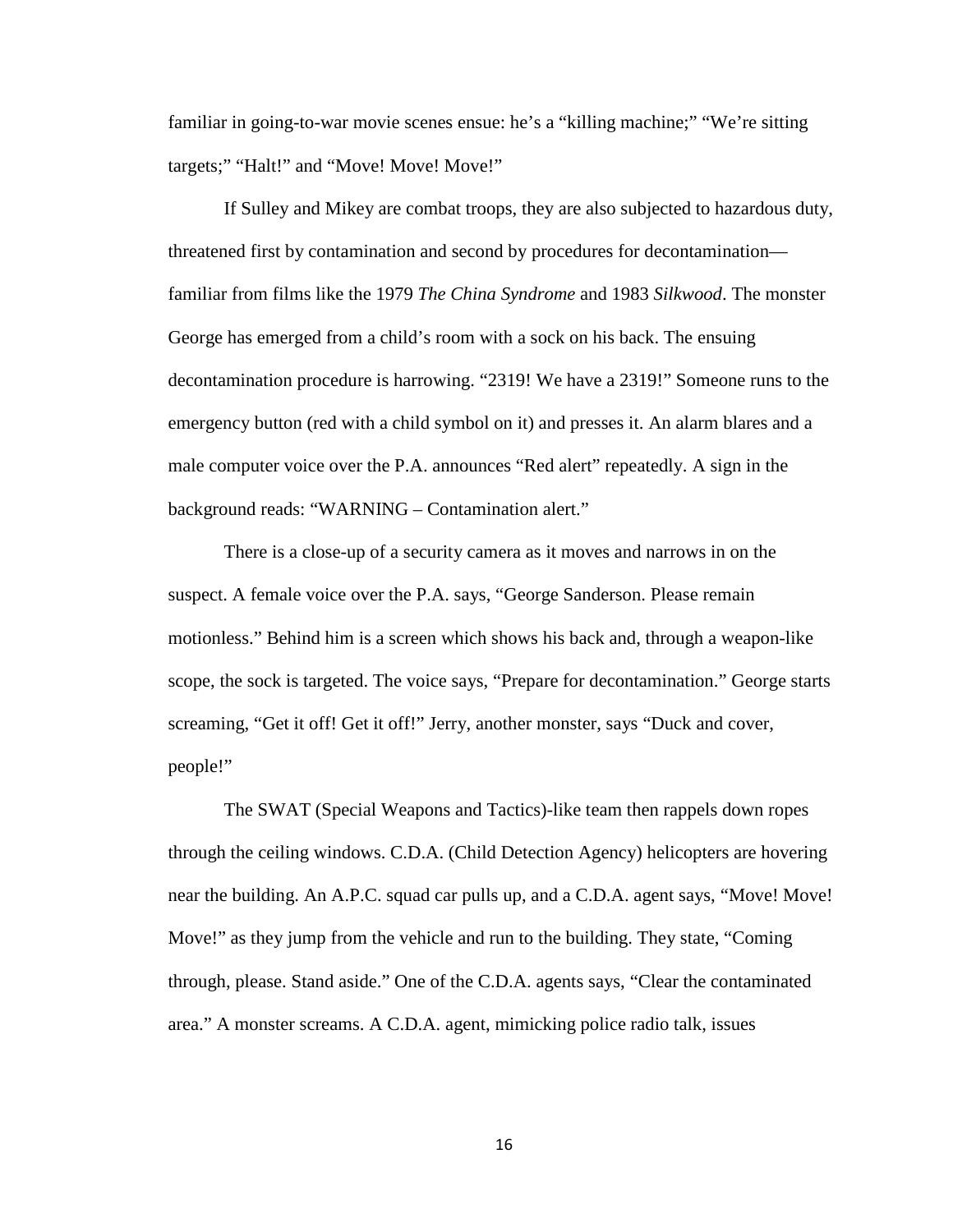instructions: "This is a 2319 in progress. Keep the area clear. Coming through. Watch yourself."

George is surrounded and one of the squad members jumps on top of him, pins him to the floor, and holds him down while another squad member takes a large grabber device and pulls the sock off his back as George whimpers. The C.D.A. agent says: "Stand back. Careful." The bomb exploding cover is placed over the sock and screwed down with a drill noise. Then a C.D.A. agent presses a button and a muffled explosion is heard. The lid is unscrewed and removed and another agent vacuums up the remains. An agent says: "All clear. Situation is niner-niner-zero. Ready for decon."

George begins to thank them but – before he can continue – they surround him, and a rubber shower curtain is pulled up from the floor around him. George is presumably shaved and showered. The curtain is withdrawn, and he has a dog-cone-like device around his neck and is embarrassed because he is nude, so he covers his genital area. When the Band-Aid is loudly ripped off his back, he lets out a scream, and the wound from the procedure is apparent. In George's appearance later in the film, he leans on a crutch. He still has on the cone collar and is terrified of going to work again. He is trembling, but his assistant is trying to talk him into how easy it will be. Post-traumatic stress syndrome rears its head.

Later, a different monster is attacked by the C.D.A. This scene is accompanied by the famous violins in the *Psycho* shower scene followed by intense screaming. As if this weren't enough, off-camera voices insist, "Halt! Hold him down!" followed by the sound of a dentist drill noise and the monster's screams. Original victim of the C.D.A. George is attacked a second time and nearly a third.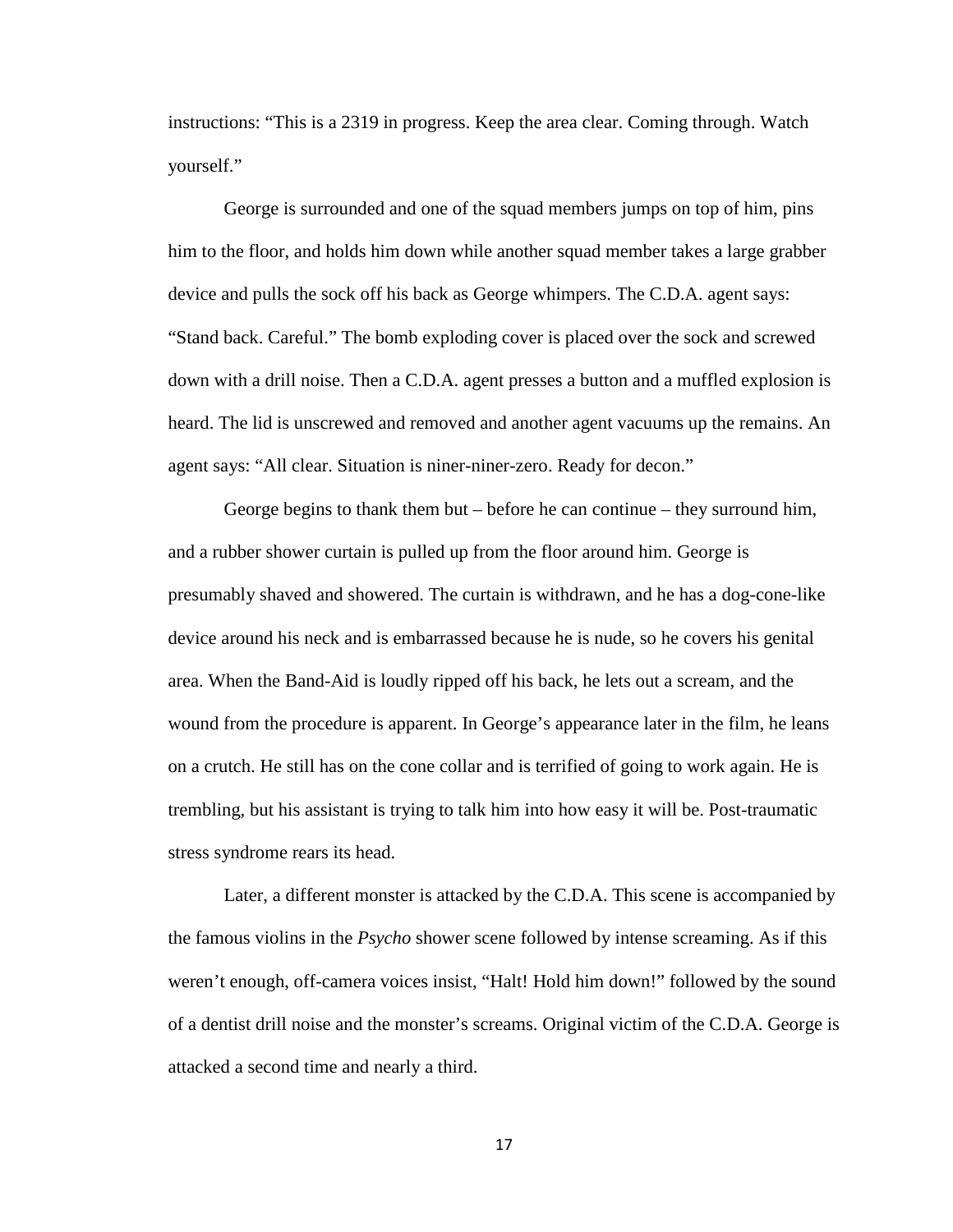Clearly, decontamination is a terribly frightening experience, so the community is up in arms at the thought of a human child loose in their midst. A newspaper shows a blurry picture of Boo, the headline: "KID SIGHTING AT SUSHI BAR," and a bottom caption that reads: "Square Mile Evacuated Around Toxic Site." Other articles on the page include: "Child Feared Loose in City," "'Stay Calm' Pleads Mayor," "Child Detection Agency Investigating," and "Monster Threat." A TV news report is captioned by the words: "Kid-Tastrophe!" The newscaster says: "There has been a child security breach." An expert on the news program says: "It is my professional opinion that now is the time to…panic!" He waves his arms wildly as he, himself, panics.

Human children are a source of contamination and any contact with a child in the factory is cause for alarm and military-style response. Five-eyed, crab-legged boss, Henry J. Waternoose, warns new recruits: "There is nothing more toxic, more deadly, than a human child. A single touch could kill you!" The tropes of hazardous combat duty and the emotional breakdowns of Grade B war movies also lace the daily life of *Monsters, Inc*. A monster comes back from a child's room terrified because the child almost touched him. He screams, sobs, and says: "I could've been dead! I could have died!" Another monster slaps him and says: "Keep it together, man." A similar scene finds another trainee saying, "I won't go in a kid's room! You can't make me!" Mr. Waternoose responds, "You're going in there because we need this."

#### *Torture as a Part of Interrogation: The Scream Extractor*

If military life is folded into the work of the factory, so too is torture folded into the company's techniques for securing its safety and profits. As Mikey and Sulley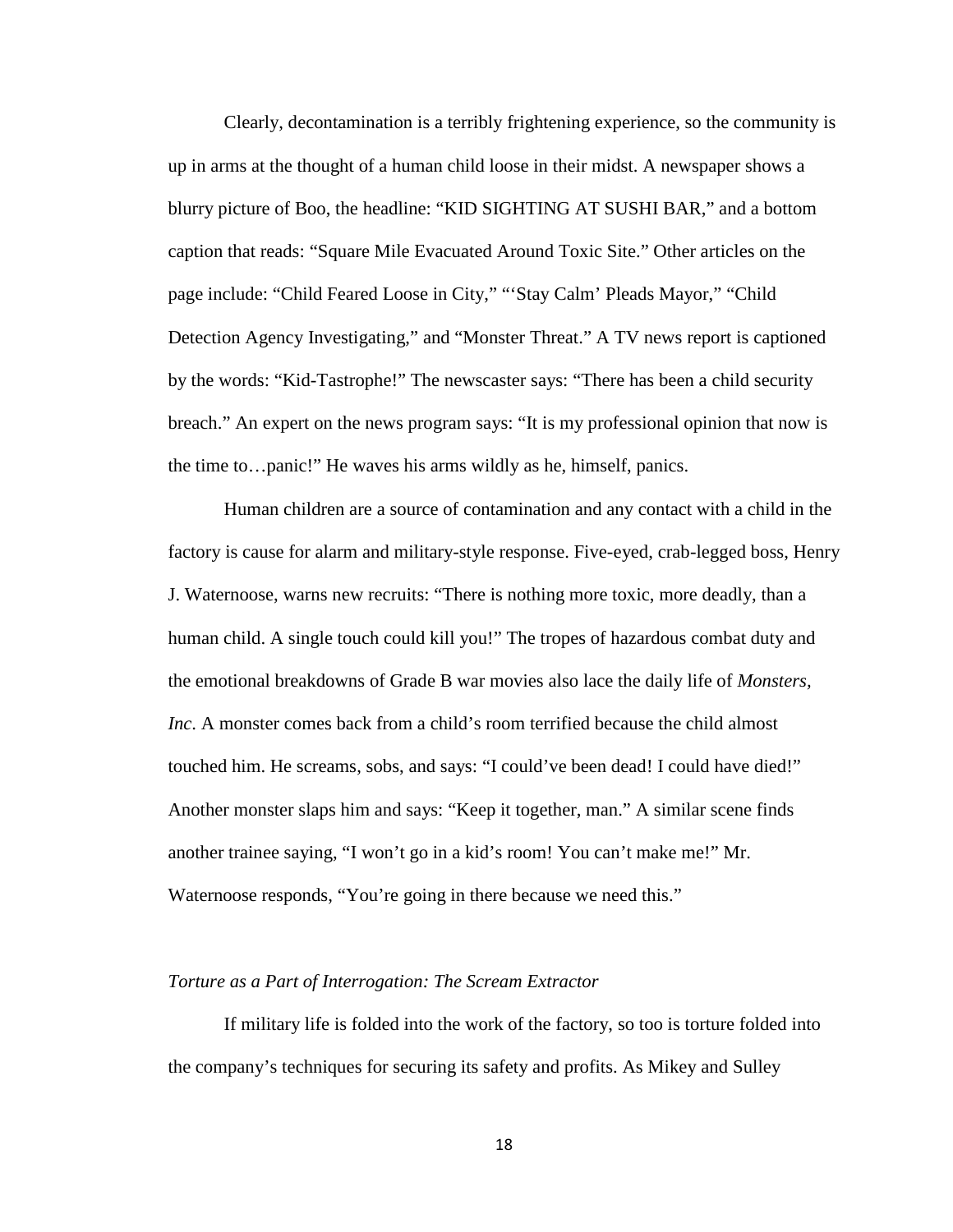attempt to find the lost child Boo, Mikey is captured and strapped into a chair specifically designed to solicit screams and information. It is eerily reminiscent of electric chairs, complete with holes in the bottom for drainage of bodily fluids. Mikey knows where Boo is and his tormentors, Randall and Fungus, are ready to use any means to secure the information.

Randall laughs evilly as the clamp of the special torture chair closes around Mikey's chest, and Mikey is handcuffed with shackles onto the armrest of the chair. Randall says, "First, I need to know where the kid is and you're gonna tell me." Mikey says he doesn't know anything, and he begs. Randall nods to Fungus, who begins pressing buttons on a control panel.

There is a close-up shot of a big red light and machine parts moving as mechanical clanging and grinding begin. Mikey is protesting what's happening and says "no" repeatedly. A big gun-like device is pointing at him, and he says: "I don't like big moving things that are moving towards me." His feet are wiggling.

Randall says, "Say hello to the scream extractor," a clear reference to 1983 *Scarface*'s famous line, "Say hello to my little friend." Mike is begging. Randall joins Fungus at the control panel. Mike begs more. Electrical whirring starts, then it grows louder. The gun-like device moves toward Mikey as he says: "What's that thing? What is that thing?" As it gets closer to his face, he is saying: "Wait! Wait! Wait!" and "No! No! No!" and "Oh, no!" and "C'mon, hey!" There is a close-up of the mask-like part at the end of the device (which actually is meant to go into the mouth) – as it approaches Mikey's face, the viewer sees what this looks like from his perspective.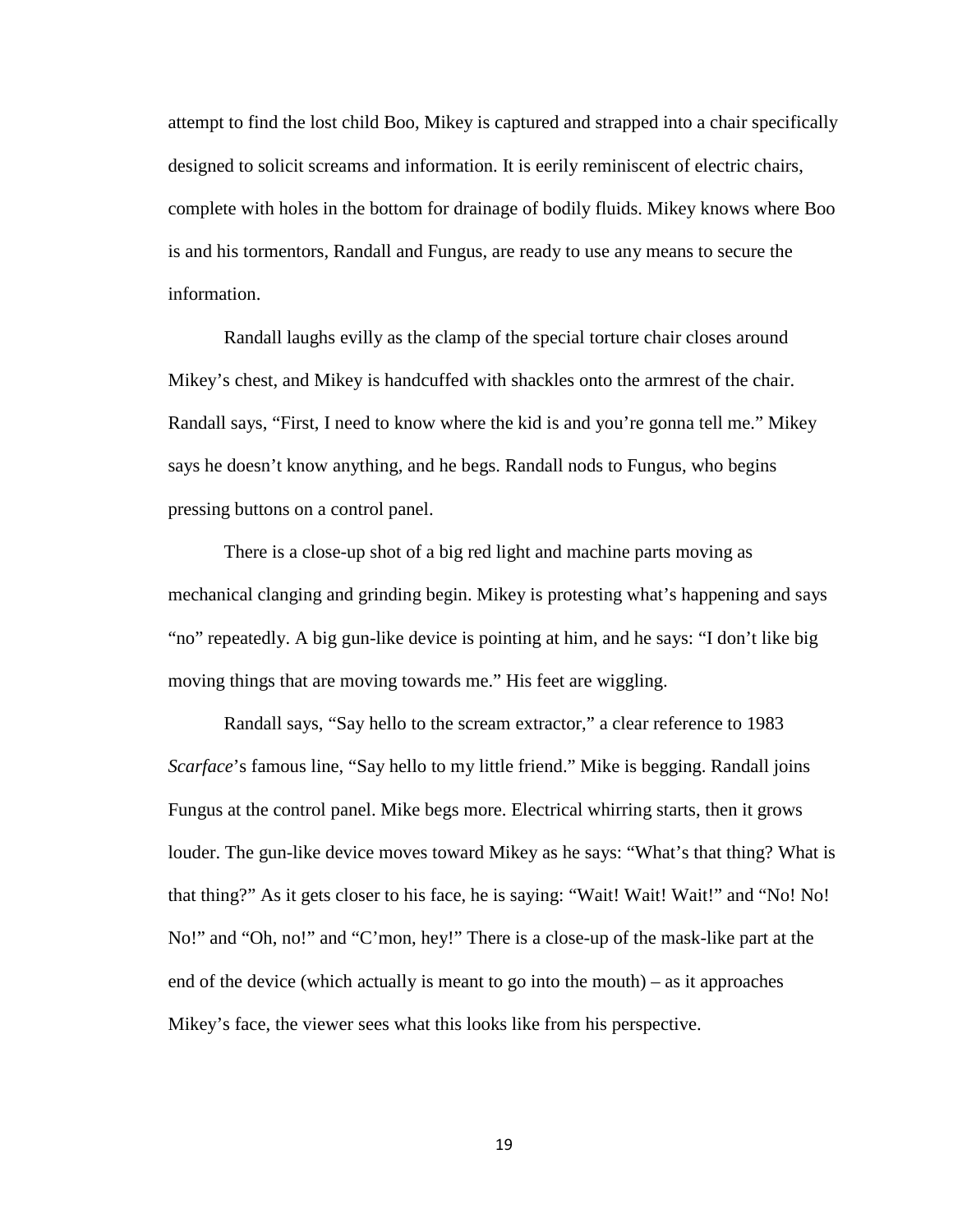There is a deep, resonating whir. Mikey yells, "Help! Help! Help!" There is a side-shot of the device now inches from his face, and his mouth is forcibly drawn open. Echoes of 1976 *Marathon Man*'s dentist torture scene are hard to miss. The end of the device goes up to his face and nearly touches it as the noise dies away as the machine breaks. While Randall seeks the cause of the breakdown, Mikey tries to bribe Fungus. Fungus replies, "I'm sorry, Wazowski, but Randall said I'm not allowed to fraternize with victims of his evil plot."

In *Monster's Inc.*, Mikey is rescued before information or screams can be extracted, but the infamous chair appears again. This time, Fungus has ended up in the chair with the scream extractor device in his mouth. The victim is waving madly and is trying to push the mechanism away from him as his own screams are muffled. His eyes begin rolling back in his head as Randall asks where Wazowski is. When the machine is finally turned off and the device is removed, Randall is still asking where Wazowski is and shows no concern for Fungus and the difficulty he is having. Fungus' lips are badly swollen upon removal, his eyes are bulging, he is gasping, and he falls back in the chair and then to the ground.

Perhaps the most frightening of all, Boo, the two year old toddler, also lands in the chair. Boo says,"NO!" as she is strapped in. She tries to cover her face with her arms, but Randall handcuffs her wrists with shackles to the chair arms. The same mechanical whirring is heard, this time with cuts to Randall smiling as he anticipates what is about to happen to Boo. Boo looks terrified as the device approaches. She yells out for "Kitty!" (her name for Sulley), then she is shaking her head "no" and screaming. There is a closeup of her terrified face as the device moves to within inches of her face.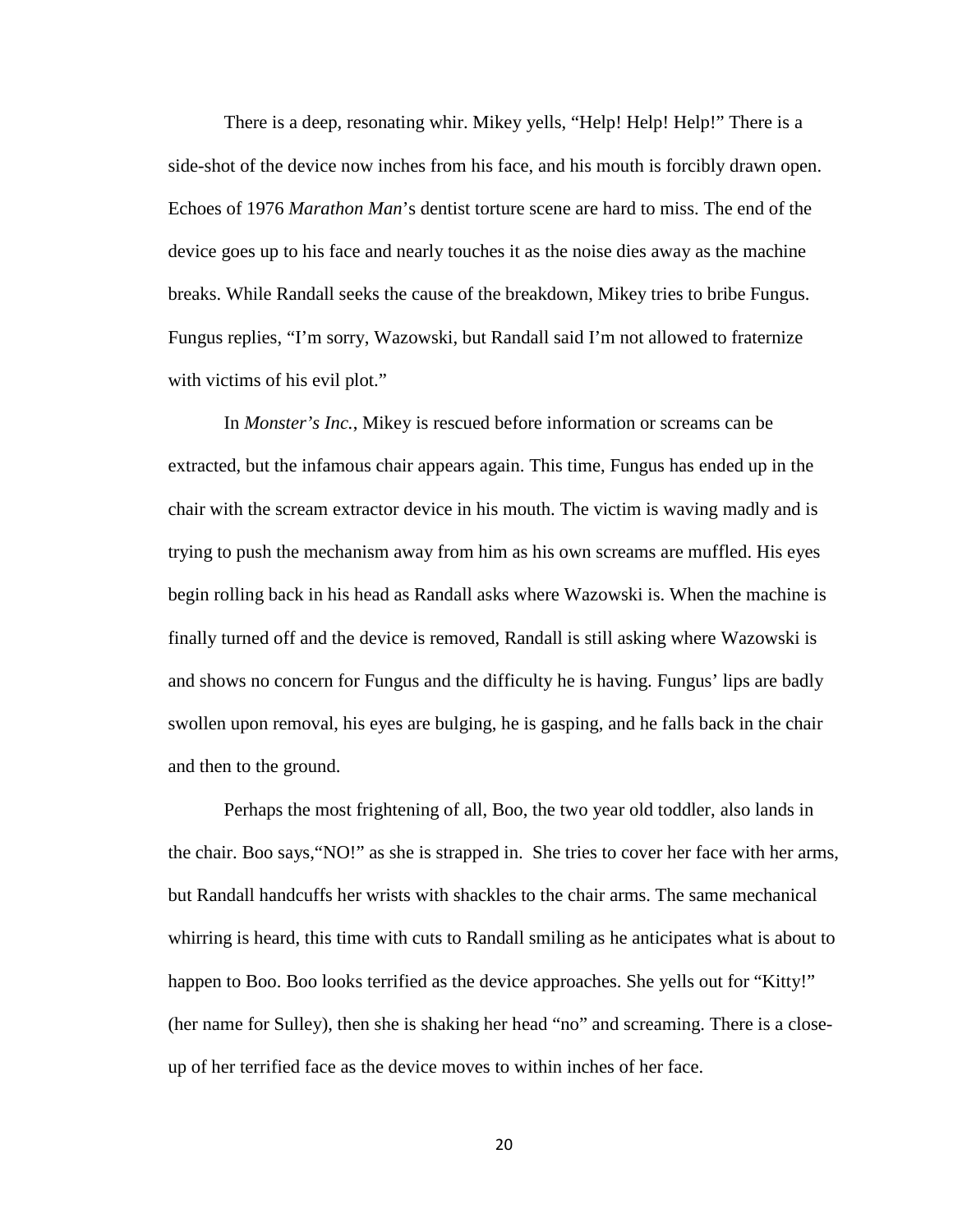These three chair scenes move through familiar media tropes of torture, especially when a special technological device serves no other purpose than to create pain and extract information. Textual references to other adult film torture and violence are completed in the dialogue of Mikey—begging, pleading, bribing—familiar in any interrogation scene. The second chair scene works on the trope of "just deserts," as the torturer finds himself victim of his own device. The third chair scene, with a child victim, takes the military torture to a new level: with Boo as the enemy terrorist, her childlike "No!" and calling for her protector/parent "Kitty!", is a particularly heinous portrait of torture at the hands of the "state," especially because there is no information to extract from a toddler.

#### *State Beatings and Control: By Any Means Necessary*

Military tropes and training, torture and interrogation, are justified by the larger motive at work: to keep the factory running and profitable. At one point in the film, Waternoose tells Sulley: "I'll kidnap a thousand children before I let this company die, and I'll silence anyone who gets in my way!" The factory's nefarious techniques for keeping workers in line via combat rhetoric, for keeping the community safe from human children, and for making a profit are all papered over with the company motto: "We scare because we care."

The twisted justification of "caring" also means that the company gets what it needs and wants "by any means necessary." After what can be assumed was an interrogation, if not extended captivity, Celia shows up back at work wearing a dog-cone collar. Each of her Medusa snake hair shafts is also encased in a cone, implying that she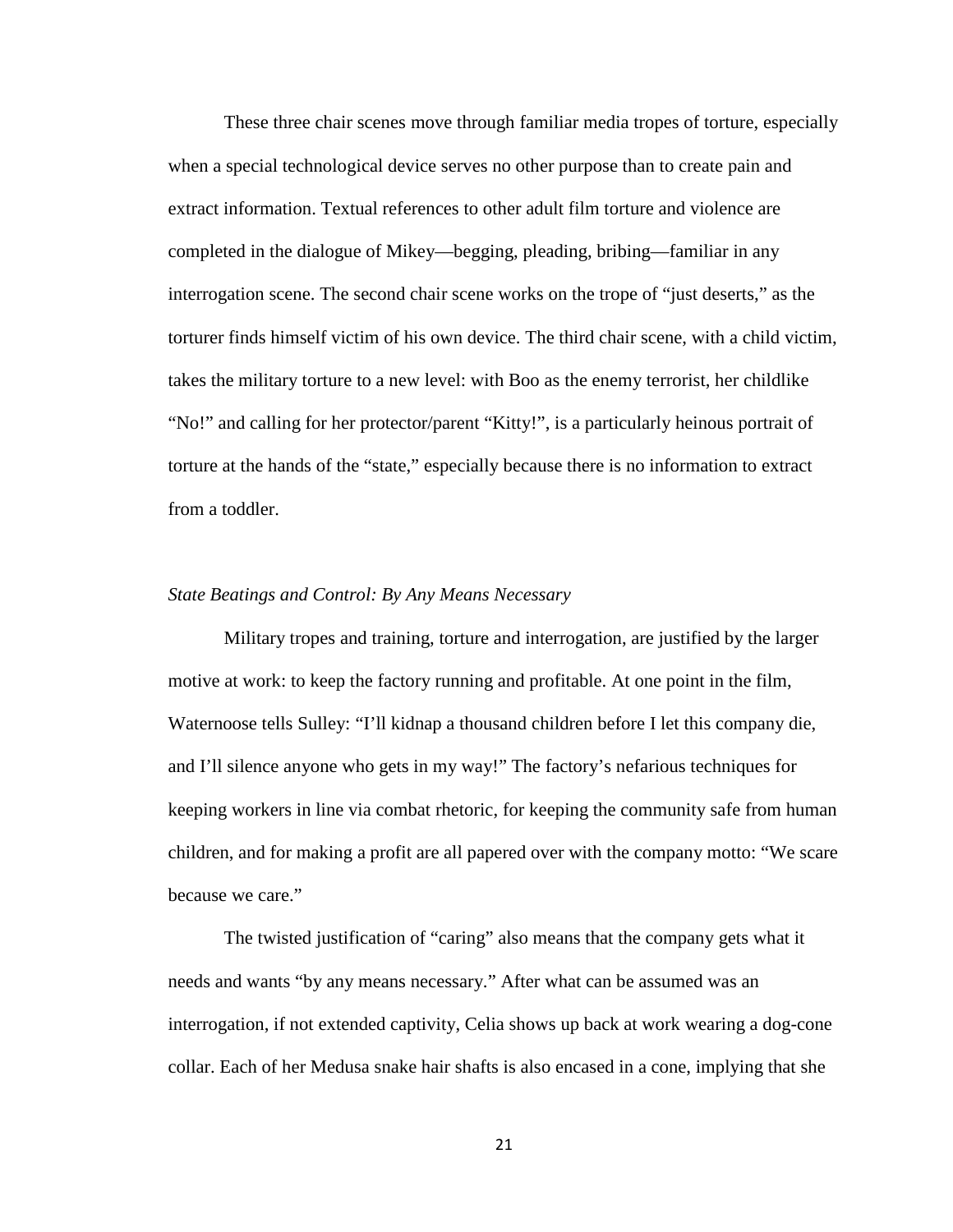and all of her very alive locks of hair have been injured. Celia's face is badly bruised, one eye is blackened, and she wears a bandage on her arm and a Band-Aid on her chin.

As Sulley and Boo travel through the tunnels of the factory, they discover secret torture rooms complete with wrench and pincher-like tools hanging on the walls. These rooms have been prepared to avert the energy crisis and maintain profitability by forcibly extracting energy from children, Pandemonium sets in when Boo is spotted in the monster world, "There's a kid here – a human kid!" and more security forces arrive. Spotlights shine on the street, and monsters in the lights freeze; one raises his hands in a surrender position. The C.D.A. helicopter pilot says over the loudspeaker: "Please remain calm. This is not a drill."

Sirens wail and tires screech as the armored personnel carriers arrive. As agents come out of the back of the vehicle and down on ropes, Agent 1 announces: "We have an 835 in progress." There is a loud scream. A C.D.A. agent grabs Celia and says, "Please come with me" as he takes her away. She responds: "Ow, stop pushing!" which indicates he is handling her roughly. A C.D.A. agent says: "Building clear. Ready for decontamination." The entire area is surrounded by a blue-green, electrified-looking ball where Sulley and Mikey just were, and where Celia and others remain. There is an explosion sound and electrical buzzing.

C.D.A. agents are everywhere when Sulley and Mikey enter the factory. There are assorted police/spy conversations going on: "Number One wants this place dusted for prints." "Careful with that." "I got a good view from here." An agent on a rope says: "A little lower." They find the bag Sulley used to carry Boo: "This was recovered at the scene…could be contaminated."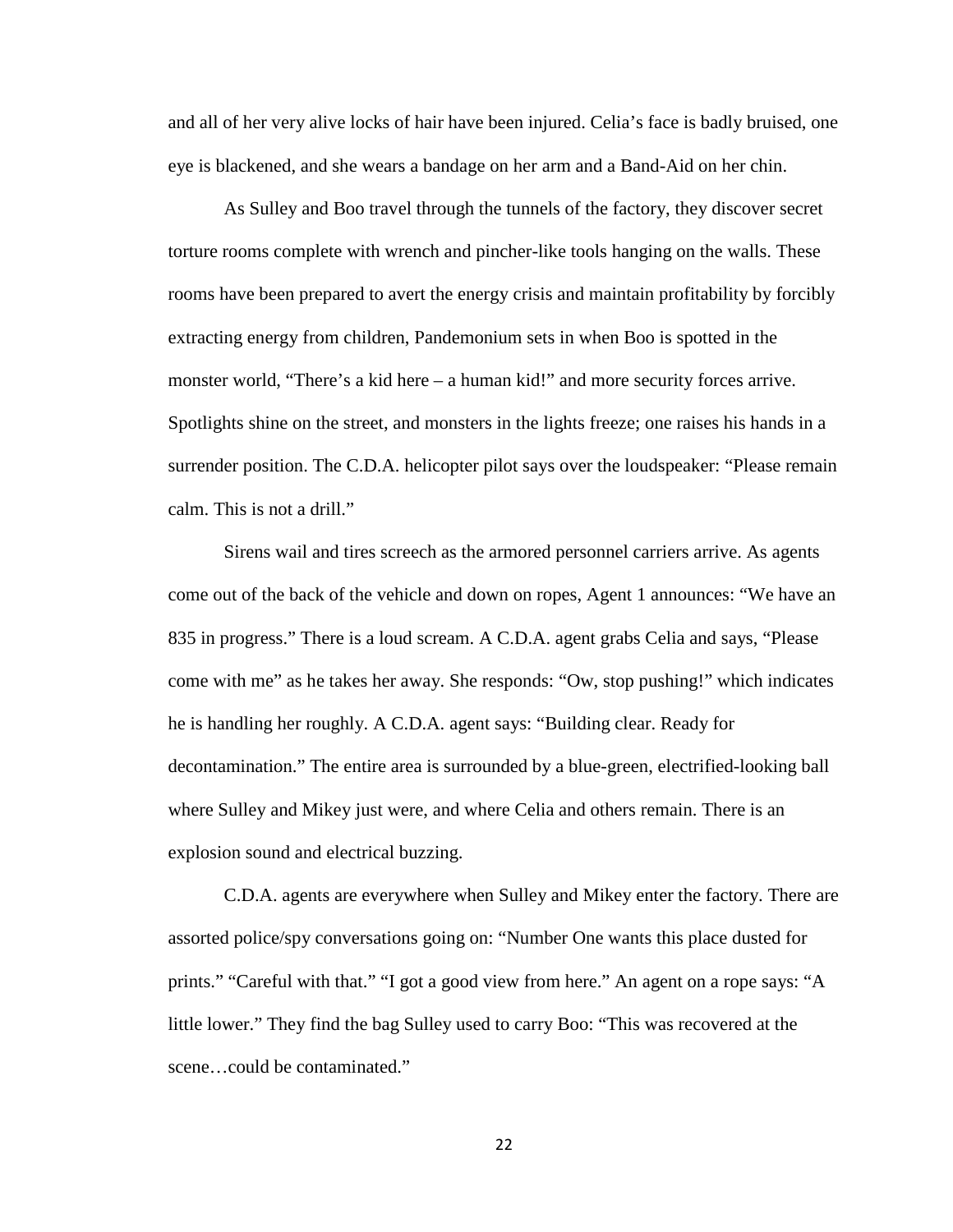The police state/industry are one in the same: training workers to act like combat troops, conducting torture in interrogation, and utilizing police tactics to protect their product and profits. Boo, in this turned around world, scares monsters, and she is simultaneously an innocent victim who must be protected by Sulley and an enemy of the state industry who must be destroyed. The contradictory stance has one commonality: both stances are justified in the name of a greater cause.

#### *Monsters, Inc. and the War on Terror*

David Altheide's (2009) *Terror Post 9/11 and the Media* argues that "We have more media and less information today . . . Both the media and the information are increasingly complicit in promoting fear that has been nurtured by an expansive information technology as well as entertaining formats that draw users/audiences."  $28$ *Monsters, Inc.* promotes, not fear, but laughter in its absurd, backward, and humorous presentations of toxic "spills," torture, and security breaches, all in the name of protecting the community/protecting the innocent. The danger, I argue, is that laughter naturalizes and makes acceptable these unacceptable practices. Militarism is justified in the name of profit, and torture is an acceptable company practice. Monstropolis and Monsters, Inc. are an inseparable state and industry apparatus with no regard for human life.

#### **Toy Story 3**

*Toy Story 3,* released in 2010*,* is the third and final film in the *Toy Story* trilogy. For most reviewers, it was also deemed the best of the three for its heartwarming and heart pounding adventure. Three reviewers make passing reference to the primary subject

<span id="page-26-0"></span> <sup>28</sup> David L. Atheide. *Terror Post 9/11 and the Media* (New York: Peter Lang Publishing, 2009), 1.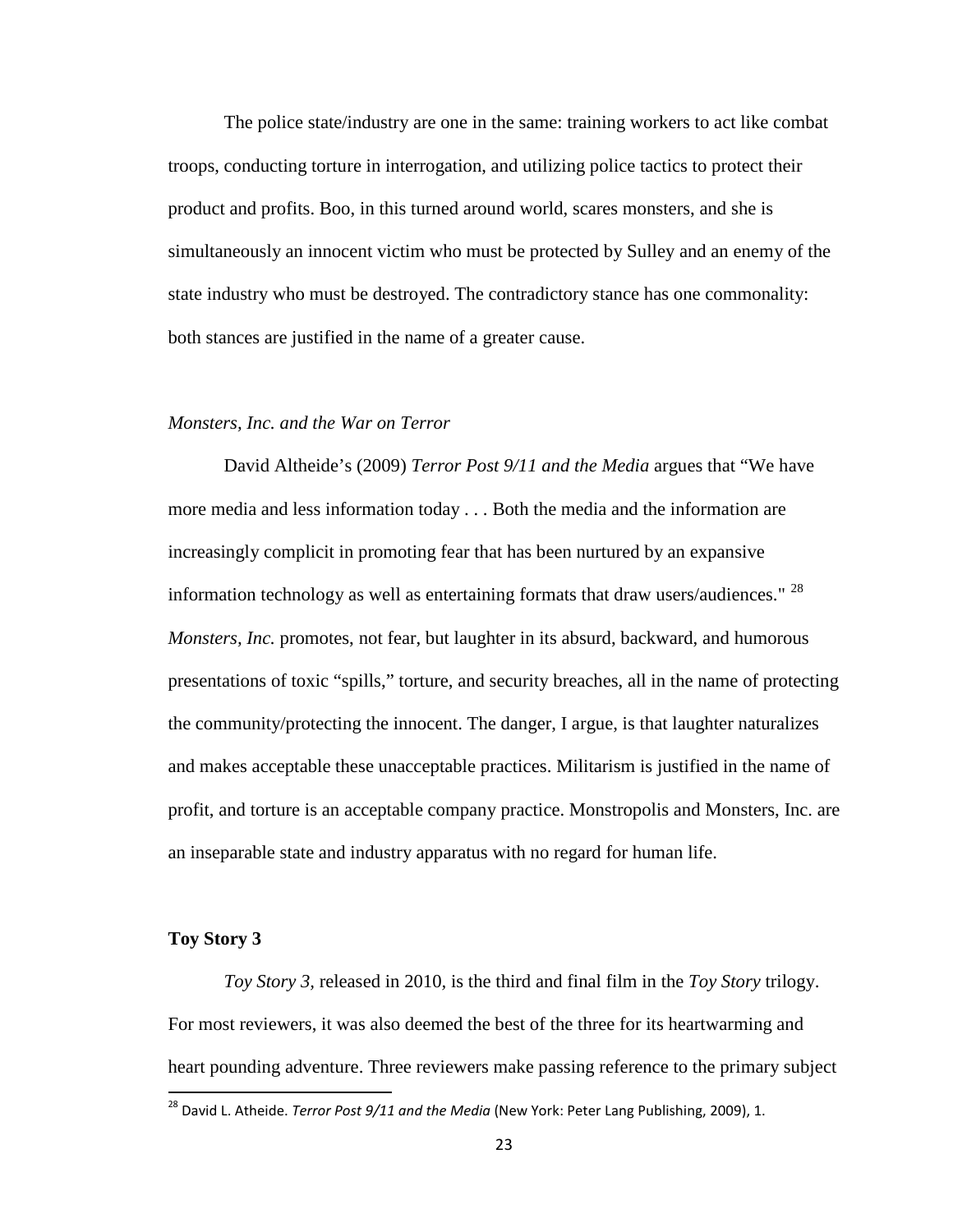of this analysis: the rhetoric and iconography of the prison and its brutality. When 18 year old Andy is preparing to leave for college, his toys are consigned to a local day care, supposedly an ideal place for toys. Eric Hynes writes in *The Village Voice*:

Alas, their utopia turns out to be a veritable penal colony, presided over by a despotic pink huggybear called Lotso (Ned Beatty) and his two henchmen, a lumbering lazy-eyed baby doll and Barbie's swishy soul mate, Ken (Michael Keaton). After suffering the abuses of rough-housing toddlers, the group embarks on an extended, inspired prison break made possible by Buzz's daredevilry and Mr. Potato Head's reconstitution as a floppy tortilla. Yet danger persists beyond the bounds of day care.  $29$ 

Claudia Puig, in *USA Today*, quotes Mr. Pricklepants who describes Sunnyside Day Care as "a place of ruin and despair." <sup>[30](#page-27-1)</sup> For Roger Ebert, "Day care seems like a happy choice, until a dark underside of its toy society emerges in the person of an ominously hug-prone bear named Lotso." [31](#page-27-2)

While *Monsters, Inc.* revolved around the iconography of the military, state control, and torture laminated on working class factory life, *Toy Story 3* thrives on tropes of prison life, surveillance, and punishment all enacted by and on toys in a school. Michel Foucault's *Discipline and Punish: The Birth of the Prison* detailed the characteristics of Bentham's Panopticon:

<span id="page-27-1"></span>[http://www.usatoday30.usatoday.com/life/movies/reviews/2010-06-17-toystory17\\_ST\\_N.htm.](http://www.usatoday30.usatoday.com/life/movies/reviews/2010-06-17-toystory17_ST_N.html)

<span id="page-27-0"></span> <sup>29</sup> Eric Hynes. "Toys Are Us in *Toy Story 3.*" *The Village Voice*. June 15, 2010. http://www.villagevoice.com/2010-06-15/film/toys-are-us-in-toy-story-3/htm.<br><sup>30</sup> Claudia Puig. "You've never too old for funny, sweet toys in 'Toy Story 3.'" *USA TODAY*. 6/20/2010.

<span id="page-27-2"></span><sup>31</sup> Roger Ebert. "Toy Story 3." *Chicago Sun-Times*. June 16, 2010. [http://www.rogerebert.suntimes.com/apps/pbcs.dll/article?AID=/20100616/REVIEWS/100619990/1023.](http://www.rogerebert.suntimes.com/apps/pbcs.dll/article?AID=/20100616/REVIEWS/100619990/1023.html) [htm.](http://www.rogerebert.suntimes.com/apps/pbcs.dll/article?AID=/20100616/REVIEWS/100619990/1023.html)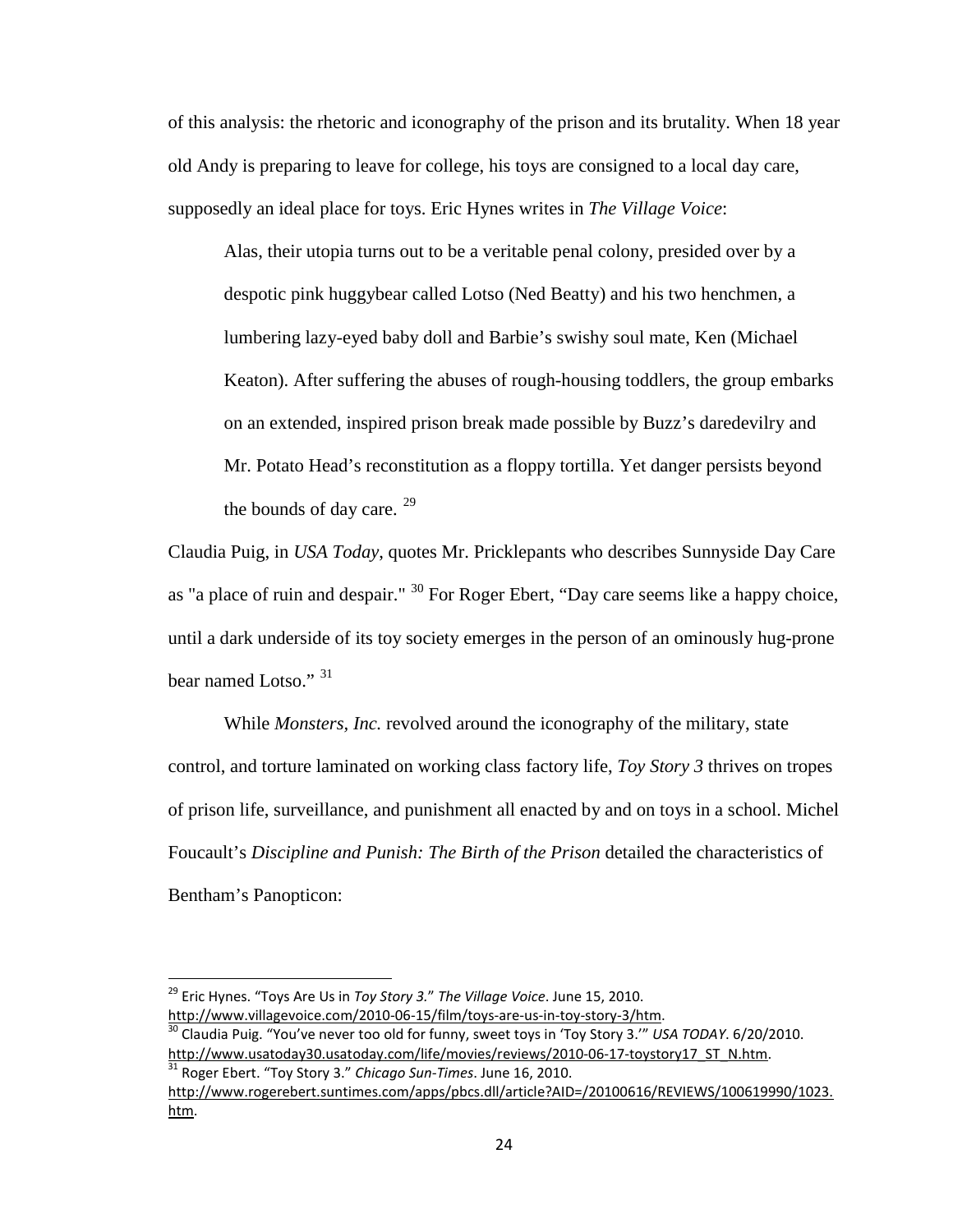It must be possible to hold the prisoner under permanent observation; every report that can be made about him must be recorded and computed. The theme of the Panopticon—at once surveillance and observation, security and knowledge, individualization and totalization, isolation and transparency—found in the prison its privileged locus of realization. [32](#page-28-0)

The techniques of the prison, "regular chronologies, forced labour, its authorities of surveillance, registration, its experts in normality," have also infiltrated other institutions: "factories, schools, barracks, hospitals, which all resemble prisons." <sup>[33](#page-28-1)</sup> Sunnyside Day Care, with its purported purpose of caring for children, has a "dark underside." While Sunnyside "protects" children in their care, the toys also enact techniques of the prison surveillance, indoctrination, brutality, and "soul" killing.

While Foucault may not have been in the minds of *Toy Story 3* creators, certainly the situations and words of popular media representations of prisons echo throughout the film. Laminating the films *Cool Hand Luke*, *The Great Escape*, *Shawshank Redemption*, and dozens of Grade B prison films onto *Toy Story 3* offers great opportunities to laugh at the intertextual references. Like *Monsters, Inc*., that laughter turns to something else when viewed through the lens of prison torture and brutality. Below I offer scenes in *Toy Story 3* that paint iconic portraits of prison.

#### *Prison Security and Surveillance*

Heavy security measures are shown in the film, beginning when Andy and Molly's mom is buzzed in to the day care facility, carrying the box of toys being donated.

<span id="page-28-0"></span> <sup>32</sup> Michel Foucault. *Discipline and Punish: The Birth of the Prison* (New York NY: Random House, 1977), 249.

<span id="page-28-1"></span> $33$  Ibid., 227-228.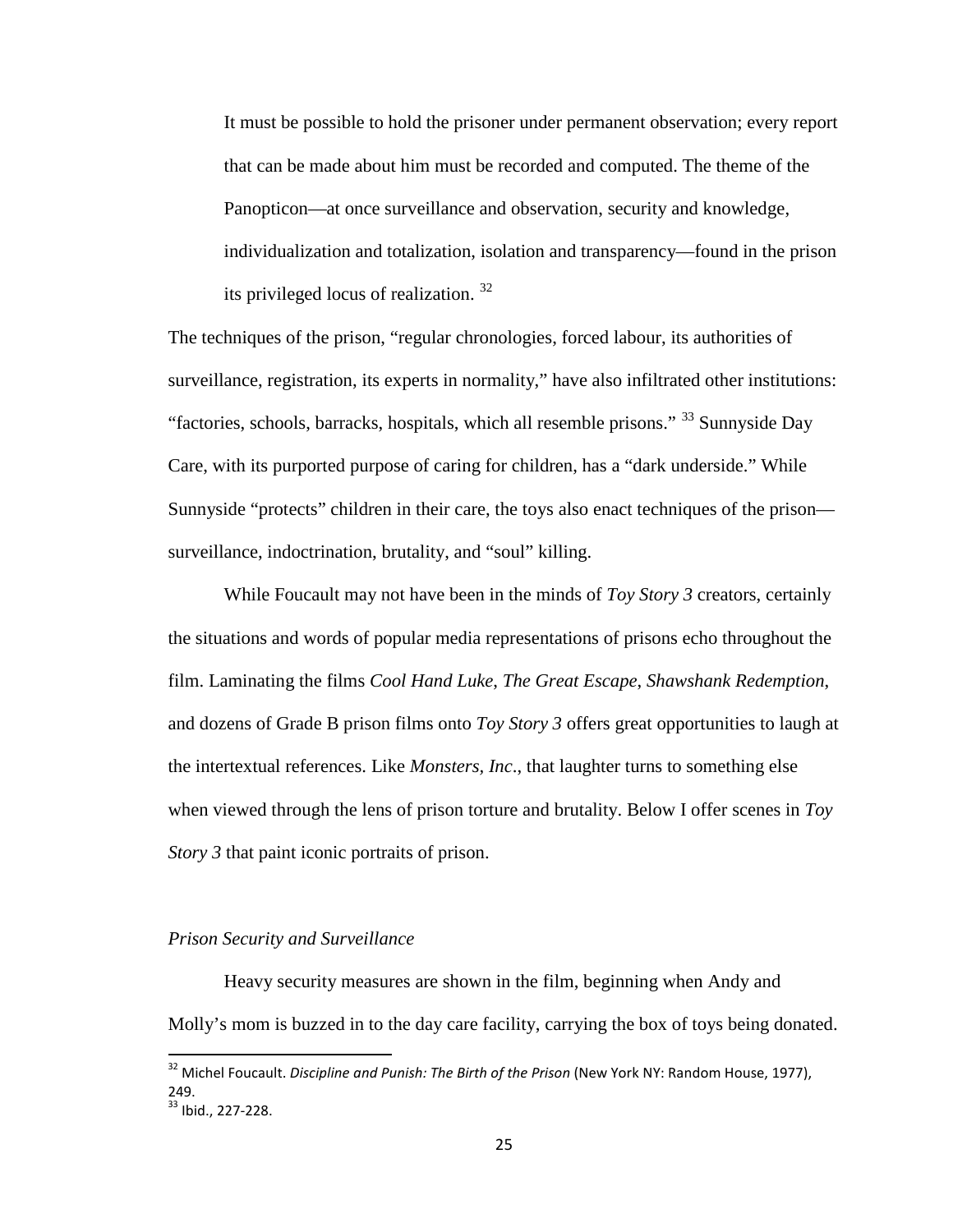When Buzz Lightyear goes to talk with Lotso, all the doors are locked, so he has to escape through the transom above the door. When the toys discover the doors and windows are locked on another occasion, Hamm comments that they have locked the windows using the "Fenster-Schneckler 380, finest childproof lock in the world." The toys are imprisoned and threatened with solitary confinement if they try to escape.

When Woody returns to save his friends, Chatter Telephone, an older toy, tells Woody: "You shouldn't have come back, Cowboy. They've cracked down hard since you left. More guards, more patrols. You and your friends ain't ever gettin' outta here now." Referring to Woody's previous escape, he says: "You got lucky once. Want my advice? Keep your heads down. You'll survive." Woody interjects: "Yeah, for how long?" Chatter telephone replies, "I've been here years. They'll never break me."

When Woody nevertheless begs him to tell him what is involved in escaping, the old-timer explains what the group is in for if they attempt such a daring feat: All classroom doors are locked inside and out; keys are hung on a hook in the office; Lotso has trucks patrolling the hallways, lobby, and playground; there is an 8 ft. high cinderblock wall which makes it impossible to go through – someone trying to escape can only go over or under. As these difficulties are mentioned, there are shots of the locked doors, patrols, and wall.

He tells Woody, "Your real problem is the monkey." There is a close-up shot of the scary-looking monkey with cymbals, then a shot of the screen with twelve camera angles he watches over. Chatter Telephone continues: "The monkey is the eye in the sky…he sees everything." There is a several-second close-up shot of the monkey's eyes looking all around at the TV monitors for activity, then shots of the classrooms with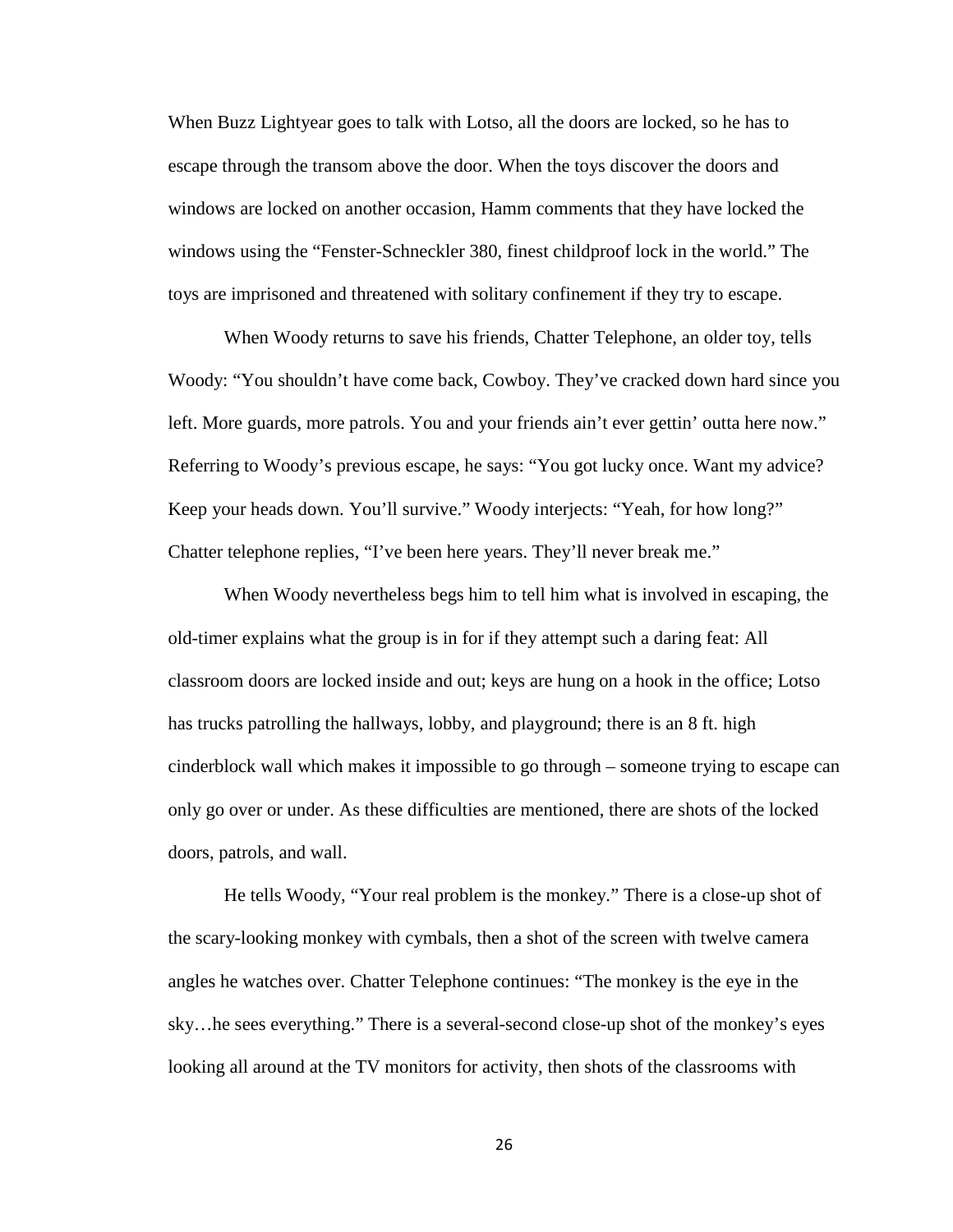cameras and speakers, and then Lotso and Big Baby looking menacing during three unsuccessful escapes. The monkey screams, bangs his cymbals, and presses an alarm button when a violator is caught. There are several shots of the monkey screaming and banging, eyes bulging, and teeth bared as he catches potential suspects.

The first violator is an adorable bunny who slips out of his jail cell – there is a close-up of the security camera narrowing in on it, then the monkey seeing this through the TV monitor. The second attempt is by a penguin, also caught. The third attempted escapees are three toys, one of whom resembles a child wearing a baseball cap – they are caught on the playground, the spotlight zooms toward them, and a shadow of Big Baby comes toward them. Chatter Telephone says: "You can unlock doors, sneak past guards, climb the wall, but if you don't take out that monkey, you ain't goin' nowhere. Wanna get outta here? Get ridda that monkey!"

There are many shots of the heavy security measures: A guard stands atop the high point of the play set on the playground using a flashlight as a spotlight to monitor activity; there are close-ups of security cameras, some still shots and some with the camera moving. At one point during the escape, the toys are almost caught by a patrol unit whose lights shine on them momentarily; also, a spotlight just misses Jessie and others during the escape. Used as a signal, a security camera is shown moving back and forth; in addition, a bicycle mirror is used as a reflector signal.

Prison security, in the forms of technologies of surveillance, multiple boundaries, and ever vigilant guards, works in a doubled and layered fashion: protecting children from stranger intrusions in the daytime, nighttime security at the day care serves to keep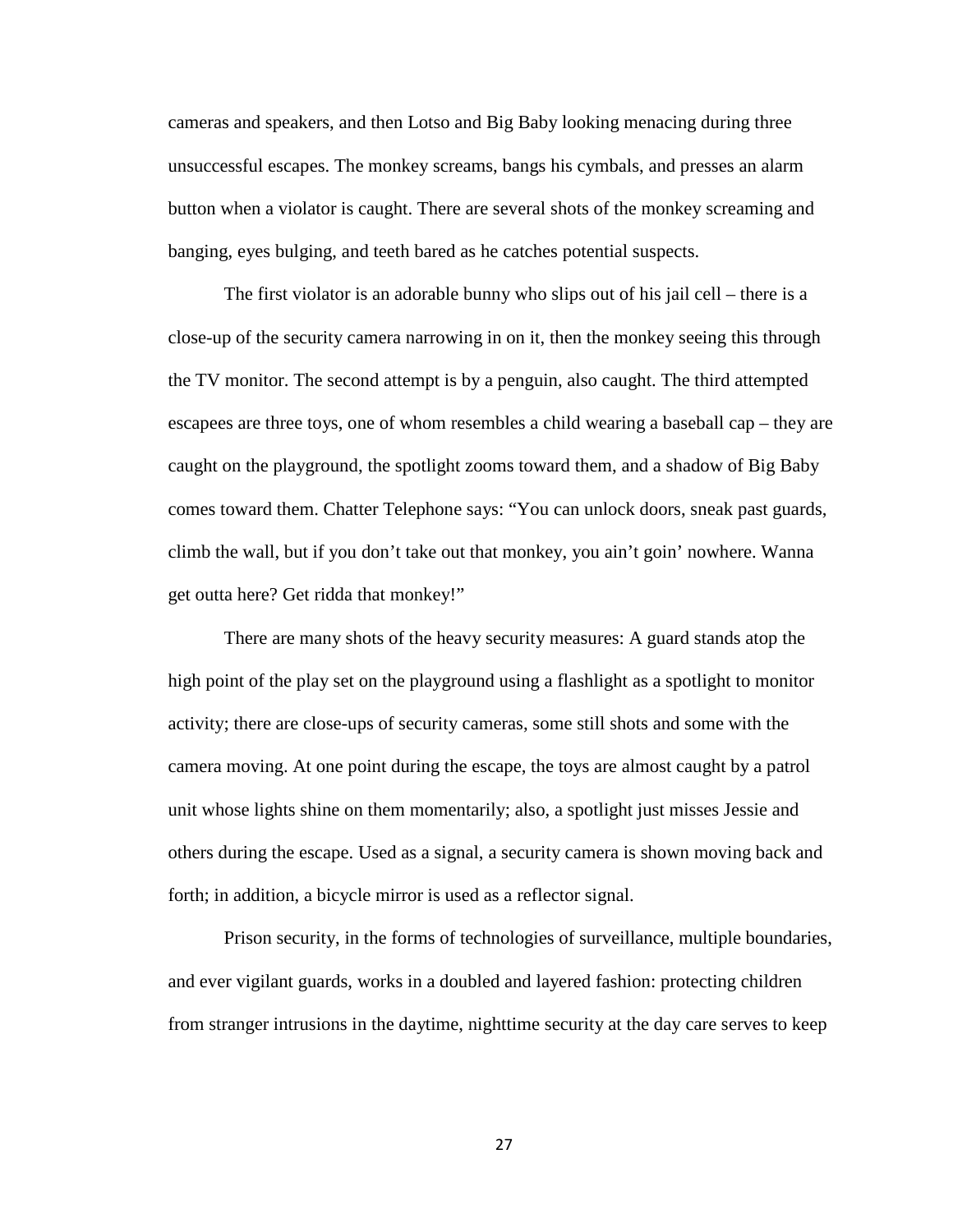the toys imprisoned. Enduring the brutal "play" of daytime toddlers and realizing the severity of their plight, the cast of toys learns of prison realities.

#### *Indoctrination: Learning the Ropes*

All prison films include indoctrination scenes in which new prisoners learn the ropes, hear the rules, and come to understand how the system works. *Toy Story 3* delves into past cinematic representations of punishment for criminals by reenacting a scene from 1967 *Cool Hand Luke*. Lotso Bear informs new prisoners of what will occur should they not heed the jailer's warning of following rules. Further, Lotso Bear comes complete with the southern accent of the Captain in charge of the prison camp and the cane - which seems to not be needed for any medical purpose – carried by the mysterious "man with no eyes" in charge of the chain gang.

The captain in *Cool Hand Luke* and Lotso each address prisoners by issuing a cautioning welcome. The captain warns against trying to escape and says: "For your own good, you'll learn the rules. It's all up to you." Similarly, Lotso says: "Listen up, folks. We got a way of doin' things here at Sunnyside. If you start at the bottom, pay your dues, life here can be a dream come true. But if you break our rules, step outta line, try to check out early, well, you're just hurtin' yourselves."

Lotso tells Buzz: "Lightyear, explain our overnight accommodations." Buzz says: "Sir, yes, sir." He salutes Lotso and tells the inmates, similar to *Cool Hand Luke*: "Prisoners sleep in their cells. Any prisoner caught outside their cells spends the night in the Box. Roll call at dusk and dawn. Any prisoner misses roll call spends the night in the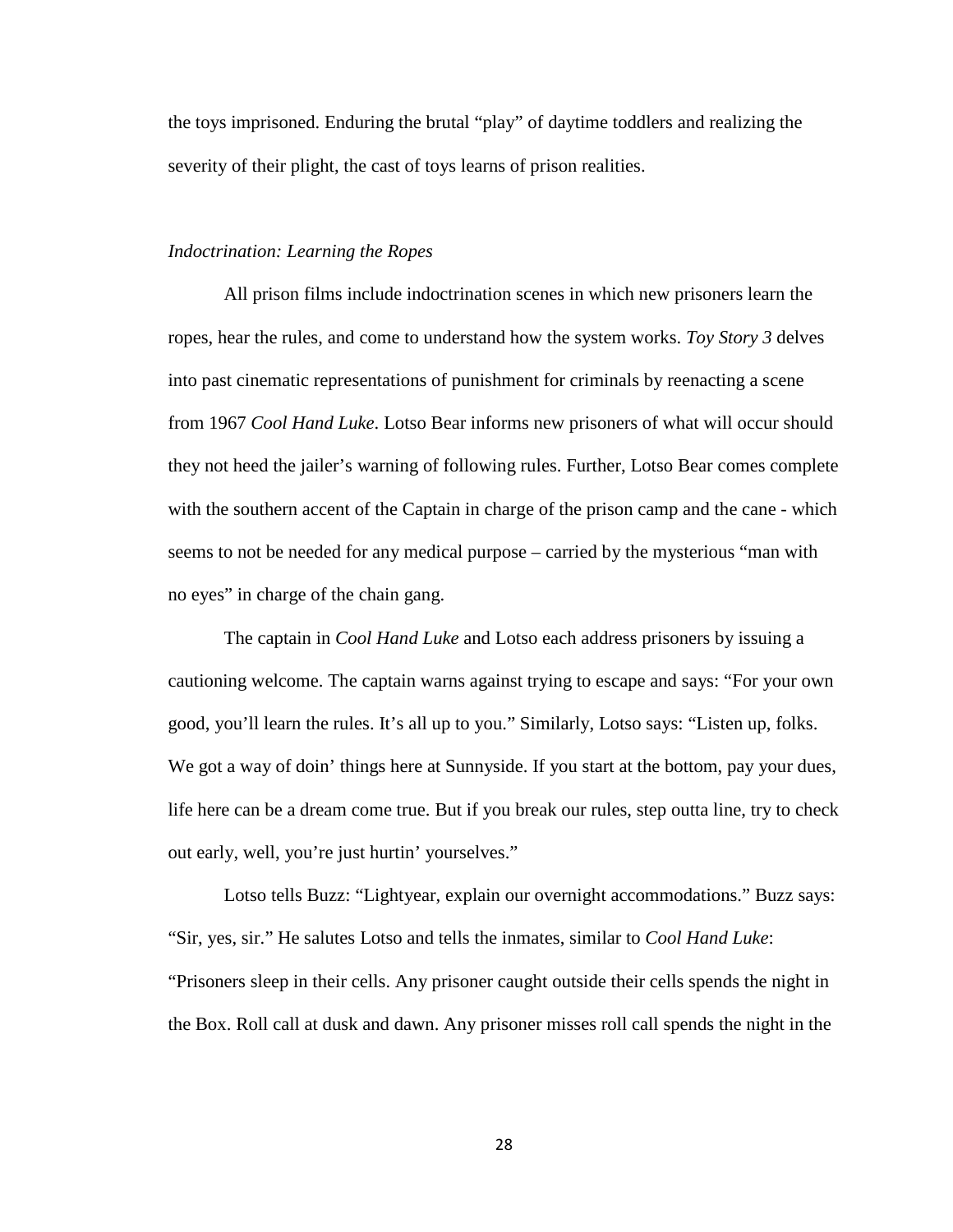Box. Any prisoner talks back spends the night in  $-$  " Jessie, who assumes the same role as Cool Hand Luke, says, "in the Box. We get it."

Both scenes warn prisoners through dialogue of the penalty for not adhering to rules. While instructions are given in *Toy Story 3*, however, visual ramifications are also represented in action: Mr. Potato Head is being put "in the box" (a sandbox) with the lid slammed shut on him because his behavior was deemed not respectful enough toward his captors; Woody's hat is then tossed in front of the prisoners as an ominous sign that Lotso has hurt him in some way.

This dialogue is clearly lifted from *Cool Hand Luke*. Intertextuality is the direct or indirect referencing of one text by another. Roland Barthes describes how this referencing works: "The text is a tissue of quotations drawn from innumerable centers of culture… [and is] made up of multiple writings, drawn from many cultures and entertaining into mutual relations of dialogue, parody, and contestation." [34](#page-32-0) *Toy Story 3*  and its referencing of *Cool Hand Luke* performs all three textual relations: clearly, the dialogue is lifted and repeated from the original film to *Toy Story 3*. The text invites laughter—as iconic toys replace the iconic *Cool Hand Luke* characters. And the parody stems from the insider knowledge required to understand the ways the two texts are in dialogue with one another. The contestation, however, takes *Toy Story 3* into the world of prisons with its harsh realities of torture.

#### *Prison Brutality: Conversion and The Box*

If learning the ropes is a common prison film motif, then so is the conversion of a major character to the side of the captors. *The Shawshank Redemption* (1994), for

<span id="page-32-0"></span> <sup>34</sup> Roland Barthes. *The Semiotic Challenge* (Berkeley Press, 1988), 146-148.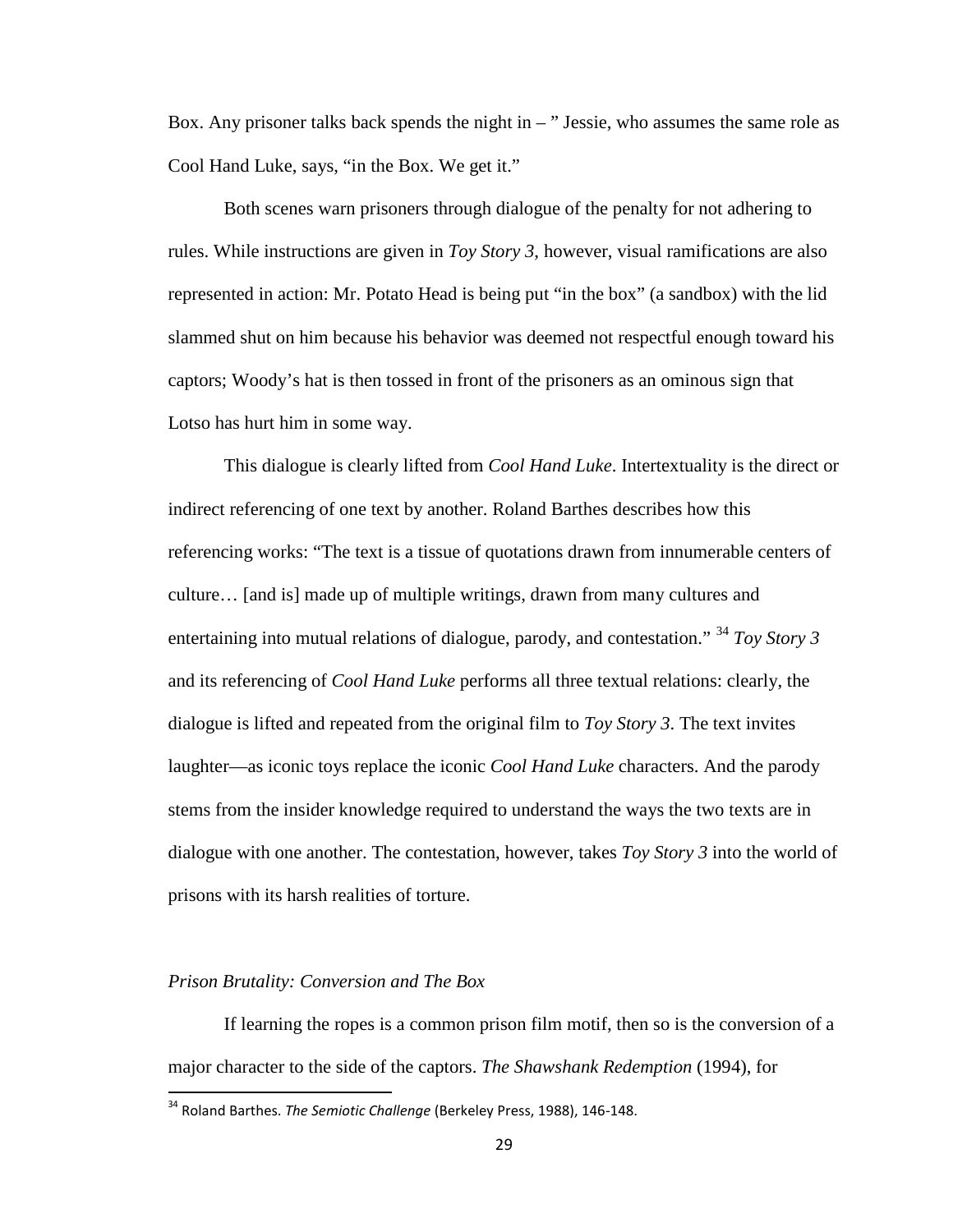example, includes protagonist Andy Dufresne's conversion to trustee as a way to solicit protection from fellow inmates' brutalities. While Dufresne suffered a violent gang rape and beating, Buzz Lightyear suffers a prison torture scene, reminiscent of images from Abu Ghraib and prisoners of war, that forces his conversion.

When Buzz Lightyear is captured by prison guards, a hood is placed over his head and removed roughly when interrogation begins. The hood is not black but a strange looking sock puppet; nonetheless, the images of covering a prisoner's head are familiar in abductions, executions, or – more recently, in interrogations. When Buzz insists that his friends be moved to the "nice" room at the day care, Lotso says, "I understand. Put him in the time-out chair." He is tied in a Lego chair with his hands behind him and shackles on his ankles. A strong interrogation light is above him. He is panting and trying to escape to no avail. Big Baby grabs Buzz and forces him back into the chair. Lotso says, "Bring in the Bookworm." The Bookworm gives Lotso the "Buzz Lightyear Instruction Manual," and he starts reading how to put Buzz in "Demo Mode." Buzz asks, "What are you doing?" He is pushed forward by Big Baby and another guard. A robot toy revs his drill and the electric screwdriver begins undoing the screws on Buzz's back-plate. Buzz says, "Ow!" and then, "Let go of me!" Lotso reads how to reset to factory settings as his back-plate is taken off and his batteries are exposed. Buzz says: "Stop! No! Noo! Nooo!" The switch is pushed to "Demo Mode," resulting in a total personality change. Buzz is now converted to the enemy camp. Buzz Lightyear as a hooded prisoner, enduring physical restraint, and the now familiar technological devices of drills for pain infliction, ends with a new kind of normalcy, one of the "disciplined" prisoner turned docile body.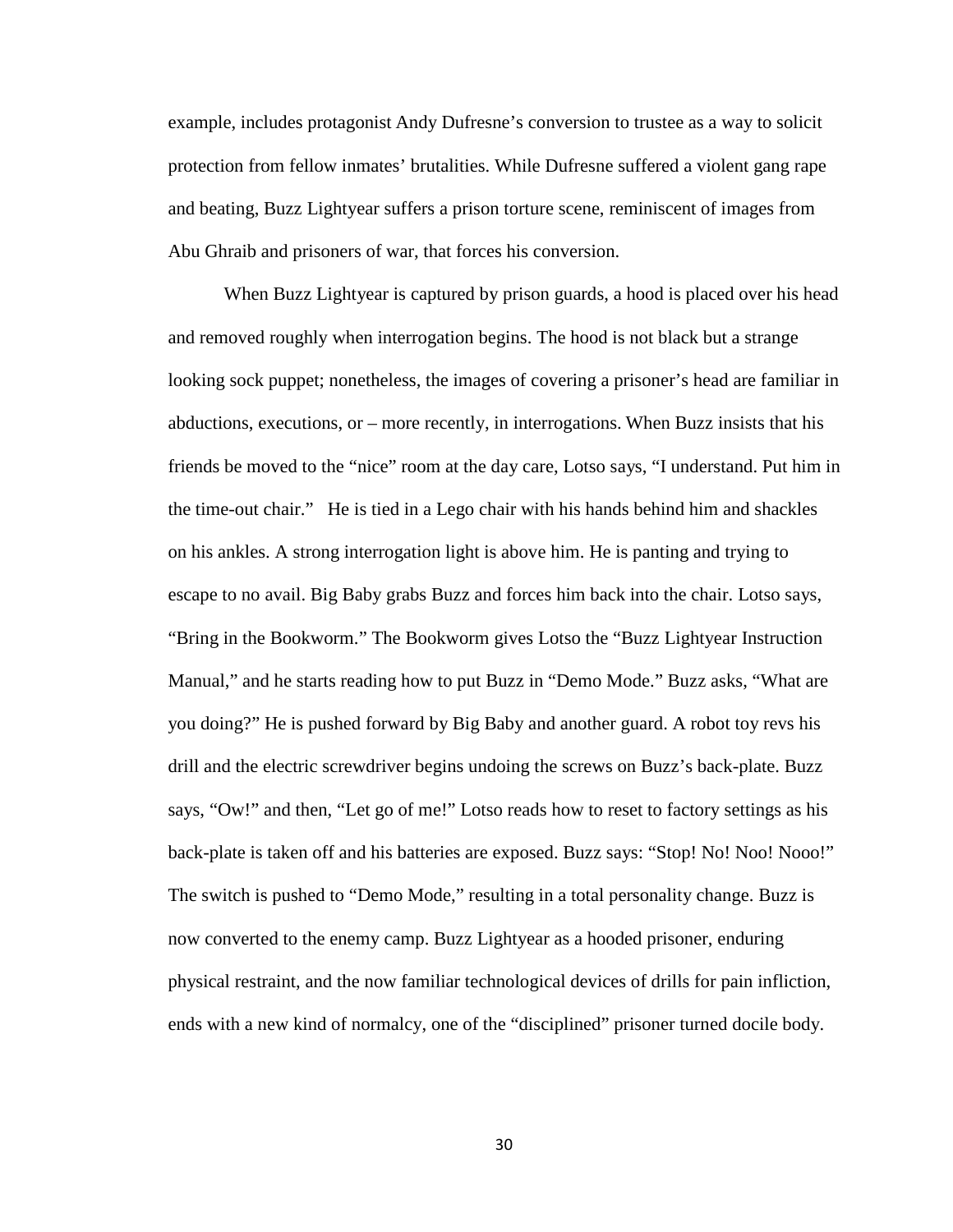The infamous box of *Cool Hand Luke* also appears in *Toy Story 3*, a disciplinary measure used in both films against uncooperative prisoners. The Box as solitary confinement is used on Mr. Potato Head and as a warning to other inmates. Big Baby puts Mrs. Potato Head in a cell and Mr. Potato Head tells him to "Keep your paws off my wife." Lotso says not to put Mr. Potato Head in with her because, "I think this potato needs to learn himself some manners." Then he instructs: "Take him to the Box!" Mr. Potato Head says, "Put me down!" and "Bad baby."

The next morning – while the toys are still in jail – Hamm plays the harmonica and Buzz bangs on the cage to make him stop. He says: "Quiet, musical hog. Knock it off!" Big Baby throws a sandy Mr. Potato Head on the floor, and he relates his terrible night in the Box: "It was cold and dark, nothing but sand and a couple of Lincoln Logs." Hamm tells him he doesn't think those were Lincoln Logs.

A second infraction leads Mr. Potato Head again to the Box. There is a close-up shot of Big Baby coming toward him (and the viewer) and a looming shadow of the captors appears before one grabs Mr. Potato Head and takes him away. Outside, Mr. Potato Head begs Big Baby: "Wait. I'll do anything. I'll change your diapers." Big Baby throws him in the sandbox and slams the lid shut on him.

Psychological torture—conversion to the "other side" and solitary confinement are brutal staples of the modern prison system that has moved away from public spectacle of bodily punishment to what Foucault calls punishment of "the soul": "The expiation that once rained down upon the body must be replaced by a punishment that acts in depth on the heart, the thoughts, the will, the inclinations." <sup>[35](#page-34-0)</sup> Punishment should strike, not at

<span id="page-34-0"></span> <sup>35</sup> Michel Foucault. *Discipline and Punish: The Birth of the Prison* (New York NY: Random House, 1977), 16.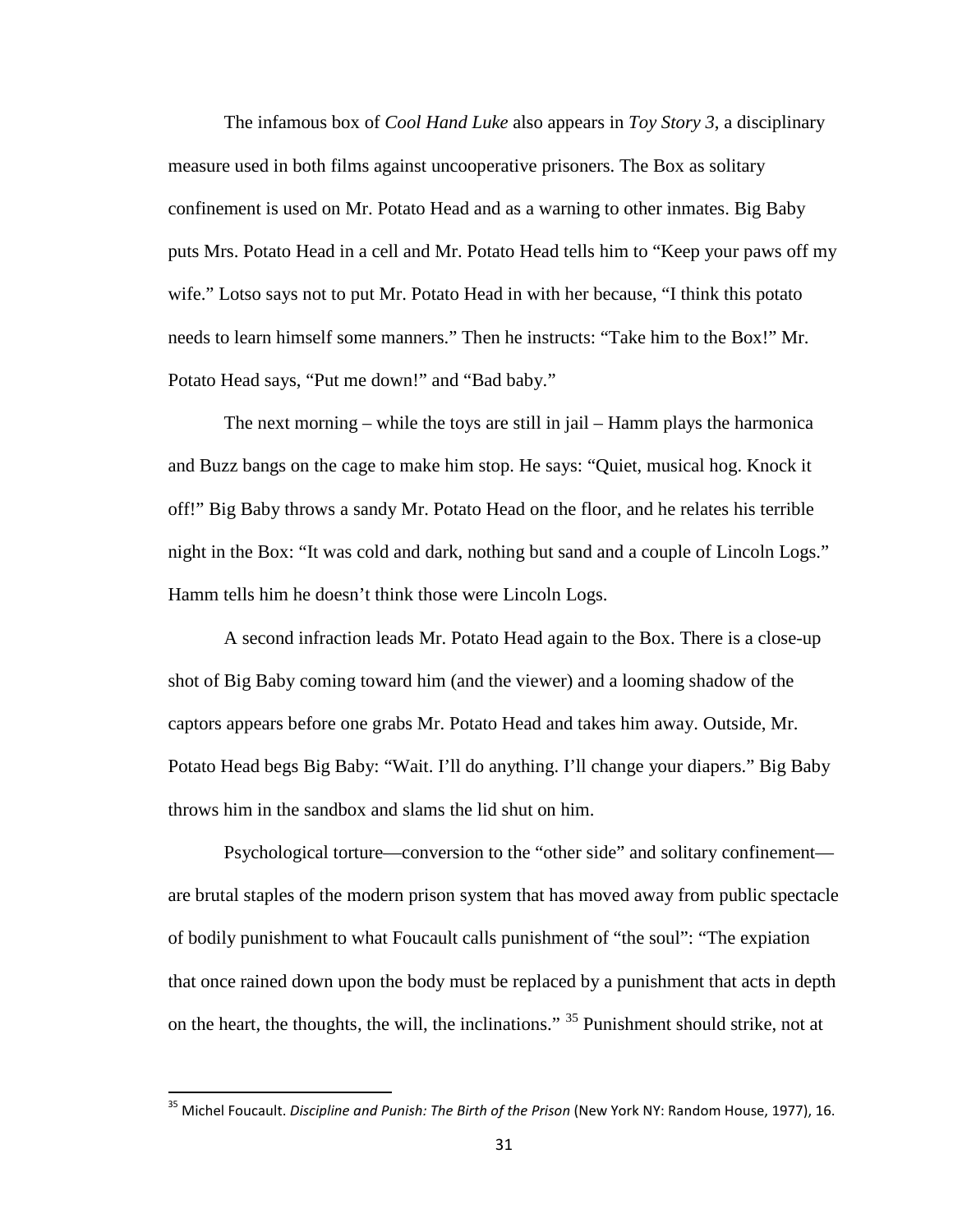the body, but the soul. This soul-killing punishment of prison is the third kind of torture evidenced in *Toy Story 3*.

#### *Throw-Away Lives*

Probably the most heart-wrenching moments in *Toy Story 3* are stories of toys deliberately thrown away, abandoned, or abused by their child owners. Indeed, Lotso Bear used to be a good toy, and he relates what a toy utopia looks like: "You'll never be outgrown or neglected, never abandoned or forgotten. No owners means no heartbreak. . . Enough fresh batteries to choke a Hungry Hungry Hippo."

The story of Lotso Bear and Big Baby emerges at Bonnie's house, where Woody now resides while all of his toy friends are imprisoned at Sunnyside. While at Bonnie's house, Woody mentions Sunnyside, and a toy asks, "You came from Sunnyside?" Another asks, "But how'd you escape?" A third toy says, "Sunnyside is a place of ruin and despair ruled by an evil bear who smells of strawberries." Woody asks, "Lotso?" The unicorn toy, Buttercup, says, "The guy may seem plush and huggable on the outside but inside he's a monster." Woody: "But how do you know that?" A toy says: "Chuckles, he'll tell you."

The camera pans to a sad/mean-looking stuffed toy clown sitting on the window sill looking out away from the group. As Chuckles begins the tale, creepy accordion music plays. He tells the story of how he, Big Baby, and Lotso were accidentally abandoned, how they made it back to their house but, by that time, the child had a new Lotso. Chuckles tells the group, "Lotso changed that day," and he snapped. The film offers a flashback to detail how it happened. Only Lotso was replaced, but he makes Big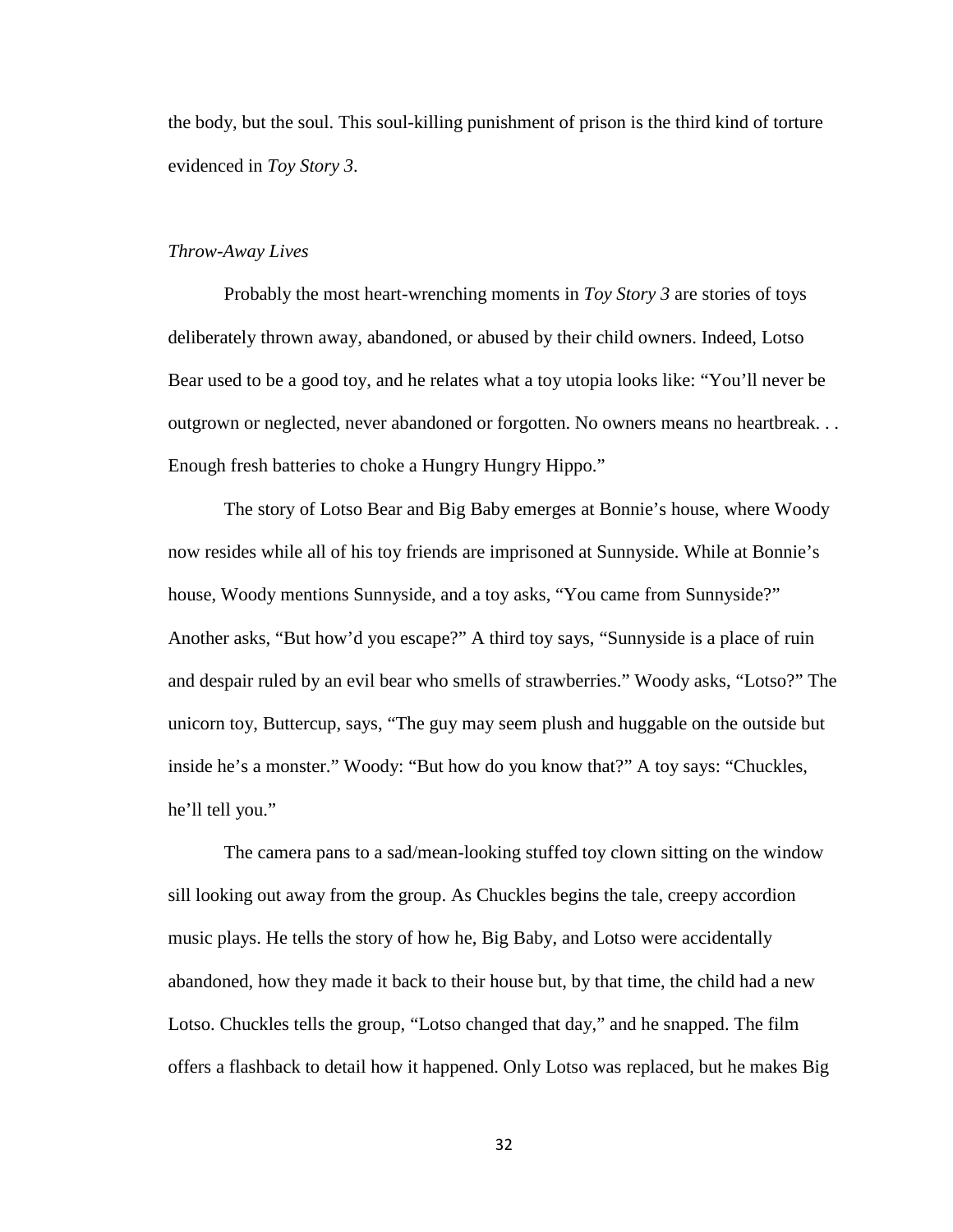Baby believe he was replaced as well. "She replaced us," Lotso snaps. He does not allow Big Baby to look in Daisy's window and says to him, "She don't love you no more." Big Baby cries. Then it is at night and raining. The three toys fall off the back of a truck and land on the ground in front of Sunnyside, which is how Big Baby damaged his eye. When the day care facility is shown, lightning flashes and ominous music plays. To sum up their fate, Chuckles says, "We were lost. Cast off. Unloved. Unwanted."

The green army-men offer their own version of obsolescence. When the mission – meant to make their child, Andy, play with them again – fails, the sergeant and his platoon decide to leave, and they climb to the window sill of the bedroom. Buzz says, "Hey, Sarge. What are you doing?" Sarge replies, "War's over. Me and the boys are movin' on." Buzz queries, "You're going AWOL?" The sergeant says, "We done our duty. Andy's grown up." The soldier next to him says, "Let's face it, when the garbage bags come out, we Army guys are the first to go."

The film is littered with soul-killing punishment inflicted by the toys on the toys when they remind each other of their losses. Big Baby sees the heart tag his former owner, Daisy, put on him. He picks it up and says his only words in the film: "Mama." Lotso grabs it and asks, "You want your Mommy back? She never loved you – don't be such a baby!" Lotso tells the group, "Your kid don't want you no more." He tells Woody that he's not special. "You're a piece of plastic. You were made to be thrown away!" At another point in the film, Buzz overhears the conversation at the gambling table where Ken says, "What do you think of the new recruits – any keepers?" One of the guys responds, "Oh, please – landfill." The others describe all the new toys as "disposable," and one says, "We'll be lucky if they last us a week." As the cast of toys heads for the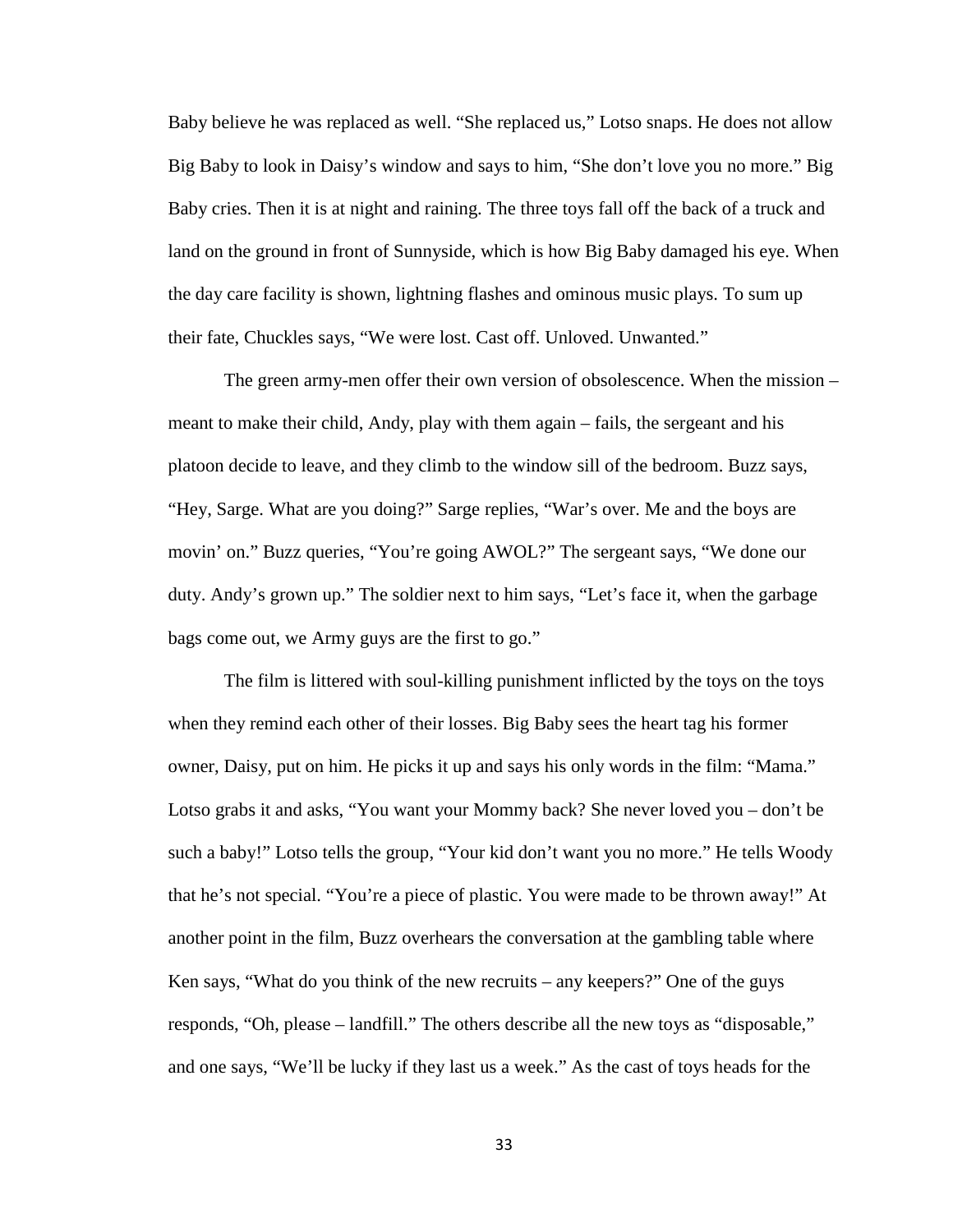furnace at the town dump – and a one-minute long impending death scene – Lotso asks, "Where's your kid now?"

The premise that toys live real lives, behind the backs of humans, is central to the *Toy Story* trilogy. Indeed, it's this premise that makes the films so haunting and so unforgettable. Eric Hynes writes, "Its irresistible conceit and snappy good humor remain largely intact, though now it also hauls a saltier and more anxious sensibility. Inanimate figurines don't age, but they do get nicked up and discarded, and that tension between immortality and irrelevance remains the central conflict in Lee Unkrich's *Toy Story 3*." [36](#page-37-0) The links between throw-away lives and the mechanisms of prison's transformation to punishment of the "soul" are indeed an anxious sensibility.

# *Discipline and Punish and Toy Story 3*

The picture of prison in *Toy Story 3* borrows liberally from media depictions of prison life, whether the fictional box of *Cool Hand Luke* or the real photographs of blackhooded prisoners of war in Abu Ghraib and Guantanamo Bay. Judith Butler's frames of war, the naturalization of violent images to foster war rhetoric and warring inclinations among publics, operates in *Toy Story 3* as well. When prison iconography is laminated on children's animated film, the world of prison and its brutalities are made laughable, adorable, and easily dismissible.

So too the picture of prison in *Toy Story 3* conforms to Foucault's portrait: "It gives almost total power over the prisoners; it has its internal mechanisms of repression

<span id="page-37-0"></span> <sup>36</sup> Eric Hynes. "Toys Are Us in *Toy Story 3.*" *The Village Voice*. June 15, 2010. [http://www.villagevoice.com/2010-06-15/film/toys-are-us-in-toy-story-3/htm.](http://www.villagevoice.com/2010-06-15/film/toys-are-us-in-toy-story-3/html)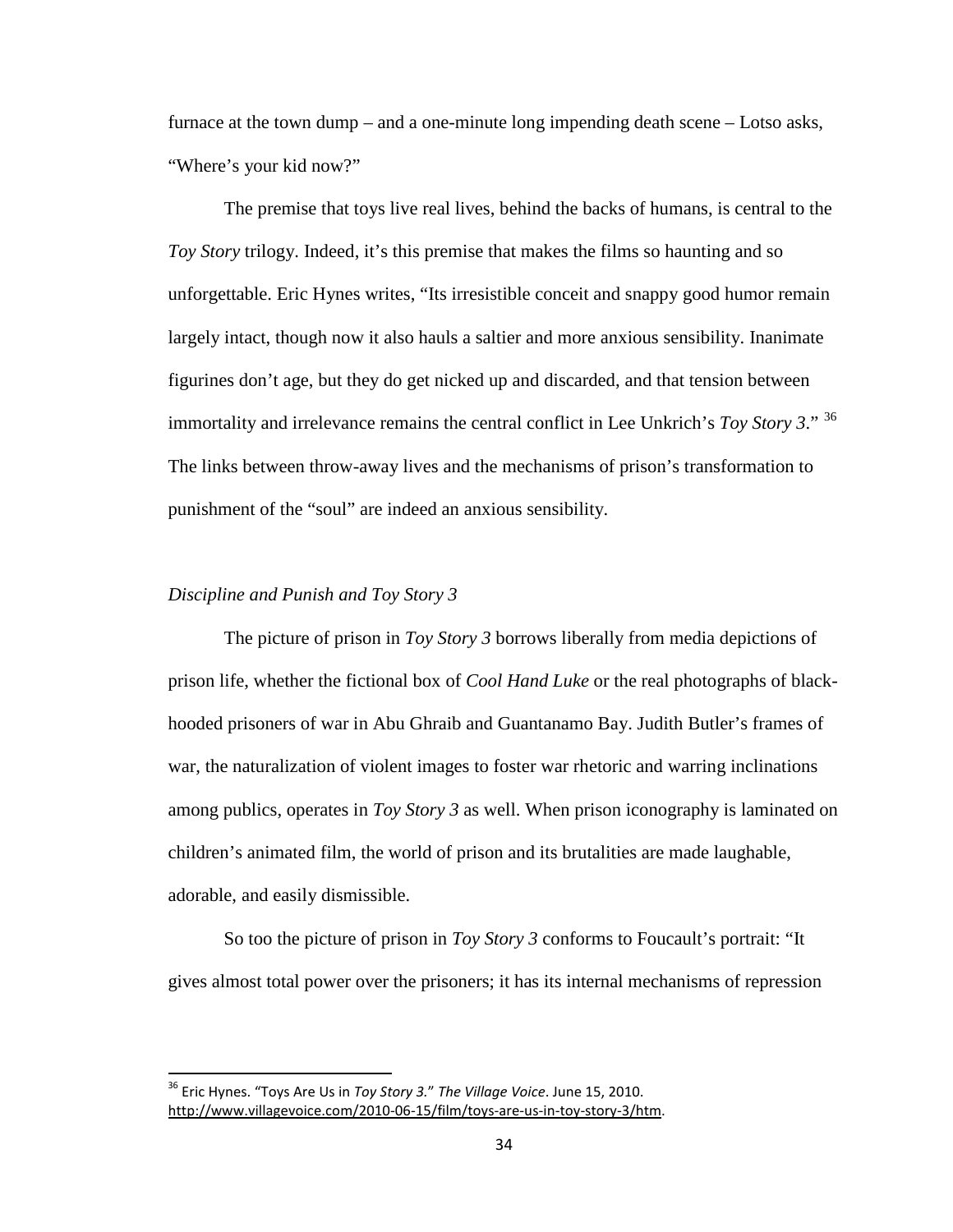and punishment: a despotic discipline."  $37$  As the prison developed, however, these mechanisms became internalized—we discipline ourselves; we wrap the mechanisms of surveillance into every institution—in schools and daycares; we no longer have to *be* watched, we are watching. So the toys enact these same mechanisms, watching each other with constant reminders of loss.

## **The Incredibles**

*The Incredibles* was released in 2004. While it falls second in the chronology of releases of *Monsters, Inc.* (2001) and *Toy Story 3* (2010), I offer it as the third film in this analysis for it brings together two of the themes introduced in the analysis of the first two films, working life and militarism, and adds the important dimension of the American family. *Monsters, Inc*. features two single, male, working class factory employees as accidental caregivers and protectors of a two year old toddler; *Toy Story 3* featured the "dark side" of suburban day care with a cast of "childless" toys facing their own doom. *The Incredibles* introduces the American family 60s-style: superheroes Mr. Incredible and Elastigirl have married, retired from superheroing, and started a family.

After fifteen years of retirement, Bob Parr works his soul-sucking job as an insurance claims agent; Helen Parr stays home with the kids (2.5 to be exact). Their endearing children, "tween" Violet, 8 year old Dash, and baby Jack-Jack, engage in typical sibling squabbles at the dinner table. But the film also comments in wonderful action and dialogue that laughs at icons of the "ideal" family: rushing to save the American city, dropping from a rocket in an RV suspended by Elastigirl's arms and legs,

<span id="page-38-0"></span> <sup>37</sup> Michel Foucault. *Discipline and Punish: The Birth of the Prison* (New York NY: Random House, 1977), 236.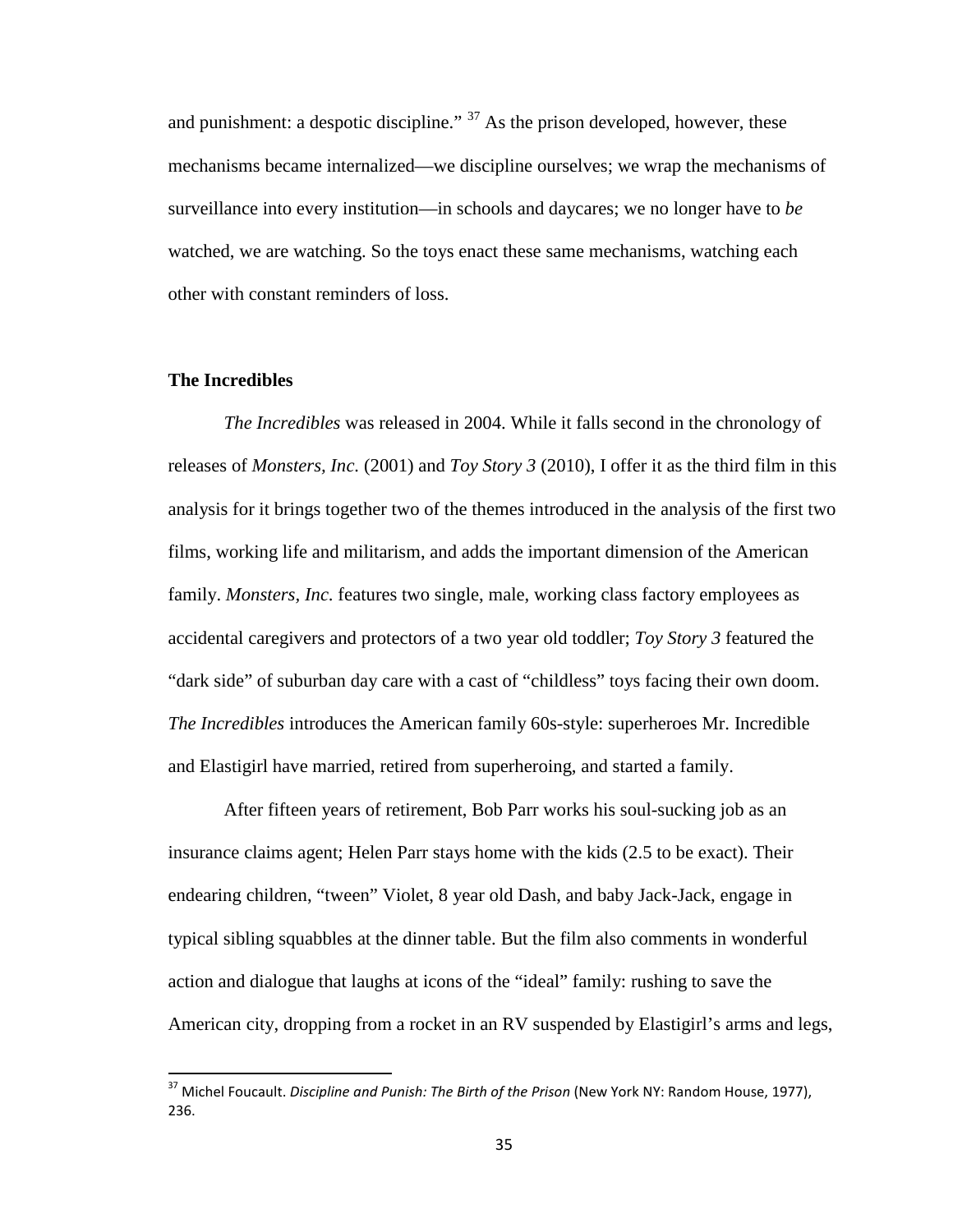the son asks, "Are we there yet?" Dad answers angrily, "We'll get there when we get there!"

And the film involves torture. While *Monsters, Inc*. framed torture scenes in the guise of company profits and state military action, and *Toy Story 3* framed torture within a school-located prison system, *The Incredibles* wraps its torture in the 60s spy thriller, specifically the iconic James Bond films. While Agent 007 never needed a family to escape his villains' clutches, Mr. Incredible and Elastigirl need their children and each other to save the world. With its sleek repackaging of the James Bond iconography, the film harkens back to notions of the ideal nuclear family and introduces a bomb/plane headed for a U.S. city skyline.

The post 9/11 twist, however, is that this family now bears the responsibility of saving the world from a Bond-like villain who also utilizes terrorist tactics. Henry Giroux and Grace Pollock detail the similarities between Buddy, the Bond-like villain "Syndrome," and media portrayals of international terrorists:

The connections . . . are multiple: his fixation on demolishing a superpower, his development of high-tech weaponry, his narcissistic rage, his ideological purpose, and, what resonates most clearly, his plan to gain power over a fearful public by launching a plane at Manhattan. At one point, Buddy even tells Mr. Incredible, "Now you respect me, because I'm a threat. . . . It turns out there's a lot of people, whole countries, who want respect. And they will pay through the nose to get it." $38$ 

<span id="page-39-0"></span> <sup>38</sup> Henry A. Giroux and Grace Pollock. *The Mouse That Roared: Disney and the End of Innocence* (Lanham MD: Rowman and Littlefield, 2010), 148.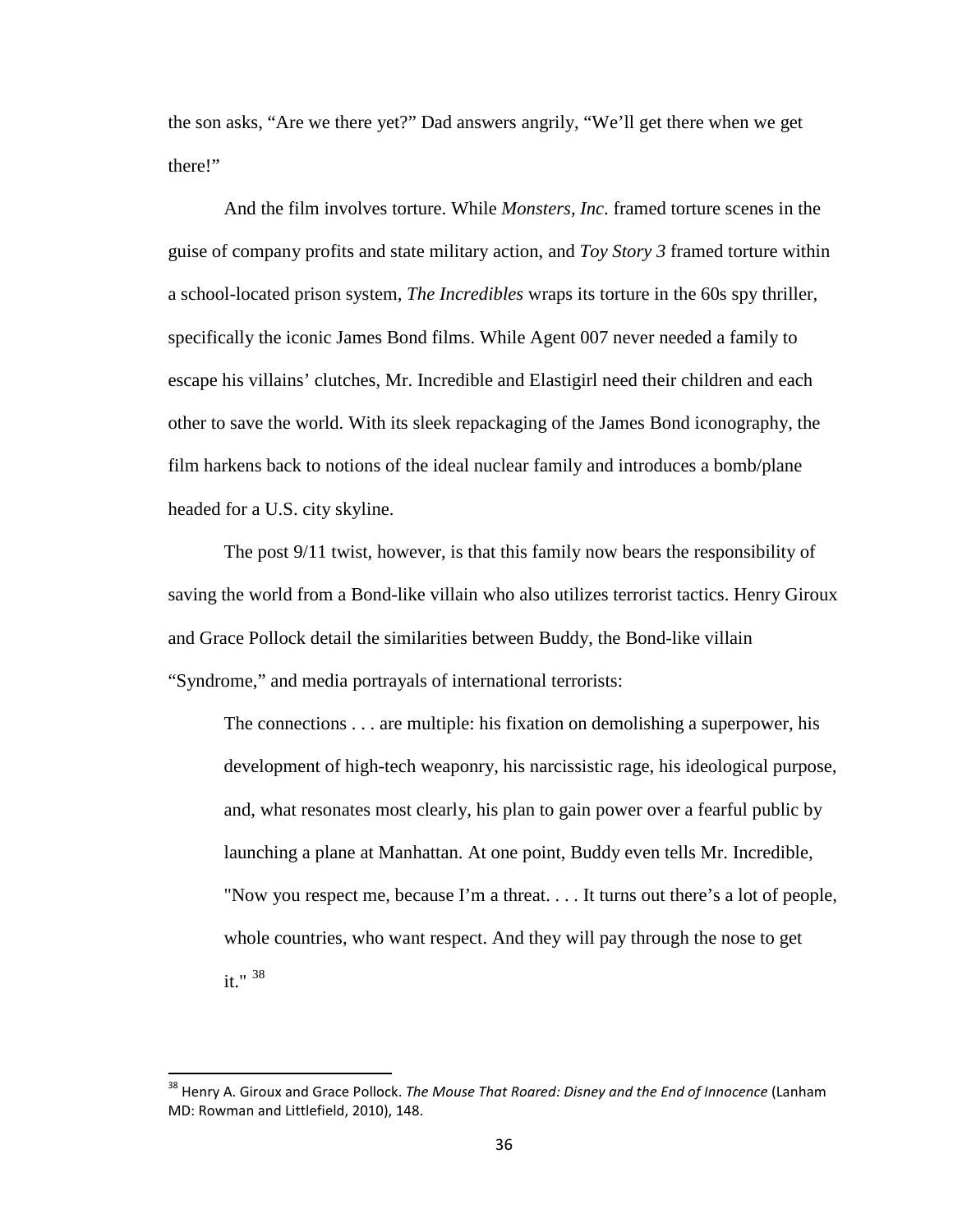I argue that the connection between the American family and the war on terror is "brought home" in *The Incredibles*. Terrorism targets not just U.S. cities, but American families, specially their children. Below I detail scenes from *The Incredibles* that feature this connection.

## *When Children are Threatened*

The children in *The Incredibles* are pitch-perfect. Dash, the 8 year old, desperately wants to run, to show off, and to enjoy his super speed. He is "all boy." Violet, the "tween," shrinks from attention and covers her face with her hair; ironically, her superpower is her ability to become invisible. She is "all girl." But both children are chased, shot at, imprisoned, and repeatedly blown up. Their guards turn crowd panic into a drinking game ("Hey, every time they run, you take a shot!), and they actually strike the children at various points in the film. It is their spunkiness and their superpowers that save them, but the children are put at risk in this film—as both victims and perpetrators of violence.

When Elastigirl visits Edna, modeled after fashion designer of the stars Edith Head, Edna thinks she is there to see the superhero costumes she is designing for the family. In speaking highly of her own costume designs, she says: "Simple. Elegant. Yet bold. You will die." E punches a code, puts her palm on a screen, allows a retinal eye scan, and says her name into a microphone to gain entry to her studio; a weapon drops from the ceiling aimed at Elastigirl, so E adds "and guest."

Elastigirl and E are travelling on a 60s-style people-mover, similar to ones found in Disney theme parks. They pass in front of a screen with images of E's costume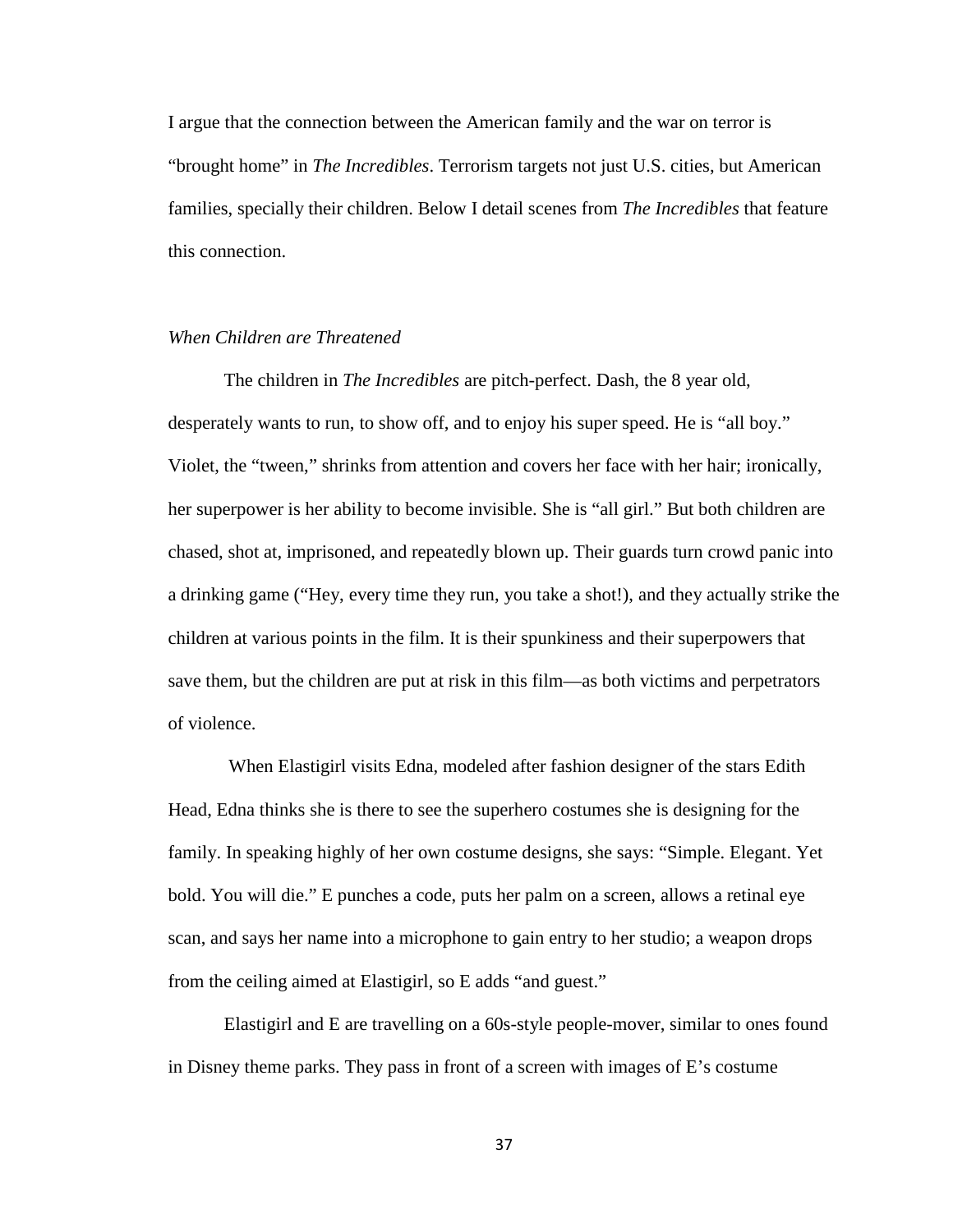designs, modeled by animatronic figures, under attack. E says, "I started with the baby. I cut it a little roomy for the free movement. The fabric is comfortable for sensitive skin." Flames fill the screen, engulfing the "baby," and E continues "and can also withstand a temperature of over 1000 degrees." The "baby" is crawling again as flames disappear. E continues the fashion show as four automatic weapons appear and begin shooting at the "baby." E says: "Completely bullet proof."

The animatronic fashion show soon gives way to real threats to the children. Elastigirl flies a jet to rescue her captured husband, Mr. Incredible, and Dash and Violet have stowed away on the plane. The villain Buddy/Syndrome launches ground to air missiles to bring down the plane. In a harrowing scene that lasts two and one-half minutes, Elastigirl performs air maneuvers to escape the missiles and continues to call on the radio for the air base to abort, "Disengage! Disengage!" Finally, "There are children aboard this aircraft!" As the missiles make contact, Elastigirl jumps out of the pilot seat and wraps her body around her children. The explosion is amazingly realistic, and three bodies free-fall, unconscious.

Elastigirl, of course, regains consciousness, turns into a parachute, and safely gathers in her children before they all hit the ocean. But the speech she gives the following morning is a haunting one: "Remember the bad guys on those shows you used to watch on Saturday mornings? Well, these guys are not like those guys. They won't exercise restraint because you're children." She continues: "They will kill you if they get the chance. Do not give them that chance."

These scenes of children under attack—whether to demonstrate their super costumes or as passengers on a plane under attack—are reminiscent of media images of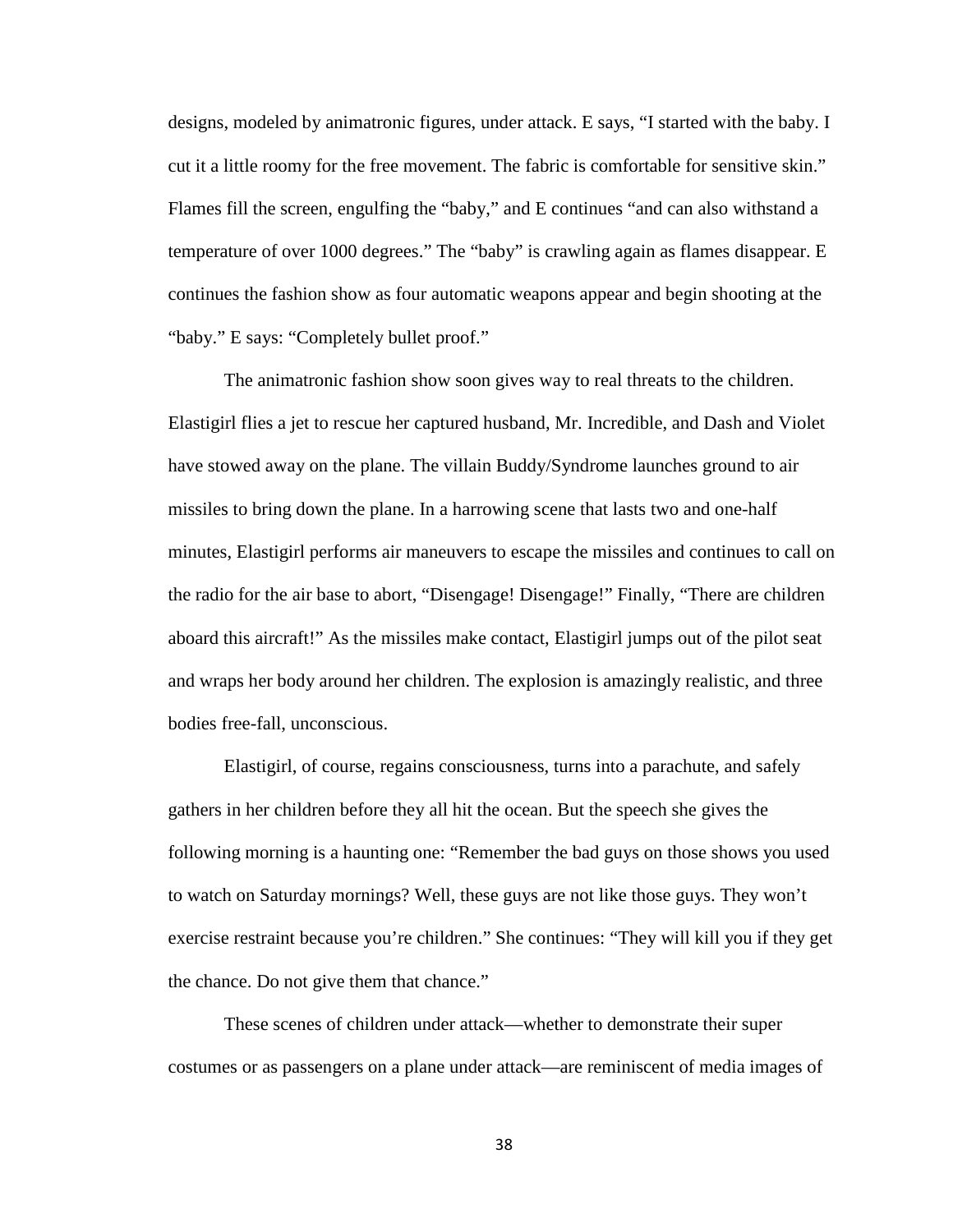terrorism. Fire engulfing a child, planes exploding, a mother diving on her children to protect them are images of contemporary war brought "home." Elastigirl's speech, that the children are under real threat, reinforces the contemporary message that children are not immune from war but are direct targets. "Those guys," the villains of Saturday mornings, "are not like these guys," terrorists out to destroy America.

## *Bond-Like Torture with a Twist*

The likenesses to James Bond spy-thrillers are multiple in *The Incredibles*. The entire musical track is reminiscent of "The James Bond theme," written by Monty Norman and first appearing in the 1962 film *Dr. No*. Saxophones, brass, and a solo guitar are the staples of the sexy sound.  $39$  Crescendos during action scenes match the physical action blow for blow. The closing graphics are a wonderful animated homage to the famous Bond film opening credits—complete with psychedelic colors, graphics, and moving bodies in shadows. Mr. Incredible drives a convertible sports car; he dresses in sleek, 60s suits and ties; he works for a mysterious company with its own secret entrances. Buddy aka Syndrome is also a Bond-like villain with his army of faceless soldiers, an island fortress home complete with 60 foot rocket, and a Bond "girl" named Mirage. Buddy even says, "I'm Syndrome, your nemesis."

When Mr. Incredible is captured by Buddy/Syndrome, he is suspended by his arms, crucifix style, six feet off the ground. <sup>[40](#page-42-1)</sup> Unbeknownst to Mr. Incredible, his new

<span id="page-42-0"></span> <sup>39</sup> Christoph Lindner. *The James Bond Phenomenon: A Critical Reader* (Manchester: Manchester University Press, 2003), 124.

<span id="page-42-1"></span><sup>40</sup> James Rovira. "*Casino Royale*: Taking It in the Cojones for Her Majesty's Secret Service." *Metaphilm*. [http://www.metaphilm.com/index.php/detail/casino\\_royale/htm.](http://www.metaphilm.com/index.php/detail/casino_royale/htm) No comparison to torture in Bond films is complete without relating *the* Bond torture scene—one that still makes audiences, especially audiences of men, squeamish. While the James Bond films are famous for 007's cool under pressure, the 1962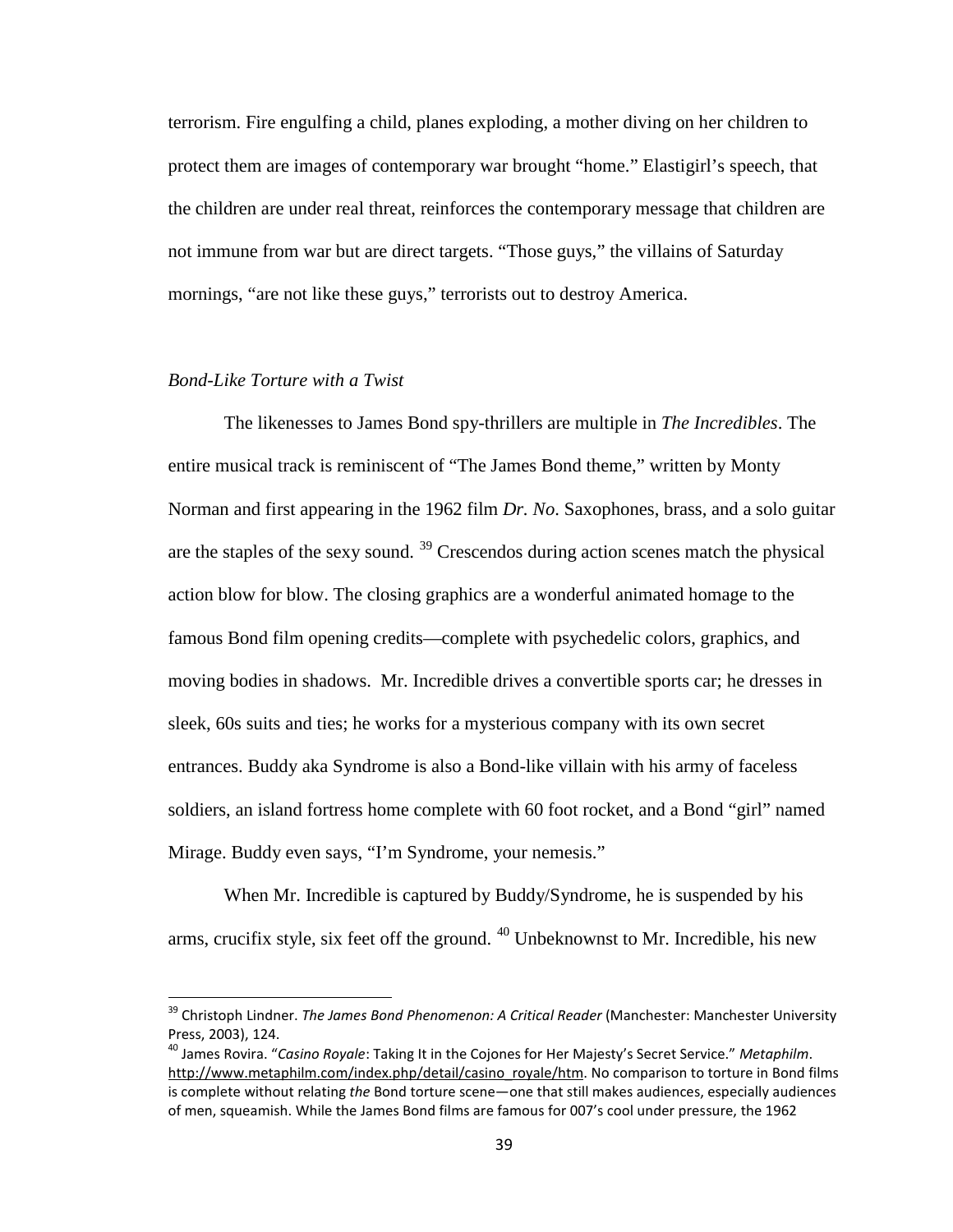costume has sent an electronic signal with his GPS location. Buddy/Syndrome knows that an electronic signal has been sent and asks whom he has contacted. When Mr. Incredible responds with confusion, Syndrome points to a guard sitting at a control panel who pushes a button. Mr. Incredible moans and screams in agony as he is electrocuted. The interrogation continues, and Syndrome points to the guard again. The guard turns the control dial up until it reads "danger." Mr. Incredible screams loudly; a reverse bird's eye view close up of his screaming face fills the screen.

The physical torture is complemented by psychological torture. While suspended, Mr. Incredible hears the radio calls of Elastigirl on the plane. Mr. Incredible says to Syndrome that he'll do anything if he calls off the missiles. He hears his wife plead, "There are children aboard this aircraft!" and he shouts, "No!" A disembodied voice acknowledges, "Plane down. Target destroyed." Mr. Incredible now believes his family is dead. Like the iconic Christ on the cross, Mr. Incredible hangs limply, head lolling. Syndrome says, "Ah, you'll get over it."

Later, as Mirage comes to rescue him, he asks, "Why are you here? How can you possibly bring me lower? What more can you take away from me?" Mr. Incredible is choking her, and she can barely get the words out: "Family survived the crash. They're here on the island!" Mr. I asks, "They're alive?" He drops her and she falls to the floor gasping and coughing. He picks her up and hugs her. Like other Bond girls, Mirage, too, comes to our superhero's rescue.

 $\overline{\phantom{0}}$ 

*Casino Royale* and its 2006 remake both include a torture scene from the Ian Fleming novel. Bond is strapped naked in a chair, his testicles protruding from a hole in the chair. His scrotum is whipped with leather thong knotted at the end. James Rovira argues that this torture scene is Fleming's attempt to recover British masculinity during the Cold War. Rovira writes: "There's much to be said about this, especially how much of it reflects upon contemporary America. What I want to point out here is that James Bond himself exemplifies masculinity by this definition. When he can't win with his wits and cunning, he wins with his fists and gun."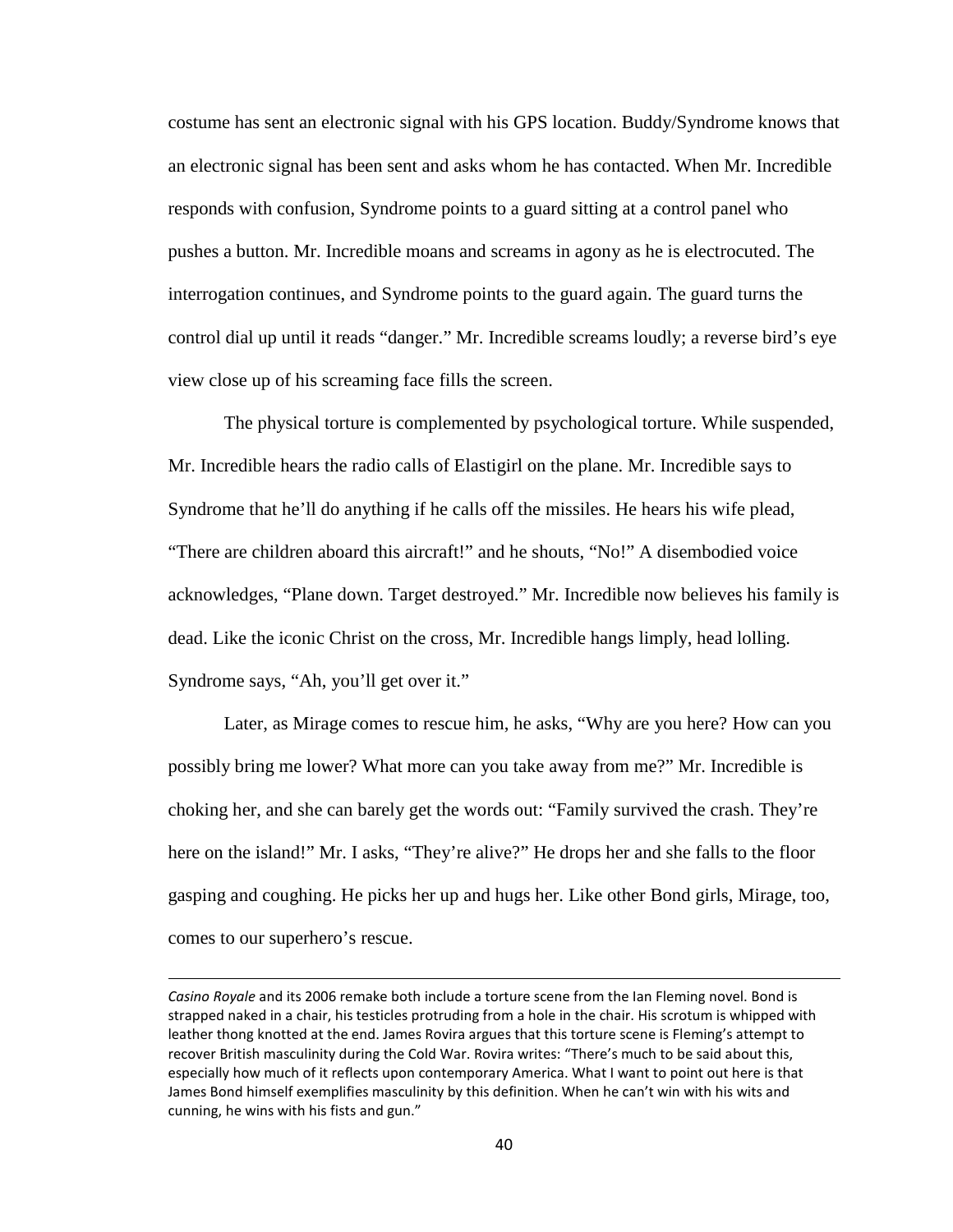The second electronic rack torture scene involves the capture and suspension of Mr. Incredible, Elastigirl, and their children. Here the action turns to monologue as Buddy/Syndrome berates the entire family. "Monologue" is a wonderful intertextual reference; early in the film, retired hero Bob and his buddy Frozone relive their action days, commenting on how evil villains always "monologue" before their downfall. Buddy's monologue, as he discovers the entire family suspended, is brilliant: "Whoa, whoa, whoa. Time out! What have we here? Matching uniforms? Oh, no! Elastigirl? (Laughs) You married Elastigirl? Whoa! (He looks at their children.) And got busy! It's a whole family of supers. Looks like I've hit the jackpot. Oh, this is just too good!"

Mr. Incredible also monologues, his epiphany about the value of his family dawning on him in no uncertain terms: "I'm sorry. This is my fault. I've been a lousy father. Blind to what I have. So obsessed with being undervalued that I undervalued all of you…" While he is talking, Violet escapes by producing a force field. He fails to notice what she's done: "So caught up in the past that I...you are my greatest adventure. And I almost missed it. I swear, I'm gonna get us out of this safely if I…" Violet releases the family while remarking that the father has made tremendous progress.

The torture with a twist in *The Incredibles* is placing the entire family in peril. While the knob is never turned by Syndrome or a henchman to electrocute the *Incredibles'* family, the earlier scene of a screaming man is a haunting one. Syndrome's monologue, so funny by itself, is tinged with the horrific possibility that the entire family may be electrocuted, already suspended six feet in the air. The American family, so powerful, is in peril—suspended by forces beyond our control. Giroux and Pollock write,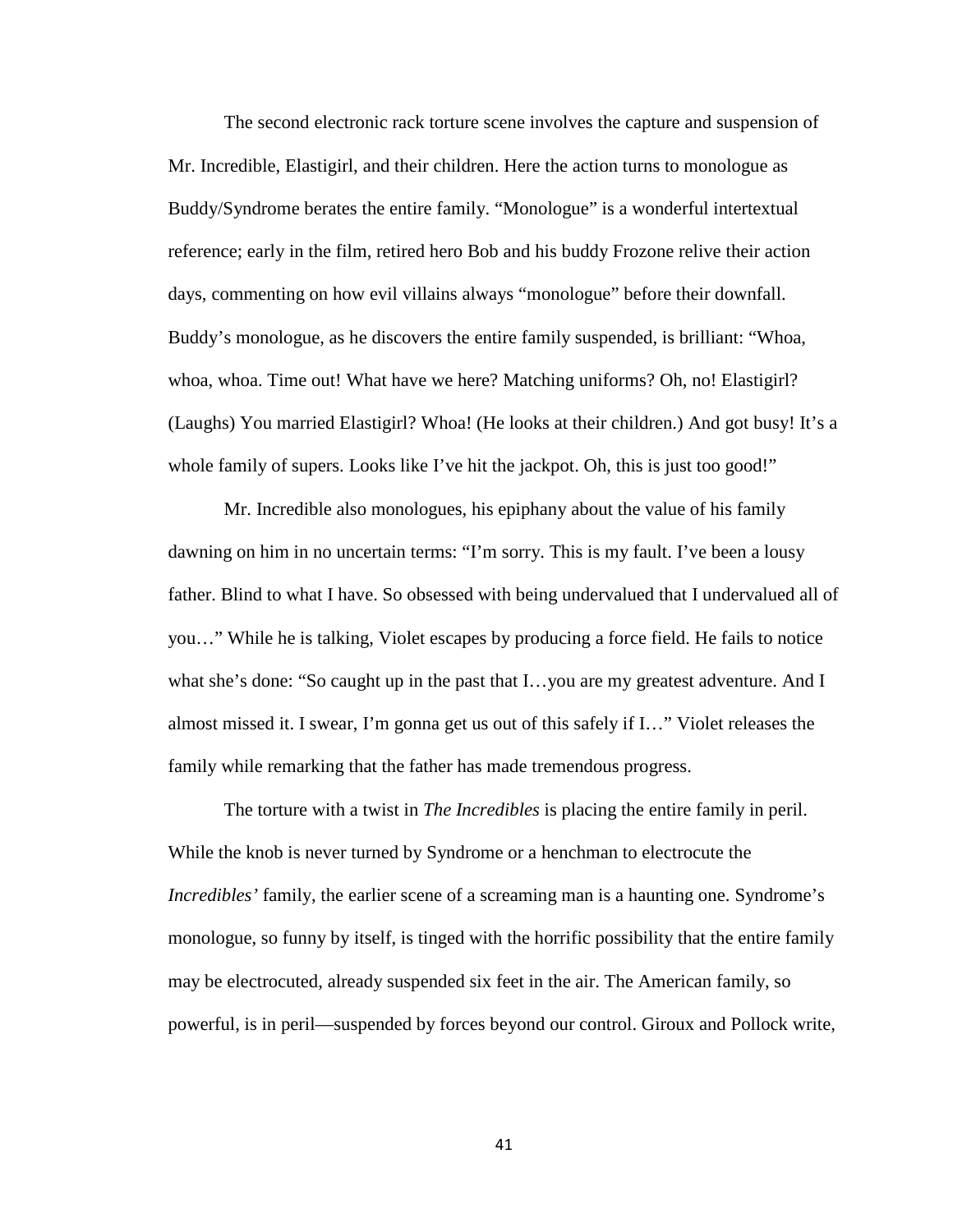Although hearkening back to the nuclear family as the source of America's security and strength, the film diverges from past narratives in its emphasis on a natural order in which authority and power belong in the hands of the few strong leaders left in America, while the rest of us must duly recognize our inevitable "mediocrity." This overall message is especially disturbing in light of the events following 9/11, when the United States witnessed a growing authoritarianism throughout the larger culture. [41](#page-45-0)

Only when individuals take back control, use and show their "superpowers" against all aggressors, will America be dominant again. Indeed, after destroying Syndrome, a new villain appears, "Under-Miner." The pun is not to be missed: The American family will be undermined if individuals do not stand up and fight.

#### *The American Way and The Incredibles*

"Truth, justice, and the American way," the slogan of the Superman comics, was a staple of World War II rhetoric. Post 9/11 rhetoric offers a different sentiment, "one that neither shies away from the use of force nor requires any justification for its display of blatant chauvinism when confronted by others." [42](#page-45-1) In *The Incredibles*, Superman has been replaced by James Bond—with a wife and 2.5 children—all of whom are central to a "bombproof collectivity" that features physical strength, speed, and elasticity.

Women and children are not protected from violence in post 9/11 rhetoric, but are central to the image of the American family at its heart. As part of this tradition, when the family faces their final confrontation with Buddy/Syndrome, he threatens baby Jack-Jack:

<span id="page-45-0"></span> <sup>41</sup> Henry A. Giroux and Grace Pollock. *The Mouse That Roared: Disney and the End of Innocence* (Lanham MD: Rowman and Littlefield, 2010), 146.

<span id="page-45-1"></span> $42$  Ibid., 49-150.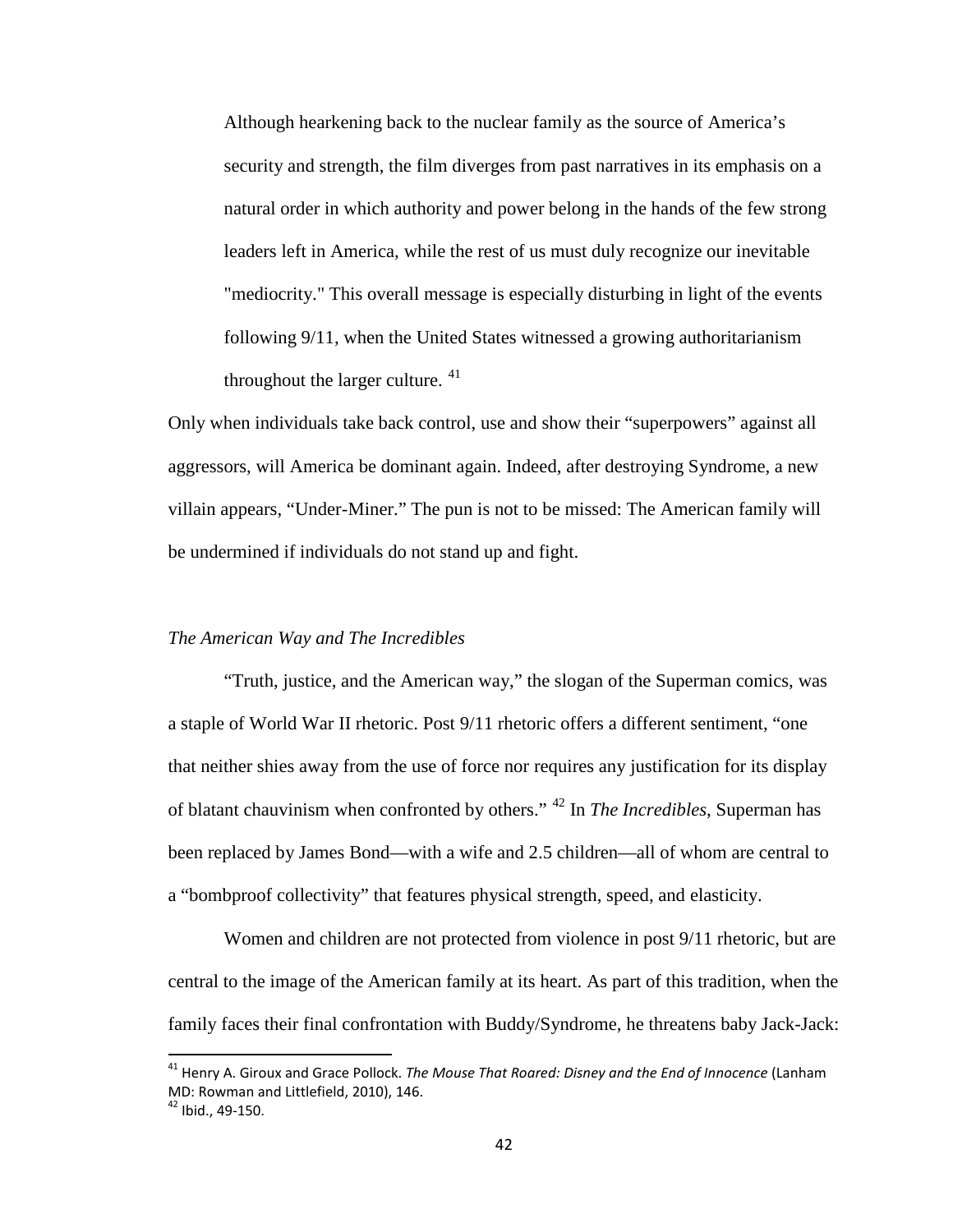"This isn't the end of it! I will get your son, eventually. I'll get your son!" The authority of the father, the protectionism of the mother, and the gendered stability of the children all reinforce traditional roles of the nuclear family. Torture serves to secure these roles and this family, forcing all to realize that a future of the American Way hangs in the balance.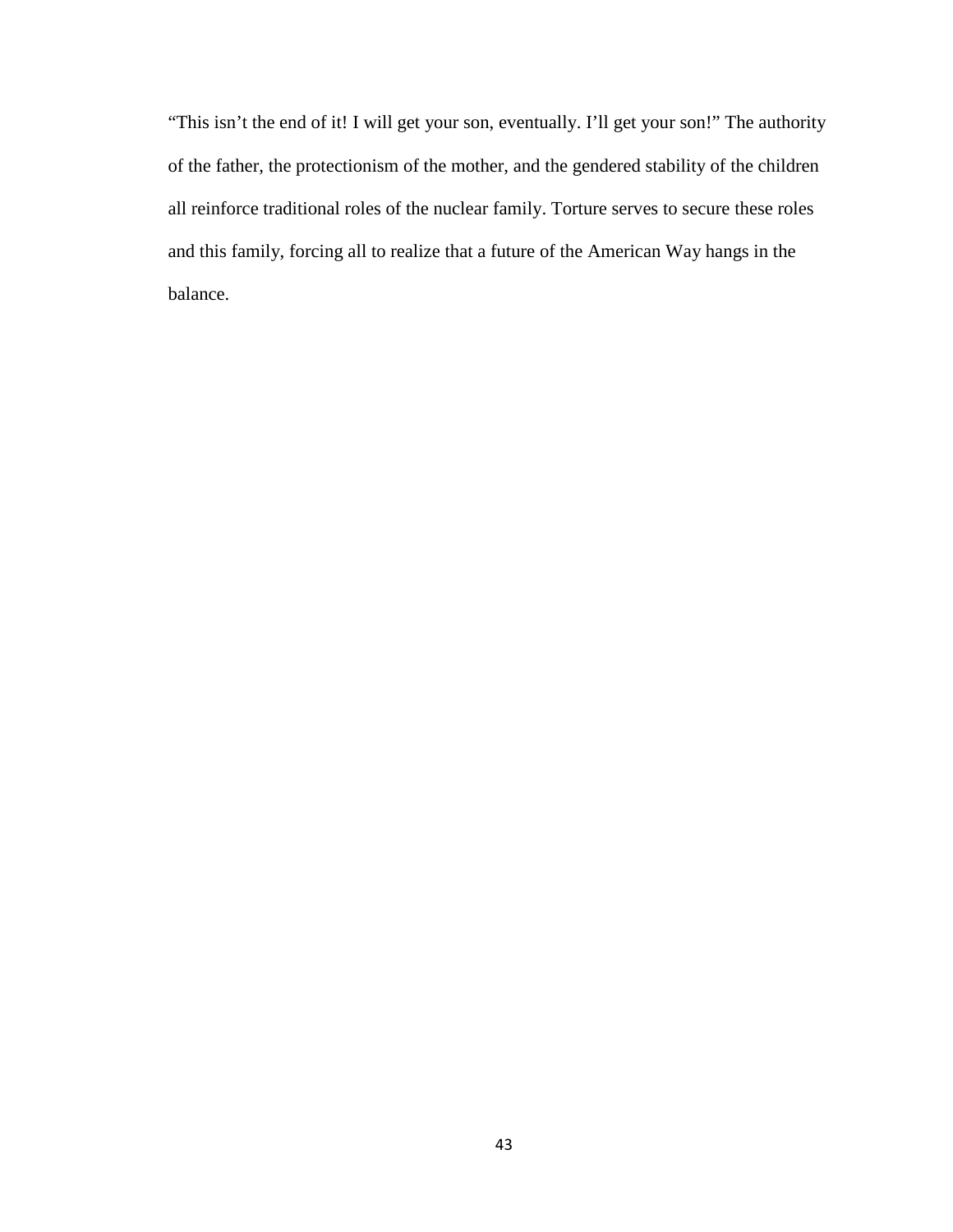# CHAPTER THREE:

#### Torture and Beyond

Three Pixar films released from 2001 to 2010 coincide with a growing militarism that has characterized American culture since 9/11. Catherine Lutz defines militarism as "an intensification of the labor and resources allocated to military purposes, including the shaping of other institutions in synchrony with military goals. . . [as well as] the shaping of national histories in ways that glorify and legitimate military action." [43](#page-47-0) Henry Giroux, in "War on Terror: The Militarizing of Public Space and Culture in the United States," details the ways in which "popular culture is increasingly bombarded with militarized values, symbols, and images." He adds, "The rampant combination of fear and insecurity that is so much a part of a permanent war culture in the United States seems to bear down particularly hard on children." [44](#page-47-1)

My work on this thesis is motivated by my intense concern for children and how the militarized nationalism of post 9/11 fear-based rhetoric is infiltrating film aimed at children's audiences. This study analyzed scenes of torture in three Pixar films*, Monsters, Inc.*, *Toy Story 3*, and *The Incredibles*. In my analysis, I found torture scenes framed in three ways: by state controlled industry for profit, by prison motifs, and by 1960s spy thrillers. These frames, each referencing other iconic media images, direct attention away from the torture scene itself—pain, screams, victim, and victimizer—through the films'

<span id="page-47-0"></span><sup>&</sup>lt;sup>43</sup> Catherine Lutz. "Making war at home in the United States: Militarization and the current crisis." *American Anthropologist* 104, no. 3 (2002): 723.

<span id="page-47-1"></span><sup>44</sup> Henry A. Giroux. "War on Terror: The Militarizing of Public Space and Culture in the United States." *Third Text* 18, no. 4 (2004), 211–221. [http://www.henryagroux.com.](http://www.henryagroux.com/)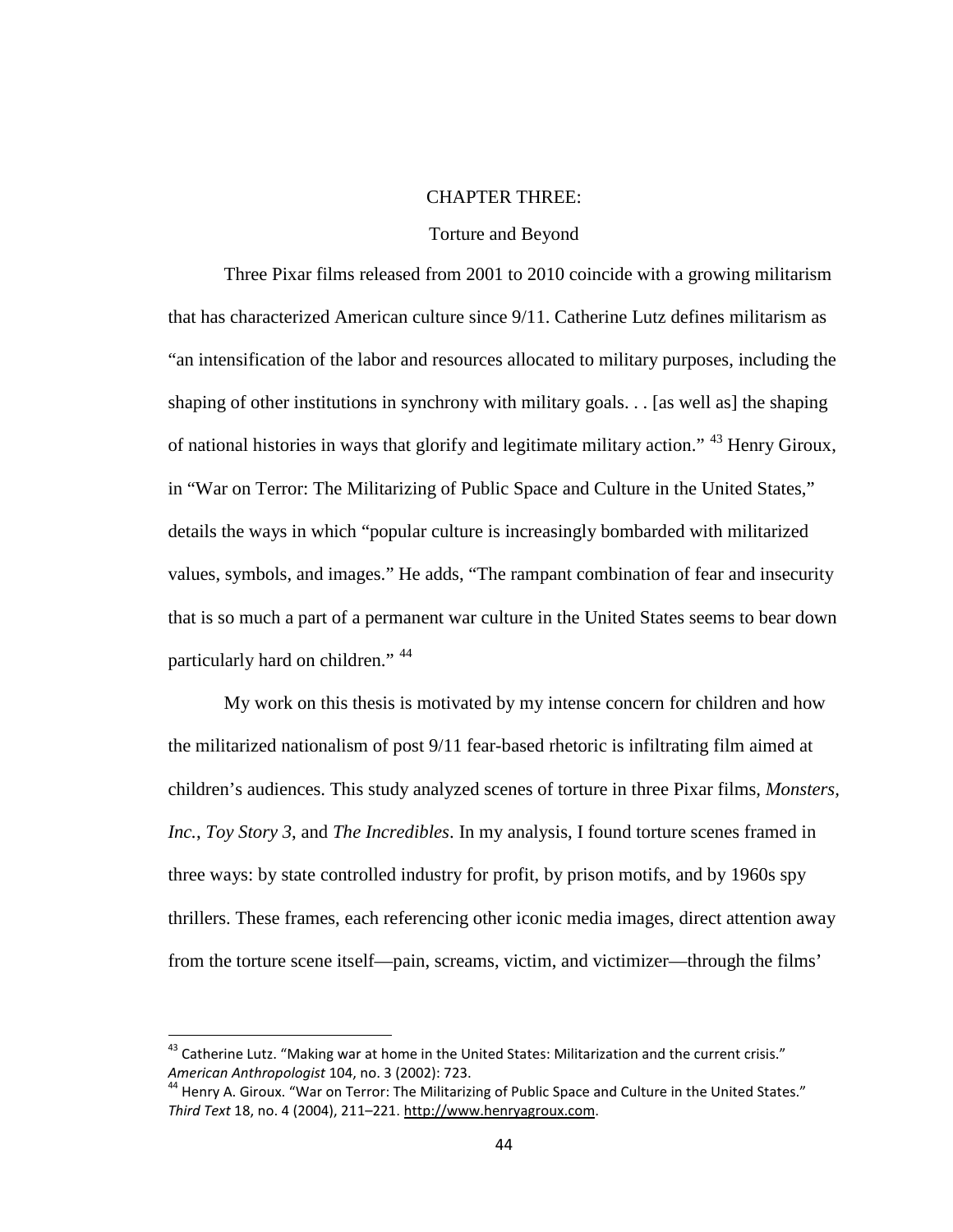invitations to enjoy the intertextuality, to laugh at the absurdity, and to excuse the violence as "only" cartoon slap-stick.

*Monsters, Inc*. takes the viewer inside a world of state, corporate, and electrical power which will do anything to maintain the status quo. Several characters, including a toddler not yet old enough to talk, are subjected to the torture chair; one is not rescued, and the effects of torture are revealed. The child, Boo, lost in an unfamiliar world full of violence, threats, and sadism spends most of the film running, hiding, and crying. The militarization of the electric company and the town in which it is located exhibits a monstrous world not unlike our own.

*Toy Story 3*, whose familiar characters have entertained since the first film in 1995, shows the tropes of prison life: surveillance, routine, punishment, and death to the spirit. Despite heavy security measures, coercive methods are employed to subdue prisoners: torture, solitary confinement, and psychological torment of prisoners. As in *Monsters, Inc., the visible results of torture are displayed when an old character has been* beaten for giving away escape secrets. *Toy Story 3'*s cruel dialogue from an evil overlord, remembrance of loss, and extended scene of prison camp life creates nightmarish visions of the ultimate police state.

*The Incredibles*, whose release in 2004 garnered rave reviews for design, has many of the same tropes as the other films, but this time an emissary father is on the torture rack, followed by a mother, their son, and their daughter. Language, which warns children of becoming victims of murder through the illusion of the perfect 1960s family, celebrates their accomplishments as killing machines and exploits contemporary images of international terrorism, includes that of a plane headed to destroy a city like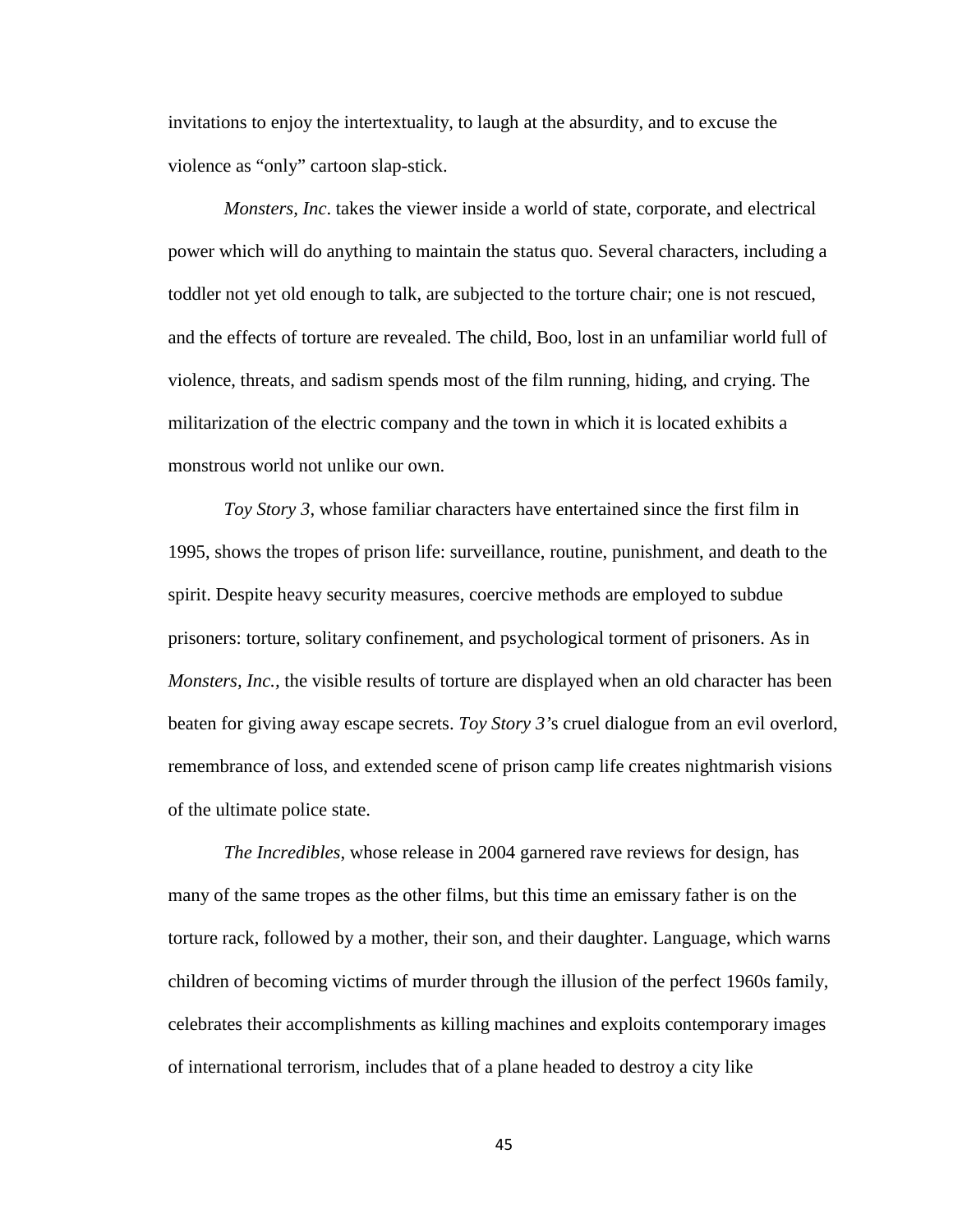Manhattan. The frame of the 1960s James Bond thrillers invites us to enjoy gendered masculinities and femininities, while reassuring us that American might is justified.

All three films utilized torture and its accoutrements, and no one—in the popular press or in the academic literature—even noticed. This naturalization of torture in children's films not only deserves attention, it deserves to be condemned.

#### **Beyond Torture**

If scenes of violence have been a staple of cartoons—say Tom chasing Jerry or the Coyote lighting dynamite under the Roadrunner, then these Pixar offerings, I argue, are something different altogether. First, *all three of these films characterize suffering at the hands of others as deserved and normative.* Business as usual, framed as corporate profits, prison routines, or spy thrillers, shut down critical facilities; critical facilities and interventions that might ask, "When is suffering deserved?" Victor Nell, argues there is a contemporary preponderance of acceptance of violence. He examines the "cultural elaborations of cruelty in war, in sacrificial rites, and as entertainment…[showing] the historical and cross-cultural stability of the uses of cruelty for punishment, amusement, and social control." <sup>[45](#page-49-0)</sup> Such stability—across time and history—deserves to be questioned rather than sanctioned in films directed at children.

Or films directed at adults for that matter. Roger Luckhurst points out that "'Torture porn' films [created for adult audiences] such as *Saw* or *Hostel* franchises are often related by their makers to a critique of state torture or as mechanisms of release, but are themselves condemned as basely complicitous in this brutalization…this traumatic

<span id="page-49-0"></span> <sup>45</sup> Victor Nell. "Cruelty's Rewards: The gratifications of perpetrators and spectators." *Behavioral and Brain Sciences* 29, no. 3 (2006): 211.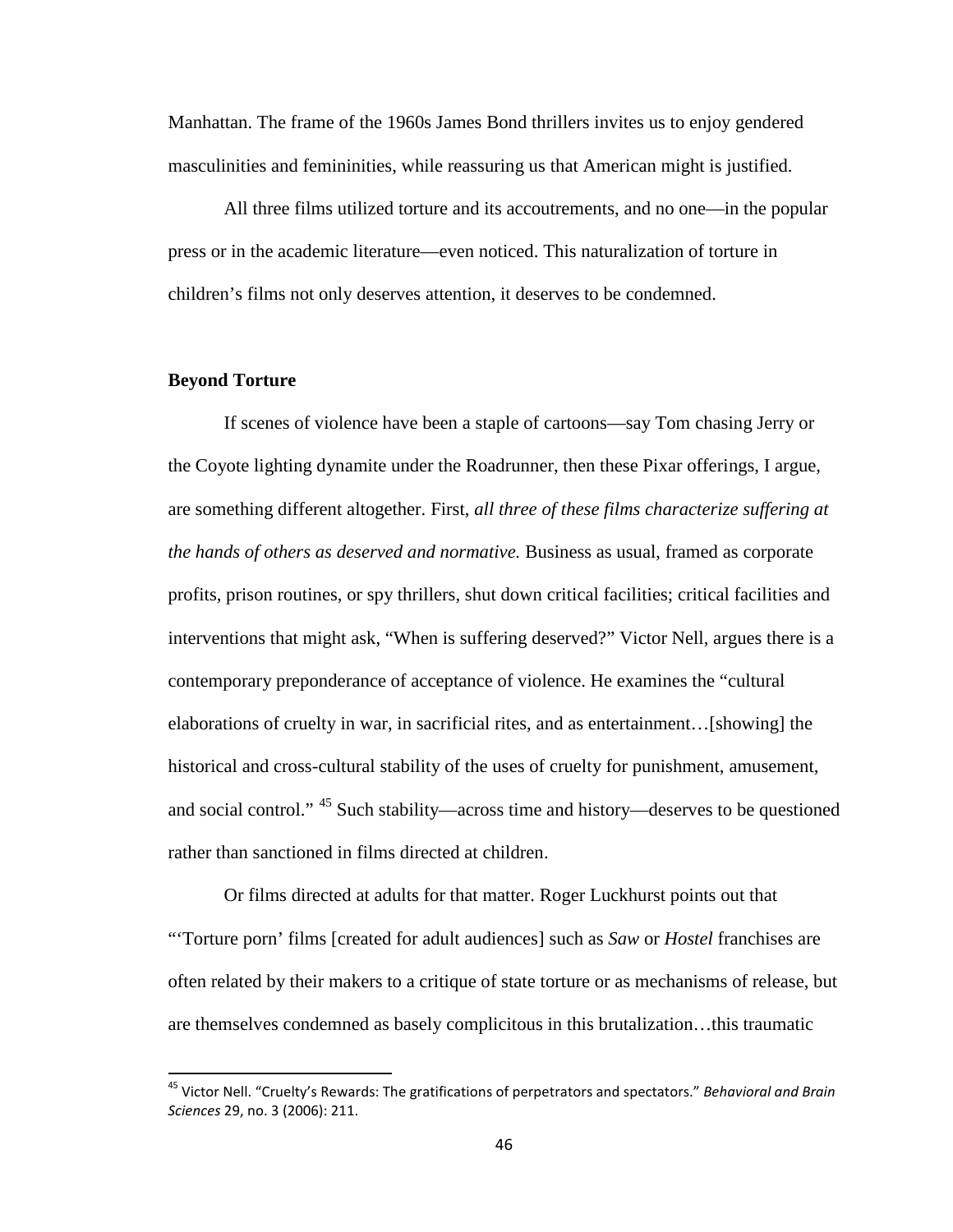imagery seems numbed and neurasthenic, and it is rather alarming that Eli Roth, director of *Hostel*, reported in 2007 that his film was 'one of the most popular movies in the military bases of American soldiers in Iraq." <sup>[46](#page-50-0)</sup> If film for the adult audience is an accomplice to transmission of ruthless content, certainly motion pictures made for a child audience are guilty of the same charge.

Second, *all three of these films utilize characters—monsters, toys, superheroes who are conveniently outside of Butler's "frames of recognition."* Despite the "humanity" laminated on the characters and their worlds which are eerily similar to our own, the human/not human/less than human dilemma is central to a view which denies agency and subjectivity to lives. "Certain humans are recognized as less than human, and that form of qualified recognition does not lead to a liveable life," writes Butler. <sup>[47](#page-50-1)</sup> While clearly Butler did not have Buzz Lightyear, Boo, or Elastigirl in mind when she made this claim, these characters at once stand inside and apart from conversations about what violence might mean; there is no time to process brutality in between the laughter; no invitations are made to track real-life equivalents.

Torture is not only committed to extract information or brutalize an enemy, it also acts as disciplining force in the same way prisons, cameras, and fear-based images and rhetoric impact a society. For Butler,

[There] are two distinct forms of normative power: one operates through a symbolic identification of the face with the inhuman, foreclosing our apprehension of the human in the scene; the other works through radical effacement, so that there never was a human, there never was a life, and no

<span id="page-50-0"></span> <sup>46</sup> Roger Luckhurst. "Beyond Trauma: Torturous Times." *European Journal of English Studies* 14, no. 1 (2010), 15.

<span id="page-50-1"></span><sup>&</sup>lt;sup>47</sup> Judith Butler. *Undoing Gender* (London: Routledge, 2004), 2.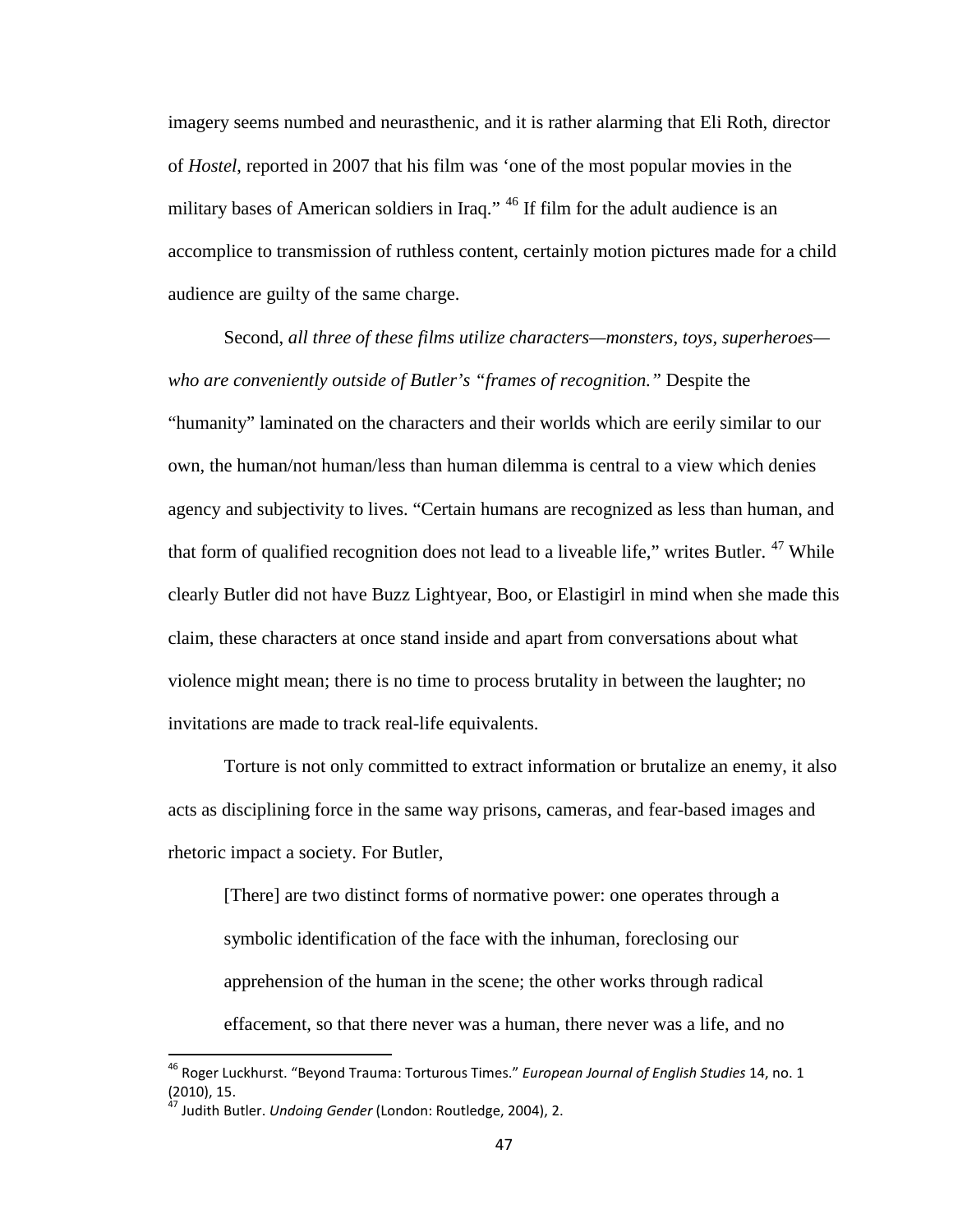murder [or other negative act] has, therefore, even taken place. When we consider the ordinary ways that we think about humanization and dehumanization, we find the assumption that those who gain representation, especially self-representation, have a better chance of being humanized, and those who have no chance to represent themselves run a greater risk of being treated as less than human, regarded as less than human, or indeed, not regarded at all.<sup>[48](#page-51-0)</sup>

In these three films, human vulnerability is a step removed rather than a step exposed. Cruelty done to the characters and its consequences are outside these "frames of recognition."

Third*, all three of these films present images of children as weak, pathetic pests; as problems to be dealt with; as "Other."* Lawrence Grossberg's *Cultural Studies in the Future Tense* is not only review and analysis of the path cultural studies has taken, but is purview and predictor of what will develop in the field and especially in the world at large. Grossberg hints at what is of paramount importance: the ways in which United States' political and media moguls have crossed the proverbial line by using children in a variety of ways, not least of which is as part of a greater militarism. He notes a change in how children are viewed: "as little more than a series of problems to be controlled and contained, and as a potential threat and danger to society itself," and concludes "significant forces [are] redefining childhood, reshaping the lives of children, and restructuring the place of children in society. . . . these changes have been inscribed in

<span id="page-51-0"></span> <sup>48</sup> Butler, Judith. *Precarious Life: The Powers of Mourning and Violence* (London UK: Verso, 2004), 147, 141.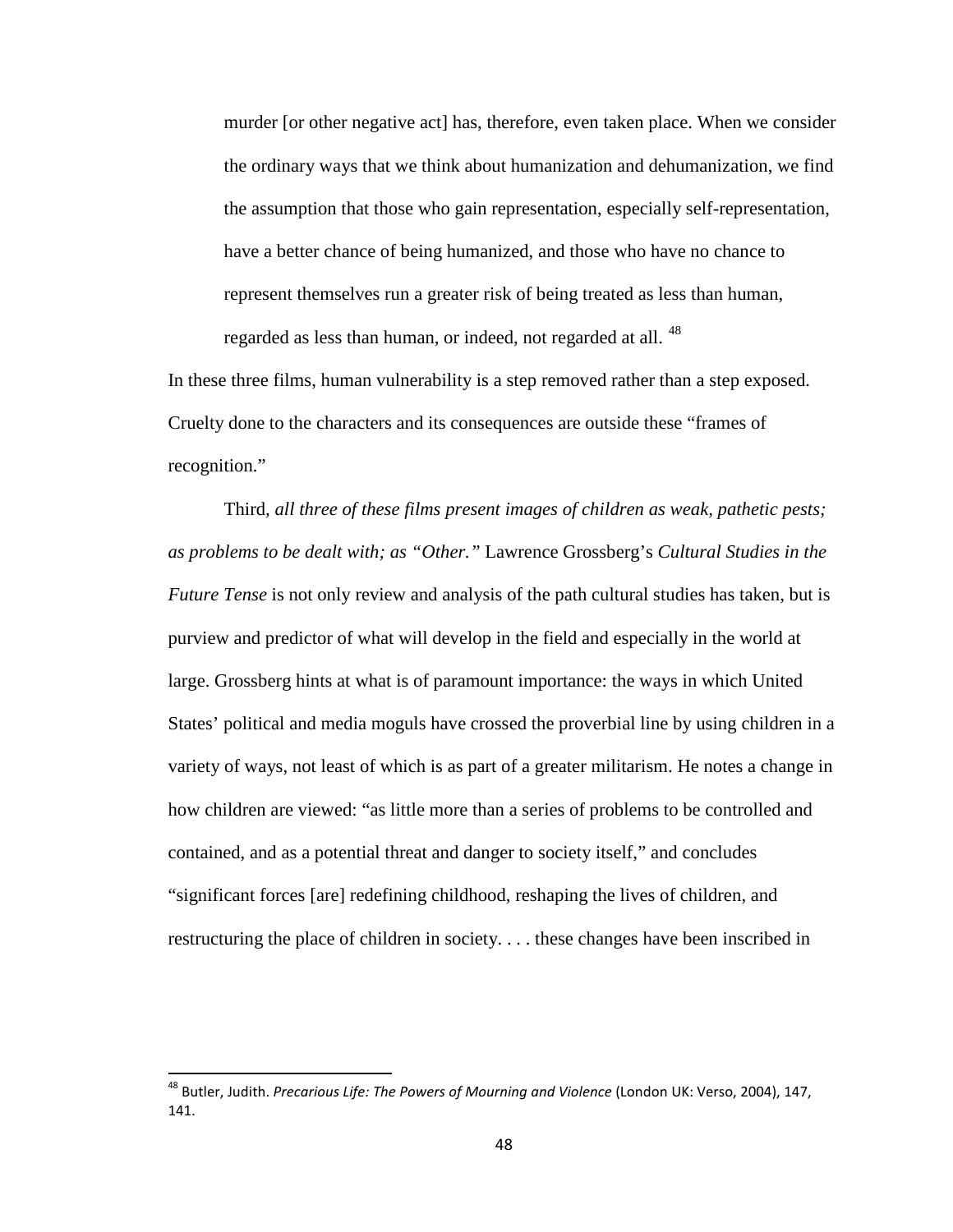rhetorics of children as criminals, aliens, predators, and monsters – rhetorics that ignore the rampant mistreatment of and violence directed at children." <sup>[49](#page-52-0)</sup>

So these films include much more than enactments of torture: they present torture as deserved and normative; their characters stand outside frames of recognition for humanness; and they redefine children as threats and dangers. These are ideologies just as potent as the themes of nationalism, militarism, and a violated sacrosanct homeland. I argue that another sacrosanct homeland has been violated: the lived space of imagination of adults and children.

While adults are invited to be amused by regulation and control through the familiar tropes of profit, prison, and spying, what does it say when children's imaginary realms now include torture tools, jailer's methods, and terrorist tactics? The post 9/11 generation of children is inheriting a vastly different world from that of their parents and teachers. For Judith Butler, this world is one of

Mourning, fear, anxiety, rage. In the United States after September 11, 2001, we have been everywhere surrounded with violence, of having perpetrated it, having suffered it, living in fear of it, planning more of it. Violence is surely a touch of the worst order, a way in which the human vulnerability to other humans is exposed in its most terrifying way.  $\cdot$ . <sup>[50](#page-52-1)</sup>

Whether intentional or not, the rhetorical and visual imagery in some contemporary children's films introduces a host of potentially problematic discourses which deserve critical attention and intervention.

<span id="page-52-0"></span> <sup>49</sup> Grossberg, Lawrence. *Cultural Studies in the Future Tense* (Durham and London: Duke University Press, 2010), 61.

<span id="page-52-1"></span><sup>50</sup> Judith Butler. *Undoing Gender* (London: Routledge, 2004), 22.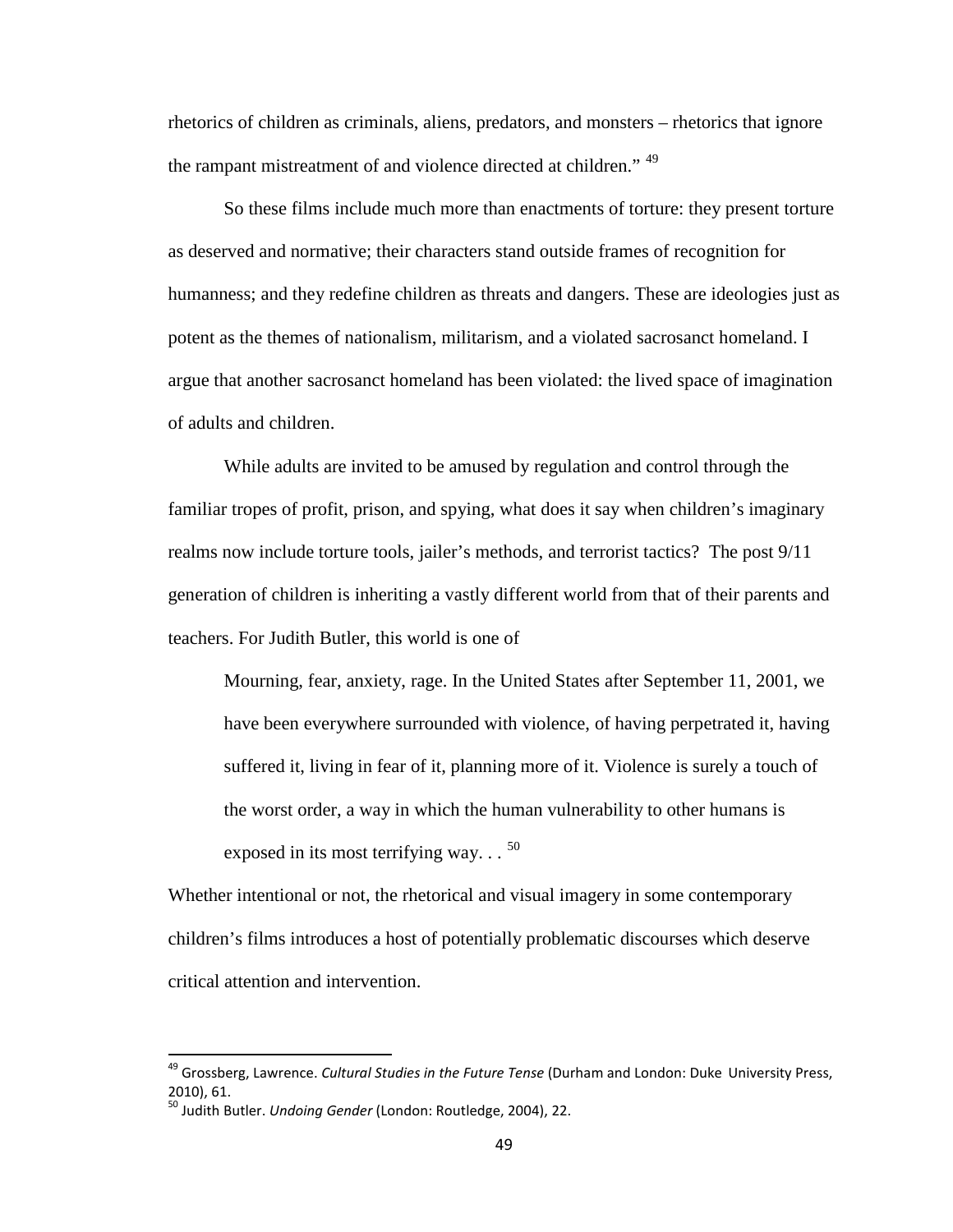It is difficult to say where the line should be drawn, and this is debatable theoretically and practically, but it seems clear something is amiss when torture enters children's film unnoticed. Part of the responsibility of a society is guiding its youth toward being responsible and respectful citizenry, as well as citizens of the world; thus, a pedagogy which promotes cruelty, violence, and hate is counterproductive. If it is acceptable to introduce such ideologies to young viewers, society may pay a price we've yet to imagine. That cost could be much more than that of a movie ticket.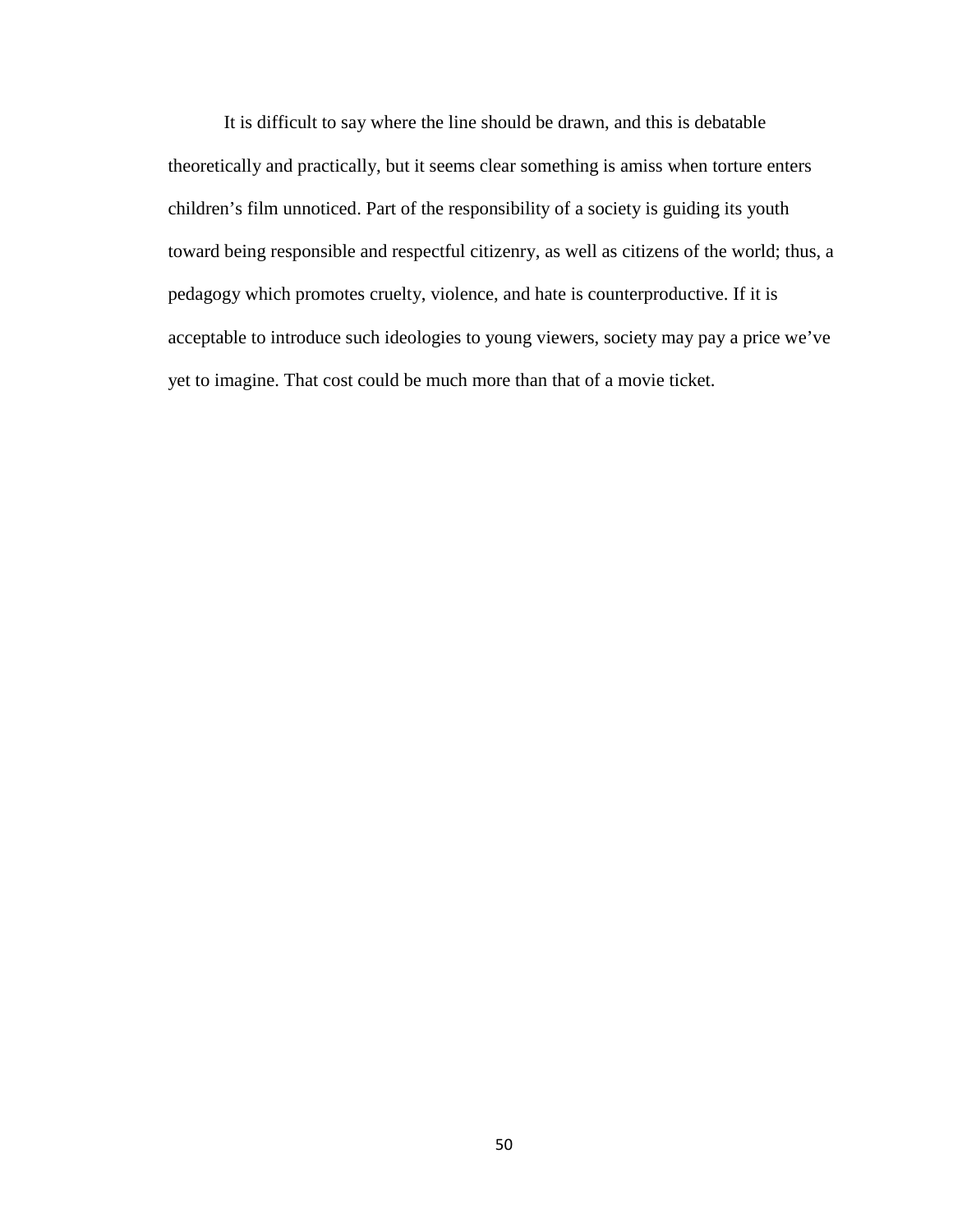#### BIBLIOGRAPHY

- *Aladdin*. DVD. Directed by Ron Clements and John Musker. Burbank, CA: Walt Disney Pictures, 1994.
- Altheide, David L. *Terror Post 9/11 and the Media*. New York, NY: Peter Lang Publishing, 2009.
- American Academy of Pediatrics, Committee on Public Education. "Media Violence." *Pediatrics* 108, no. 5 (2001): 1222-1226.
- Barthes, Roland. *The Semiotic Challenge*. Berkeley, CA: University of California Press, 1988.
- Blumberg, Fran C., Kristen P. Bierworth, and Allison J. Schwartz. "Does Cartoon Violence Beget Aggressive Behavior in Real Life? An Opposing View." *Early Childhood Education* 36 (2008): 101-104.
- Box Office Mojo. [http://www.boxofficemojo.com.htm.](http://www.boxofficemojo.com.htm/)
- Byrne, Eleanor and Martin McQuillan. *Deconstructing Disney* (London and Sterling, VA: Pluto Press, 1999). Quoted in Paul J. Tranter and Scott Sharpe, "Escaping Monstropolis: child-friendly cities, peak oil and *Monsters, Inc.*" *Children's Geographies* 6, no. 3 (2008), 296.

Butler, Judith. *Frames of War: When Is Life Grievable?* London, England: Verso, 2010.

\_\_\_\_\_\_. *Precarious Life: The Powers of Mourning and Violence*. London and New York: Verso, 2004.

\_\_\_\_\_\_. *Undoing Gender*. London: Routledge, 2004.

- *The China Syndrome*. DVD. Directed by James Bridges. Los Angeles, CA: IPC Films, 1979.
- Coll, Steve. "'Disturbing' and 'Misleading.'" *The New York Times*. February 7, 2013. [http://www.nybooks.com.htm.](http://www.nybooks.com.htm/)
- Common Sense Media. "The Facts: Kid's TV Shows are Really Violent." Nov. 19, 2010. [http://www.commonsensemedia.org.](http://www.commonsensemedia.org/)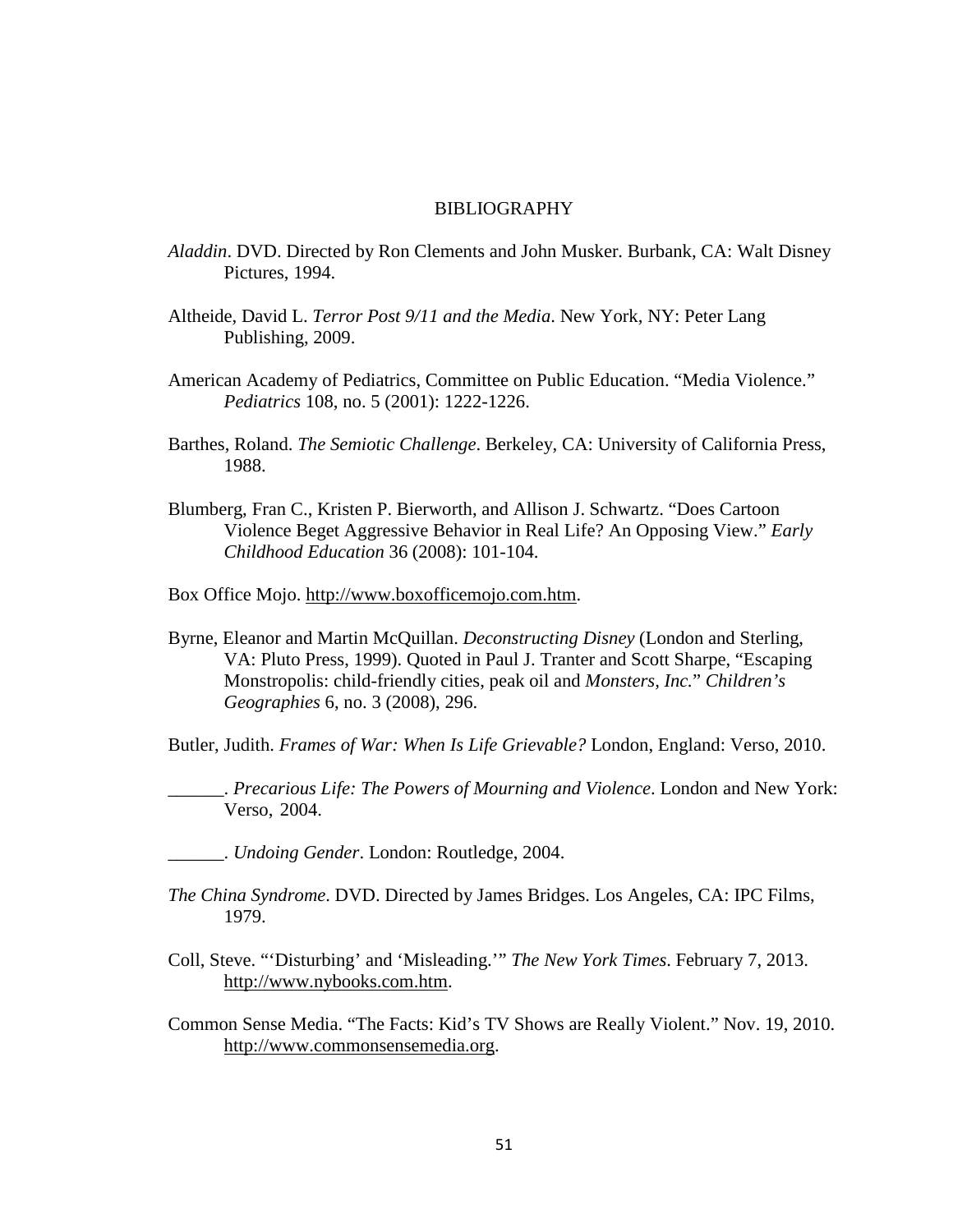- *Cool Hand Luke*. DVD. Directed by Stuart Rosenberg. Beverly Hills, CA: Jalem Productions, 1967.
- Crandall, Christian S., Scott Eidelman, Linda J. Skitka, and G. Scott Morgan. "Status quo framing increases support for torture." *Social Influence* 4, 1 (2009): 1-10.
- Doucet, Marc G. "Child's Play: The Political Imaginary of International Relations and Contemporary Popular Children's Films." *Global Society* 19, no. 3 (2005): 289- 306.
- Ebert, Roger. "Monsters, Inc." *Chicago Sun Times*. [http://www.rogerebert.suntimes.com.htm.](http://www.rogerebert.suntimes.com.htm/)

\_\_\_\_\_\_. "Toy Story 3." *Chicago Sun-Times*. [http://www.rogerebert.suntimes.com/apps/pbcs.dll/article?AID=/20100616/REVI](http://www.rogerebert.suntimes.com/apps/pbcs.dll/article?AID=/20100616/REVIEWS/1%0900619990/1023.htm) [EWS/100619990/1023.htm.](http://www.rogerebert.suntimes.com/apps/pbcs.dll/article?AID=/20100616/REVIEWS/1%0900619990/1023.htm)

- Foucault, Michel. *Discipline and Punish: The Birth of the Prison*. New York, NY: Random House, 1977.
- Freed, Richard. "Pulling the Plug on Entertainment Industry Ratings." *Pediatrics* 119, no. 6 (2007): 1259.
- Freedman, Jonathan L. *Media Violence and Its Effects on Aggression: Assessing the Scientific Evidence*. Toronto: University of Toronto Press, 2002.
- Giroux, Henry A. and Grace Pollock. *The Mouse That Roared: Disney and the End of Innocence*. Lanham and Boulder: Rowman and Littlefield, 2010.
- Giroux, Henry A. "War on Terror: The Militarization of Public Space and Culture in the United States." *Third Text* 18, issue 4 (2004): 211-221.
- Groebel, Jo. "The UNESCO global study on media violence." *The Major Project of Education in Latin America and the Caribbean*. Bulletin 49. Santiago, Chile. August 1999.
- Grossberg, Lawrence. *Cultural Studies in the Future Tense*. Durham and London: Duke University Press, 2010.
- *The Great Escape*. DVD. Directed by John Sturges. Los Angeles, CA: Mirisch Corporation, 1963.
- Hubka, David, Wendy Hovestad, and Lil Tonmyr. "Child maltreatment in Disney animated feature films: 1937-2006." *The Social Science Journal* 46 (2009): 427- 441.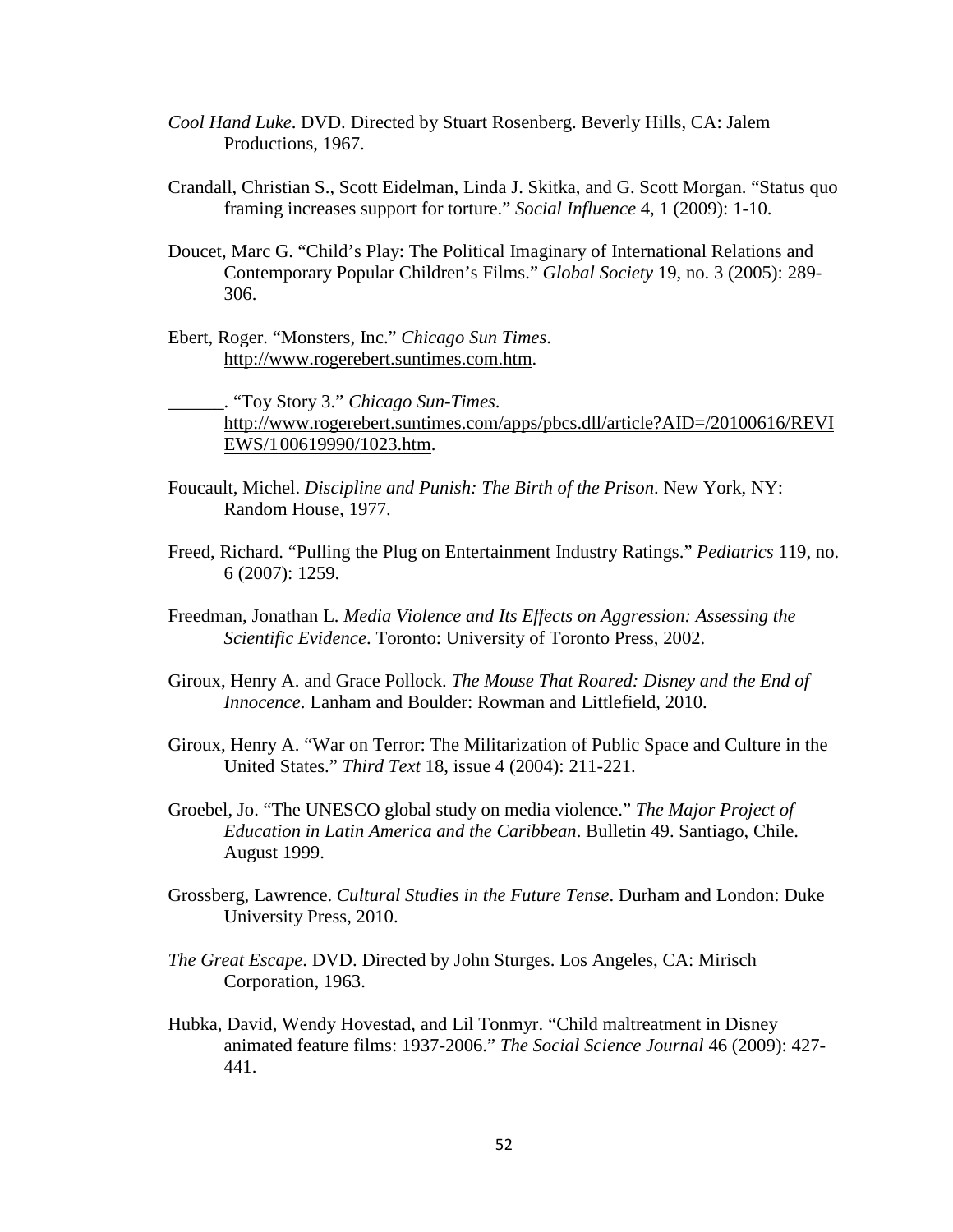- Hynes, Eric. "Toys Are Us in *Toy Story 3*." *The Village Voice*. [http://www.villagevoice.com/2010-06-15/film/toys-are-us-in-toy-story-3/htm.](http://www.villagevoice.com/2010-06-15/film/toys-are-us-in-toy-story-3/htm)
- Kirsch, Steven J. *Children, Adolescents, and Media Violence: A Critical Look at the Research*. Thousand Oaks, CA: Sage Publications, 2006.
- *The Incredibles*. DVD. Directed by Brad Bird. Emeryville, CA: Pixar Animation Studios, 2004.
- Li, Qiong and Marilynn B. Brewer. "What Does It Mean to Be an American? Patriotism, Nationalism, and American Identity after 9/11." *Political Psychology* 25, no. 5 (2004): 727-739.
- Lindner, Christoph. *The James Bond Phenomenon: A Critical Reader*. Manchester: Manchester University Press, 2003.
- Luckhurst, Roger. "Beyond Trauma: Torturous Times." *European Journal of English Studies* 14, no. 1 (2010): 11-21.
- Lutz, Catherine. "Making war at home in the United States: Militarization and the current crisis." *American Anthropologist* 104: 3 (2002): 723-735.
- *Marathon Man*. DVD. Directed by John Schlesinger. Los Angeles, CA: Paramount Pictures. 1976.
- *Monsters, Inc.* DVD. Directed by Pete Docter, David Silverman, Lee Unkrich. Emeryville, CA: Pixar Animation Studios, 2001.
- Motion Picture Association of America. "Ratings: What Each Rating Means." [http://www.mpaa.org/ratings/what-each-rating-means.html.](http://www.mpaa.org/ratings/what-each-rating-means.html)
- *Mulan*. DVD. Directed by Tony Bancroft and Barry Cook. Burbank, CA: Walt Disney Pictures, 1998.
- Nell, Victor V. "Cruelty's rewards: the gratifications of perpetrators and spectators." *Behavioral and Brain Sciences* 29, no. 3 (2006): 211-224.
- *Psycho*. DVD. Directed by Alfred Hitchcock. Universal City, CA: Shamley Productions, 1960.
- Puig, Claudia. "You're never too old for funny, sweet toys in 'Toy Story3.'" *USA TODAY*. [http://www.usatoday30.usatoday.com/life/movies/reviews/2010-06-](http://www.usatoday30.usatoday.com/life/movies/reviews/2010-06-17_ST_N.htm) [17\\_ST\\_N.htm.](http://www.usatoday30.usatoday.com/life/movies/reviews/2010-06-17_ST_N.htm)
- Rovira, James. "*Casino Royale*: Taking It in the Cajones for Her Majesty's Secret Service." *Metaphilm*. [http://www.metaphilm.com/index.php/detail/casino\\_royale/htm.](http://www.metaphilm.com/index.php/detail/casino_royale/htm)